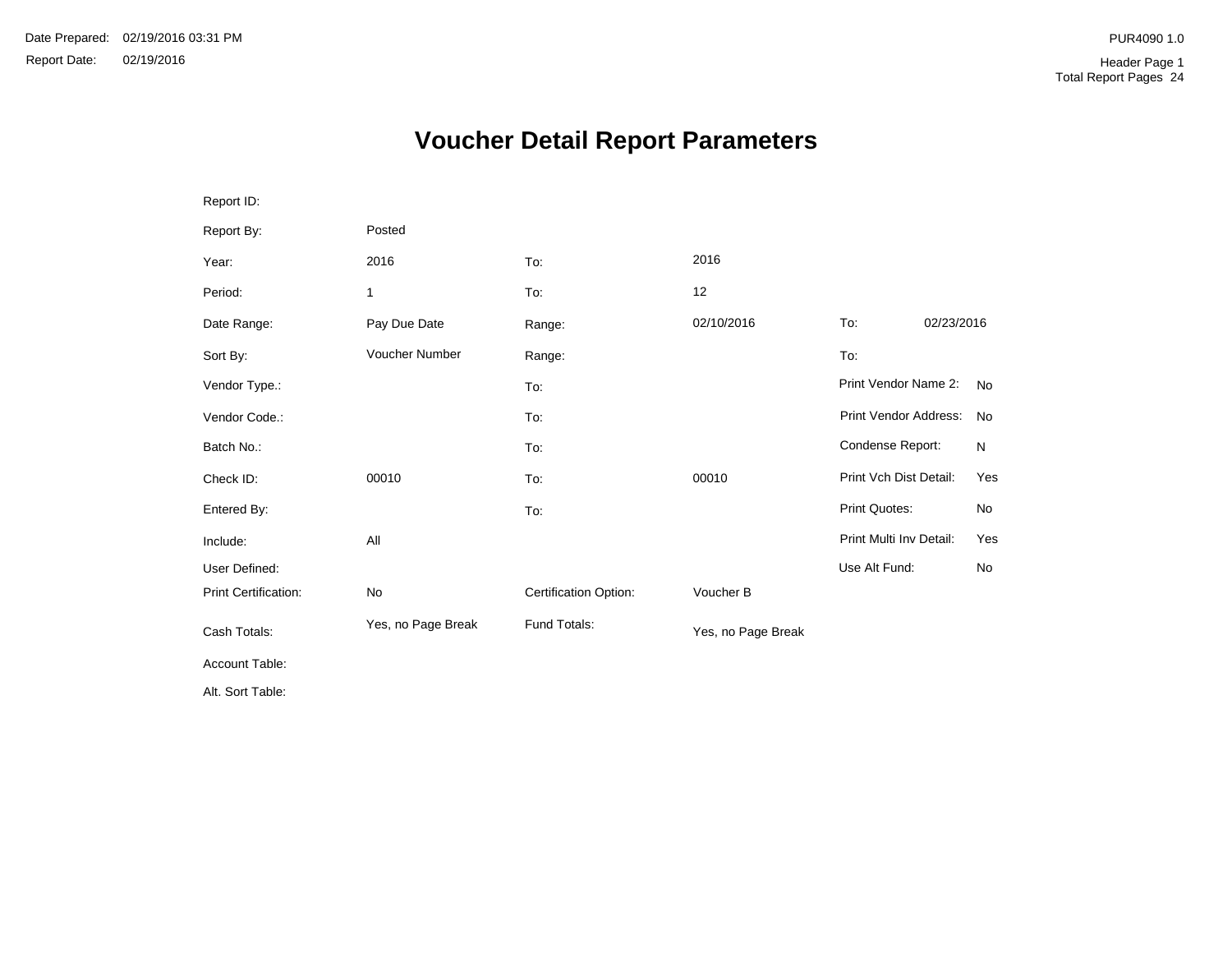Report Date: 02/19/2016

#### **TOWN OF OSSINING**

### **Voucher Detail Report**

Prepared By: SHARON Page 1 of 24

| Voucher No.                                | <b>Stub-Description</b>             |                                 |                                                                                                 | <b>Vendor Code</b>       |                | <b>Vendor Name</b>       |                                         |                |                                           | Voucher Amt.        |                                        | Pay Due           | Approved                          |
|--------------------------------------------|-------------------------------------|---------------------------------|-------------------------------------------------------------------------------------------------|--------------------------|----------------|--------------------------|-----------------------------------------|----------------|-------------------------------------------|---------------------|----------------------------------------|-------------------|-----------------------------------|
| <b>Voucher Date</b><br><b>Invoice Date</b> | <b>Batch</b><br><b>Invoice No.</b>  | Req. No.<br><b>Recur Months</b> | Req. Date<br><b>Refund Year</b>                                                                 | PO No.<br>Taxable        |                | PO Date<br><b>Ref No</b> | <b>Ordered By</b><br><b>Approved By</b> |                | Fisc Year Check ID<br>Period Contract No. |                     | <b>Check No. Check Date</b><br>Disc. % | Non Disc.         | <b>Cash Account</b><br>Disc. Amt. |
| 20160274                                   |                                     |                                 | TRUCK 62 TOWED FROM POST OFFICE TO HIGH' 0000120318                                             |                          |                |                          | LUPOSELLO'S INC.                        |                |                                           | 145.00              |                                        | 02/23/2016        |                                   |
| 02/03/2016                                 |                                     |                                 |                                                                                                 |                          |                |                          |                                         |                | 2016 00010                                |                     |                                        |                   | 0200.0000.0000                    |
|                                            |                                     |                                 |                                                                                                 |                          |                |                          |                                         | 2              |                                           |                     | 0.00                                   | 0.00              | 0.00                              |
| <b>Multi Inv Num</b>                       |                                     | <b>Multi Inv Date</b>           |                                                                                                 | Multi Inv Amt.           |                |                          | <b>Multi Inv Stub Desc</b>              |                |                                           |                     |                                        |                   |                                   |
| 2858                                       |                                     | 01/06/2016                      |                                                                                                 | 45.00                    |                | <b>NYS INSPECTION</b>    |                                         |                |                                           |                     |                                        |                   |                                   |
| 1656                                       |                                     | 01/04/2016                      |                                                                                                 | 100.00                   |                |                          | TOWED TO HIGHWAY GARAGE                 |                |                                           |                     |                                        |                   |                                   |
| <b>Detail Item</b><br>$\overline{1}$       | <b>Item Description</b><br>GARAGE   |                                 | TRUCK 62 TOWED FROM POST OFFICE TO HIGHWAY                                                      |                          | <b>Taxable</b> |                          | <b>Quantity Unit</b><br>U               |                | <b>Unit Cost</b><br>0.0000                | Ext. Cost<br>100.00 | Disc. %<br>0.00                        | Non Disc.<br>0.00 | Disc. Amt.<br>0.00                |
|                                            | <b>Account No.</b>                  |                                 | <b>Account Description</b>                                                                      |                          |                | <b>Note</b>              |                                         |                |                                           |                     | Percent                                |                   | Amount                            |
|                                            | 031.5130.0449                       |                                 | PARTS/LABOR                                                                                     |                          |                |                          |                                         |                |                                           |                     | 100.00                                 |                   | 100.00                            |
| <b>Detail Item</b>                         | <b>Item Description</b>             |                                 |                                                                                                 |                          | <b>Taxable</b> |                          | <b>Quantity Unit</b>                    |                | <b>Unit Cost</b>                          | Ext. Cost           | Disc. %                                | Non Disc.         | Disc. Amt.                        |
| 2                                          |                                     | TRUCK 53 - NYS INSPECTION       |                                                                                                 |                          |                |                          | U                                       |                | 0.0000                                    | 45.00               | 0.00                                   | 0.00              | 0.00                              |
|                                            | <b>Account No.</b><br>031.5130.0449 |                                 | <b>Account Description</b><br>PARTS/LABOR                                                       |                          |                | <b>Note</b>              |                                         |                |                                           |                     | Percent                                |                   | Amount                            |
|                                            |                                     |                                 |                                                                                                 |                          |                |                          |                                         |                |                                           |                     | 100.00                                 |                   | 45.00                             |
| 20160275                                   |                                     |                                 | #2 HEATING FUEL FOR THE HIGHWAY GARAGE                                                          | 0000701212               |                |                          | UNITED METRO ENERGY CORP                |                |                                           | 628.83              |                                        | 02/23/2016        |                                   |
| 02/03/2016                                 |                                     |                                 |                                                                                                 |                          |                |                          |                                         |                | 2016 00010                                |                     |                                        |                   | 0200.0000.0000                    |
|                                            |                                     |                                 |                                                                                                 | M                        |                |                          |                                         | 2              |                                           |                     | 0.00                                   | 0.00              | 0.00                              |
| <b>Multi Inv Num</b><br>199489             |                                     | Multi Inv Date<br>01/15/2016    |                                                                                                 | Multi Inv Amt.<br>278.69 |                | <b>HEATING FUEL</b>      | <b>Multi Inv Stub Desc</b>              |                |                                           |                     |                                        |                   |                                   |
| 202526                                     |                                     | 01/22/2016                      |                                                                                                 | 350.14                   |                | <b>HEATING FUEL</b>      |                                         |                |                                           |                     |                                        |                   |                                   |
| <b>Detail Item</b>                         | <b>Item Description</b>             |                                 |                                                                                                 |                          | Taxable        |                          | <b>Quantity Unit</b>                    |                | <b>Unit Cost</b>                          | Ext. Cost           | Disc. %                                | Non Disc.         | Disc. Amt.                        |
| -1                                         |                                     |                                 | #2 HEATING FUEL FOR THE HIGHWAY GARAGE - 1/15/16                                                |                          | м              |                          | 0                                       |                | 0.0000                                    | 278.69              | 0.00                                   | 0.00              | 0.00                              |
|                                            | <b>Account No.</b>                  |                                 | <b>Account Description</b>                                                                      |                          |                | <b>Note</b>              |                                         |                |                                           |                     | <b>Percent</b>                         |                   | Amount                            |
|                                            | 031.5132.0474                       |                                 | FUEL OIL                                                                                        |                          |                |                          |                                         |                |                                           |                     | 100.00                                 |                   | 278.69                            |
| <b>Detail Item</b>                         | <b>Item Description</b>             |                                 |                                                                                                 |                          | <b>Taxable</b> |                          | <b>Quantity Unit</b>                    |                | <b>Unit Cost</b>                          | Ext. Cost           | Disc. %                                | Non Disc.         | Disc. Amt.                        |
| 2                                          |                                     |                                 | #2 HEATING FUEL FOR THE HIGHWAY GARAGE - 1/22/16                                                |                          | м              |                          | 0                                       |                | 0.0000                                    | 350.14              | 0.00                                   | 0.00              | 0.00                              |
|                                            | <b>Account No.</b><br>031.5132.0474 |                                 | <b>Account Description</b><br>FUEL OIL                                                          |                          |                | <b>Note</b>              |                                         |                |                                           |                     | Percent<br>100.00                      |                   | Amount<br>350.14                  |
| 20160276                                   |                                     |                                 | TRUCKS: 53, 54, 55, 56 - SERVICE/MECHANICAL V 0000701359                                        |                          |                |                          | ZELLER TIRE OF NEWBURGH, LLC.           |                |                                           | 943.20              |                                        | 02/23/2016        |                                   |
| 02/03/2016                                 |                                     |                                 |                                                                                                 |                          |                |                          |                                         |                | 2016 00010                                |                     |                                        |                   | 0200.0000.0000                    |
| 01/22/2016                                 | 605642                              |                                 |                                                                                                 | м                        |                |                          |                                         | 2              |                                           |                     | 0.00                                   | 0.00              | 0.00                              |
| <b>Detail Item</b>                         | <b>Item Description</b>             |                                 |                                                                                                 |                          | <b>Taxable</b> |                          | <b>Quantity Unit</b>                    |                | <b>Unit Cost</b>                          | Ext. Cost           | Disc. %                                | Non Disc.         | Disc. Amt.                        |
| -1                                         |                                     | TUBELESS, 3 3/4" TRUCK VALVE    | TRUCKS: 53, 54, 55, 56 - SERVICE/MECHANICAL WORK,<br>RADIAL SECTION W/RETREADS, MT/DSMT LG TRK- |                          | M              |                          | 0                                       |                | 0.0000                                    | 943.20              | 0.00                                   | 0.00              | 0.00                              |
|                                            | <b>Account No.</b>                  |                                 | <b>Account Description</b>                                                                      |                          |                | <b>Note</b>              |                                         |                |                                           |                     | <b>Percent</b>                         |                   | Amount                            |
|                                            | 031.5130.0449                       |                                 | PARTS/LABOR                                                                                     |                          |                |                          |                                         |                |                                           |                     | 100.00                                 |                   | 943.20                            |
| 20160277                                   |                                     |                                 | CYROFLEX CT DRY METAL BLADE FOR SAWSALI 0000700286                                              |                          |                |                          | PARTSMASTER DIVISION                    |                |                                           | 241.03              |                                        | 02/23/2016        |                                   |
| 02/03/2016                                 |                                     |                                 |                                                                                                 |                          |                |                          |                                         |                | 2016 00010                                |                     |                                        |                   | 0200.0000.0000                    |
| 01/21/2016                                 | 20981750                            |                                 |                                                                                                 | M                        |                |                          |                                         | $\overline{c}$ |                                           |                     | 0.00                                   | 0.00              | 0.00                              |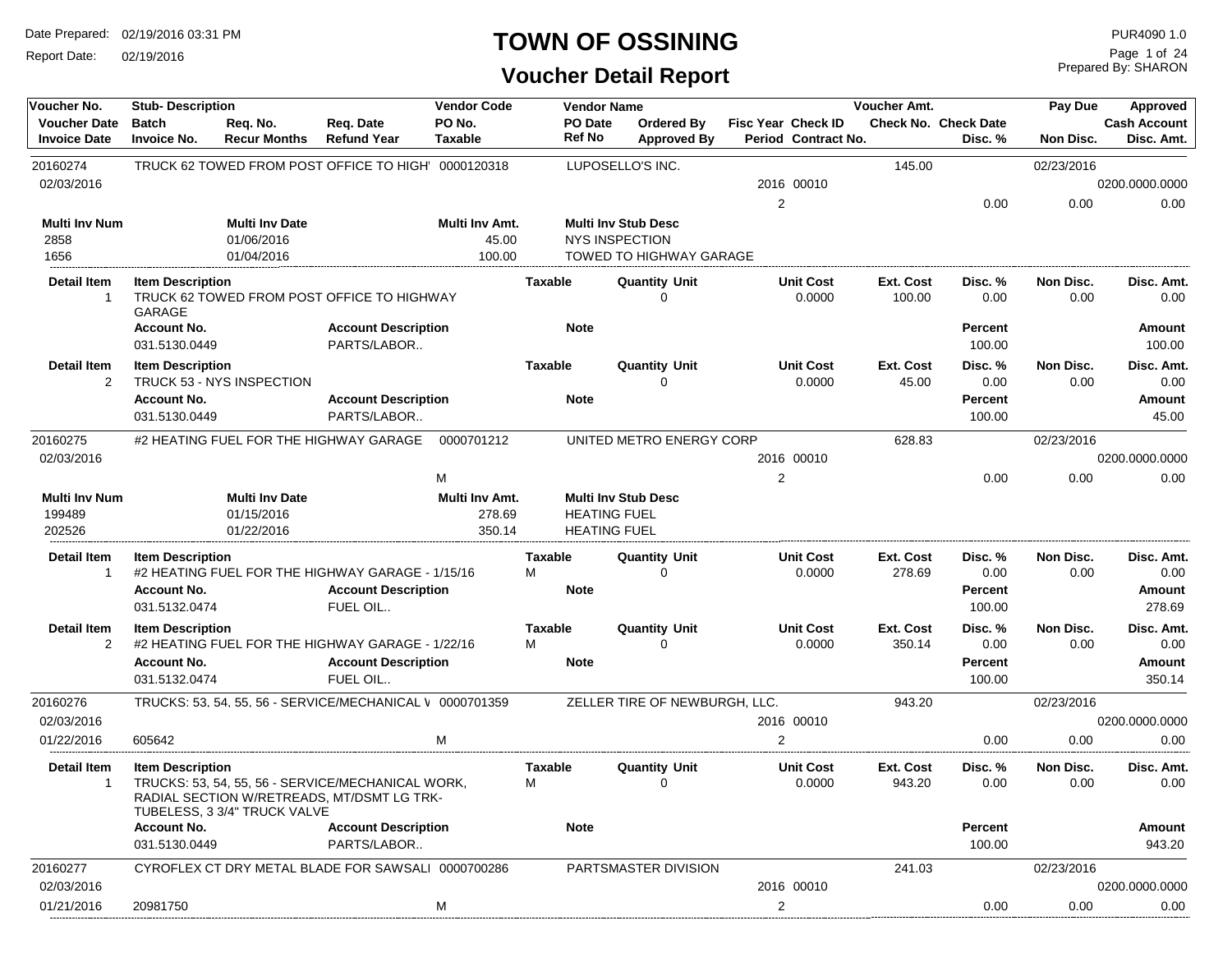Report Date: 02/19/2016

### **TOWN OF OSSINING**

### **Voucher Detail Report**

Prepared By: SHARON Page 2 of 24

| Voucher No.                        | <b>Stub-Description</b> |                     |                                                          | <b>Vendor Code</b> |                     | <b>Vendor Name</b><br>Voucher Amt. |                                  |                            |                    | Pay Due                     | Approved          |                     |
|------------------------------------|-------------------------|---------------------|----------------------------------------------------------|--------------------|---------------------|------------------------------------|----------------------------------|----------------------------|--------------------|-----------------------------|-------------------|---------------------|
| <b>Voucher Date</b>                | <b>Batch</b>            | Req. No.            | Req. Date                                                | PO No.             |                     | <b>PO</b> Date                     | <b>Ordered By</b>                | <b>Fisc Year Check ID</b>  |                    | <b>Check No. Check Date</b> |                   | <b>Cash Account</b> |
| <b>Invoice Date</b>                | <b>Invoice No.</b>      | <b>Recur Months</b> | <b>Refund Year</b>                                       | <b>Taxable</b>     |                     | <b>Ref No</b>                      | <b>Approved By</b>               | Period Contract No.        |                    | Disc. %                     | Non Disc.         | Disc. Amt.          |
| 20160277                           |                         |                     | CYROFLEX CT DRY METAL BLADE FOR SAWSALI 0000700286       |                    |                     |                                    | PARTSMASTER DIVISION             |                            |                    |                             |                   |                     |
| <b>Detail Item</b>                 | <b>Item Description</b> |                     |                                                          |                    | Taxable             |                                    | <b>Quantity Unit</b>             | <b>Unit Cost</b>           | Ext. Cost          | Disc. %                     | Non Disc.         | Disc. Amt.          |
| $\mathbf{1}$                       |                         |                     | CYROFLEX CT DRY METAL BLADE FOR SAWSALL IN SHOP          |                    | M                   |                                    | 0                                | 0.0000                     | 241.03             | 0.00                        | 0.00              | 0.00                |
|                                    | <b>Account No.</b>      |                     | <b>Account Description</b>                               |                    |                     | <b>Note</b>                        |                                  |                            |                    | <b>Percent</b>              |                   | Amount              |
|                                    | 031.5130.0449           |                     | PARTS/LABOR                                              |                    |                     |                                    |                                  |                            |                    | 100.00                      |                   | 241.03              |
| 20160278                           |                         |                     | RENTAL OF 4 CYLINDER TANKS FOR THE SHOP                  | 0000010067         |                     |                                    | ALL-WELD PRODUCTS                |                            | 24.00              |                             | 02/23/2016        |                     |
| 02/03/2016                         |                         |                     |                                                          |                    |                     |                                    |                                  | 2016 00010                 |                    |                             |                   | 0200.0000.0000      |
| 01/31/2016                         | 00422665                |                     |                                                          | M                  |                     |                                    |                                  | $\overline{2}$             |                    | 0.00                        | 0.00              | 0.00                |
|                                    |                         |                     |                                                          |                    |                     |                                    |                                  |                            |                    |                             |                   |                     |
| <b>Detail Item</b><br>$\mathbf{1}$ | <b>Item Description</b> |                     | RENTAL OF 4 CYLINDER TANKS FOR THE SHOP                  |                    | <b>Taxable</b><br>M |                                    | <b>Quantity Unit</b><br>0        | <b>Unit Cost</b><br>0.0000 | Ext. Cost<br>24.00 | Disc.%<br>0.00              | Non Disc.<br>0.00 | Disc. Amt.<br>0.00  |
|                                    | <b>Account No.</b>      |                     | <b>Account Description</b>                               |                    |                     | <b>Note</b>                        |                                  |                            |                    | <b>Percent</b>              |                   | Amount              |
|                                    | 031.5130.0449           |                     | PARTS/LABOR                                              |                    |                     |                                    |                                  |                            |                    | 100.00                      |                   | 24.00               |
| 20160279                           |                         |                     | 5/8 X 6 X 108" 10 HOLE WESTERN PRO PLUS PLC 0000050011   |                    |                     |                                    | <b>EXPANDED SUPPLY PRODUCTS.</b> |                            | 137.97             |                             | 02/23/2016        |                     |
| 02/03/2016                         |                         |                     |                                                          |                    |                     |                                    |                                  | 2016 00010                 |                    |                             |                   | 0200.0000.0000      |
| 01/26/2016                         | 18397                   |                     |                                                          |                    |                     |                                    |                                  | $\overline{2}$             |                    | 0.00                        | 0.00              | 0.00                |
|                                    |                         |                     |                                                          |                    |                     |                                    |                                  |                            |                    |                             |                   |                     |
| <b>Detail Item</b>                 | <b>Item Description</b> |                     |                                                          |                    | <b>Taxable</b>      |                                    | <b>Quantity Unit</b>             | <b>Unit Cost</b>           | Ext. Cost          | Disc. %                     | Non Disc.         | Disc. Amt.          |
| -1                                 | FOR TRUCK 66            |                     | 5/8 X 6 X 108" 10 HOLE WESTERN PRO PLUS PLOW BLADE       |                    |                     |                                    | $\Omega$                         | 0.0000                     | 137.97             | 0.00                        | 0.00              | 0.00                |
|                                    | <b>Account No.</b>      |                     | <b>Account Description</b>                               |                    |                     | <b>Note</b>                        |                                  |                            |                    | <b>Percent</b>              |                   | <b>Amount</b>       |
|                                    | 031.5130.0449           |                     | PARTS/LABOR                                              |                    |                     |                                    |                                  |                            |                    | 100.00                      |                   | 137.97              |
| 20160280                           |                         |                     | HARDFLEX RECIP. BLADES 9" AND 6", GRINDING 0000700304    |                    |                     |                                    | LAWSON PRODUCTS, INC.            |                            | 386.89             |                             | 02/23/2016        |                     |
| 02/03/2016                         |                         |                     |                                                          |                    |                     |                                    |                                  | 2016 00010                 |                    |                             |                   | 0200.0000.0000      |
| 01/20/2016                         | 9303831157              |                     |                                                          |                    |                     |                                    |                                  | $\overline{2}$             |                    | 0.00                        | 0.00              | 0.00                |
|                                    |                         |                     |                                                          |                    |                     |                                    |                                  |                            |                    |                             |                   |                     |
| <b>Detail Item</b>                 | <b>Item Description</b> |                     |                                                          |                    | <b>Taxable</b>      |                                    | <b>Quantity Unit</b>             | <b>Unit Cost</b>           | Ext. Cost          | Disc. %                     | Non Disc.         | Disc. Amt.          |
| -1                                 | ZIRC, 36 GRIT - BLADES  |                     | HARDFLEX RECIP. BLADES 9" AND 6", GRINDING DISC, 2" DIA, |                    |                     |                                    | $\Omega$                         | 0.0000                     | 386.89             | 0.00                        | 0.00              | 0.00                |
|                                    | <b>Account No.</b>      |                     | <b>Account Description</b>                               |                    |                     | <b>Note</b>                        |                                  |                            |                    | <b>Percent</b>              |                   | <b>Amount</b>       |
|                                    | 031.5130.0449           |                     | PARTS/LABOR                                              |                    |                     |                                    |                                  |                            |                    | 100.00                      |                   | 386.89              |
| 20160281                           |                         |                     | T-4 AERO 2 DZ - SPRAY LUBRICANT, QUIK MELT 0000700875    |                    |                     |                                    | MOMAR INCORPORATED               |                            | 752.04             |                             | 02/23/2016        |                     |
| 02/03/2016                         |                         |                     |                                                          |                    |                     |                                    |                                  | 2016 00010                 |                    |                             |                   | 0200.0000.0000      |
| 01/27/2016                         | PSI108099               |                     |                                                          |                    |                     |                                    |                                  | $\overline{2}$             |                    | 0.00                        | 0.00              | 0.00                |
|                                    |                         |                     |                                                          |                    |                     |                                    |                                  |                            |                    |                             |                   |                     |
| <b>Detail Item</b>                 | <b>Item Description</b> |                     |                                                          |                    | <b>Taxable</b>      |                                    | <b>Quantity Unit</b>             | <b>Unit Cost</b>           | Ext. Cost          | Disc. %                     | Non Disc.         | Disc. Amt.          |
| $\mathbf{1}$                       | <b>ICE MELT</b>         |                     | T-4 AERO 2 DZ - SPRAY LUBRICANT, QUIK MELT AERO 2 DZ -   |                    |                     |                                    | $\Omega$                         | 0.0000                     | 752.04             | 0.00                        | 0.00              | 0.00                |
|                                    | <b>Account No.</b>      |                     | <b>Account Description</b>                               |                    |                     | <b>Note</b>                        |                                  |                            |                    | <b>Percent</b>              |                   | <b>Amount</b>       |
|                                    | 031.5130.0449           |                     | PARTS/LABOR                                              |                    |                     |                                    |                                  |                            |                    | 100.00                      |                   | 752.04              |
| 20160303                           |                         |                     | VOTING MACHINE STORAGE FOR FEBRUARY 20 0000130013        |                    |                     |                                    | MANY'S WAREHOUSE & STORAGE INC   |                            | 820.00             |                             | 02/23/2016        |                     |
| 02/04/2016                         |                         |                     |                                                          |                    |                     |                                    |                                  | 2016 00010                 |                    |                             |                   | 0200.0000.0000      |
| 02/01/2016                         | 6946                    |                     |                                                          |                    |                     |                                    |                                  | $\overline{2}$             |                    | 0.00                        | 0.00              | 0.00                |
|                                    |                         |                     |                                                          |                    |                     |                                    |                                  |                            |                    |                             |                   |                     |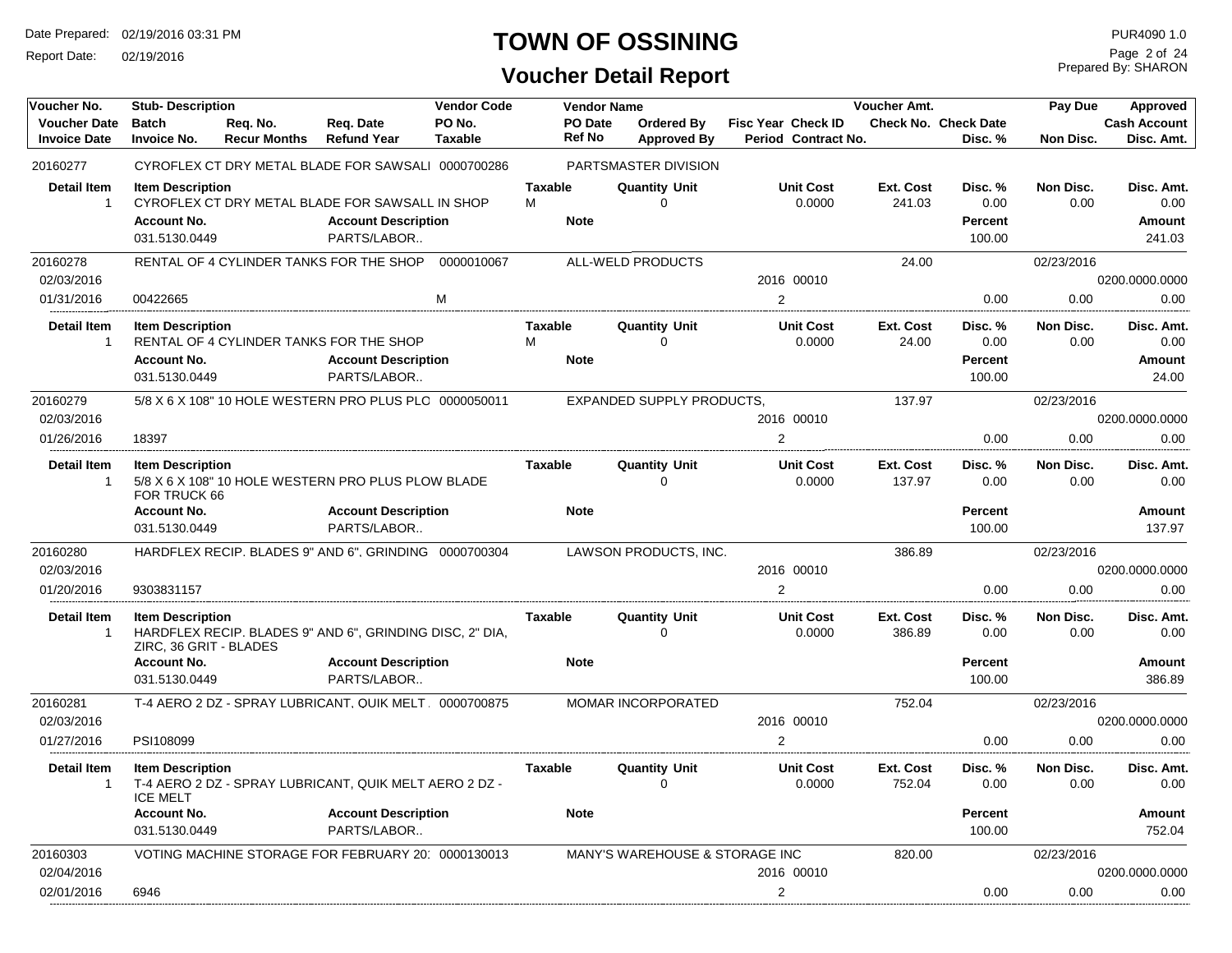Report Date: 02/19/2016

### **TOWN OF OSSINING**

Prepared By: SHARON Page 3 of 24

| Voucher No.                                   | <b>Stub-Description</b>                                                           |                                   |                                                                                                    | <b>Vendor Code</b>       |                                 | <b>Vendor Name</b>                      |                                                  | Voucher Amt.           |                                             | Pay Due           | Approved                                     |
|-----------------------------------------------|-----------------------------------------------------------------------------------|-----------------------------------|----------------------------------------------------------------------------------------------------|--------------------------|---------------------------------|-----------------------------------------|--------------------------------------------------|------------------------|---------------------------------------------|-------------------|----------------------------------------------|
| <b>Voucher Date</b><br><b>Invoice Date</b>    | <b>Batch</b><br><b>Invoice No.</b>                                                | Req. No.<br><b>Recur Months</b>   | Req. Date<br><b>Refund Year</b>                                                                    | PO No.<br><b>Taxable</b> | <b>PO</b> Date<br><b>Ref No</b> | <b>Ordered By</b><br><b>Approved By</b> | <b>Fisc Year Check ID</b><br>Period Contract No. |                        | <b>Check No. Check Date</b><br>Disc. %      | Non Disc.         | <b>Cash Account</b><br>Disc. Amt.            |
| 20160303                                      |                                                                                   |                                   | VOTING MACHINE STORAGE FOR FEBRUARY 20 0000130013                                                  |                          |                                 | MANY'S WAREHOUSE & STORAGE INC          |                                                  |                        |                                             |                   |                                              |
| <b>Detail Item</b><br>$\overline{1}$          | <b>Item Description</b><br><b>Account No.</b><br>010.1450.0432                    |                                   | VOTING MACHINE STORAGE FOR FEBRUARY 2016<br><b>Account Description</b><br>CARTING/LIGHT            |                          | Taxable<br><b>Note</b>          | <b>Quantity Unit</b><br>$\Omega$        | <b>Unit Cost</b><br>0.0000                       | Ext. Cost<br>820.00    | Disc. %<br>0.00<br><b>Percent</b><br>100.00 | Non Disc.<br>0.00 | Disc. Amt.<br>0.00<br>Amount<br>820.00       |
| 20160304                                      | OFFICE SUPPLIES                                                                   |                                   |                                                                                                    | 0000190004               |                                 | STAPLES, INC. AND SUBSIDIARIES          |                                                  | 11.38                  |                                             | 02/23/2016        |                                              |
| 02/04/2016                                    |                                                                                   |                                   |                                                                                                    |                          |                                 |                                         | 2016 00010                                       |                        |                                             |                   | 0200.0000.0000                               |
| 01/28/2016                                    | 3290970290                                                                        |                                   |                                                                                                    |                          |                                 |                                         | 2                                                |                        | 0.00                                        | 0.00              | 0.00                                         |
| <b>Detail Item</b><br>$\overline{1}$          | <b>Item Description</b><br>OFFICE SUPPLIES<br><b>Account No.</b><br>010.1410.0401 |                                   | <b>Account Description</b><br>SUPPLIES                                                             |                          | Taxable<br><b>Note</b>          | <b>Quantity Unit</b><br>$\mathbf 0$     | <b>Unit Cost</b><br>0.0000                       | Ext. Cost<br>11.38     | Disc. %<br>0.00<br><b>Percent</b><br>100.00 | Non Disc.<br>0.00 | Disc. Amt.<br>0.00<br><b>Amount</b><br>11.38 |
| 20160341                                      |                                                                                   |                                   | NEW 2016 - 8' FORD PICK UP BED WITH TAILGAT 0000080070                                             |                          |                                 | HUDSON RIVER TRUCK&TRAILE               |                                                  | 2,500.00               |                                             | 02/23/2016        |                                              |
| 02/09/2016                                    |                                                                                   |                                   |                                                                                                    |                          |                                 |                                         | 2016 00010                                       |                        |                                             |                   | 0200.0000.0000                               |
| 01/13/2016                                    | JS112200                                                                          |                                   |                                                                                                    |                          |                                 |                                         | $\overline{2}$                                   |                        | 0.00                                        | 0.00              | 0.00                                         |
| <b>Detail Item</b><br>$\overline{\mathbf{1}}$ | <b>Item Description</b><br><b>BUMPER (SEE QUOTE)</b>                              |                                   | NEW 2016 - 8' FORD PICK UP BED WITH TAILGATE AND                                                   |                          | <b>Taxable</b>                  | <b>Quantity Unit</b><br>$\Omega$        | <b>Unit Cost</b><br>0.0000                       | Ext. Cost<br>2,500.00  | Disc. %<br>0.00                             | Non Disc.<br>0.00 | Disc. Amt.<br>0.00                           |
|                                               | <b>Account No.</b><br>031.5130.0449                                               |                                   | <b>Account Description</b><br>PARTS/LABOR                                                          |                          | <b>Note</b>                     |                                         |                                                  |                        | <b>Percent</b><br>100.00                    |                   | Amount<br>2,500.00                           |
| 20160342                                      |                                                                                   |                                   | RESIDENTIAL TRASH, RECYCLING, BULK, E-WAS 0000700183                                               |                          |                                 | <b>SUBURBAN CARTING</b>                 |                                                  | 35,475.73              |                                             | 02/23/2016        |                                              |
| 02/09/2016                                    |                                                                                   |                                   |                                                                                                    |                          |                                 |                                         | 2016 00010                                       |                        |                                             |                   | 0200.0000.0000                               |
| 01/31/2016                                    | 479050                                                                            |                                   |                                                                                                    | M                        |                                 |                                         | $\overline{2}$                                   |                        | 0.00                                        | 0.00              | 0.00                                         |
| <b>Detail Item</b><br>$\overline{1}$          | <b>Item Description</b>                                                           | MONTH OF FEBRUARY 1-29, 2016      | RESIDENTIAL TRASH, RECYCLING, BULK, E-WASTE FOR THE                                                |                          | <b>Taxable</b><br>M             | <b>Quantity Unit</b><br>$\Omega$        | <b>Unit Cost</b><br>0.0000                       | Ext. Cost<br>35,475.73 | Disc. %<br>0.00                             | Non Disc.<br>0.00 | Disc. Amt.<br>0.00                           |
|                                               | <b>Account No.</b><br>065.8160.0470                                               |                                   | <b>Account Description</b><br><b>REFUSE &amp; RECYCLING</b><br>CONTRACTUAL                         |                          | <b>Note</b>                     |                                         |                                                  |                        | Percent<br>100.00                           |                   | Amount<br>35,475.73                          |
| 20160343                                      |                                                                                   |                                   | LEFT SIDE OF 14 RYDER AVENUE NEXT TO MOR 0000070021                                                |                          |                                 | U.S. TREASURY, #13-2730945              |                                                  | 975.00                 |                                             | 02/23/2016        |                                              |
| 02/09/2016                                    |                                                                                   |                                   |                                                                                                    |                          |                                 |                                         | 2016 00010                                       |                        |                                             |                   | 0200.0000.0000                               |
| 02/03/2016                                    | 23555                                                                             |                                   |                                                                                                    | M                        |                                 |                                         | $\overline{c}$                                   |                        | 0.00                                        | 0.00              | 0.00                                         |
| <b>Detail Item</b><br>$\overline{1}$          | <b>Item Description</b>                                                           | LEANING AND BEING CHOKED BY VINES | LEFT SIDE OF 14 RYDER AVENUE NEXT TO MORNINGSIDE<br>DR. TOOK DOWN A TWIN TRUNK MAPLE TREE SEVERELY |                          | <b>Taxable</b><br>М             | <b>Quantity Unit</b><br>$\Omega$        | <b>Unit Cost</b><br>0.0000                       | Ext. Cost<br>975.00    | Disc. %<br>0.00                             | Non Disc.<br>0.00 | Disc. Amt.<br>0.00                           |
|                                               | <b>Account No.</b>                                                                |                                   | <b>Account Description</b>                                                                         |                          | <b>Note</b>                     |                                         |                                                  |                        | Percent                                     |                   | Amount                                       |
|                                               | 031.5140.0438                                                                     |                                   | MAINTENANCE OF TREES                                                                               |                          |                                 |                                         |                                                  |                        | 100.00                                      |                   | 975.00                                       |
| 20160344                                      |                                                                                   | TRUCK 56 - NYS DIESEL INSPECTION  |                                                                                                    | 0000130255               |                                 | MANICCHIO BROTHERS, INC.                |                                                  | 47.00                  |                                             | 02/23/2016        |                                              |
| 02/09/2016                                    |                                                                                   |                                   |                                                                                                    |                          |                                 |                                         | 2016 00010                                       |                        |                                             |                   | 0200.0000.0000                               |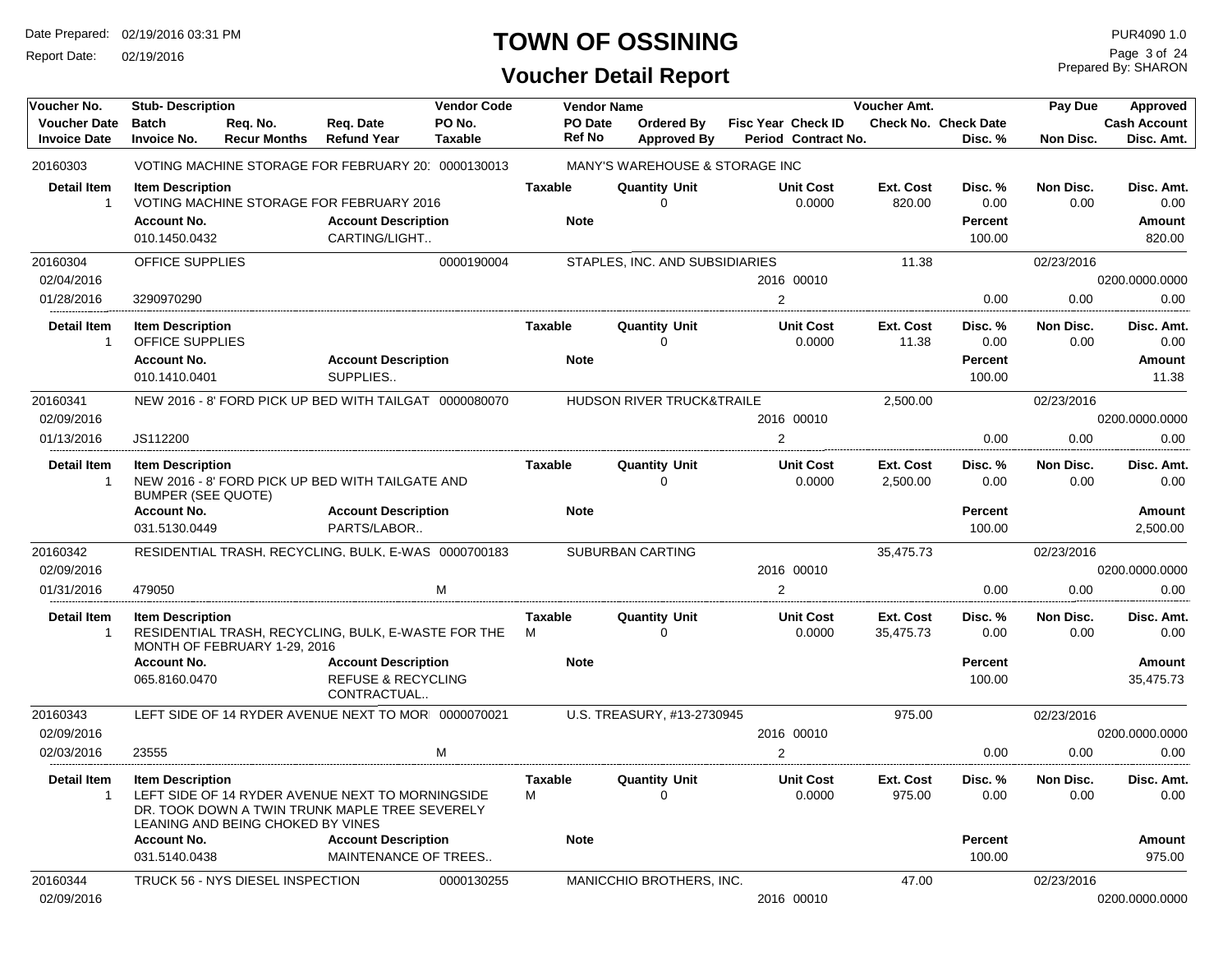Report Date: 02/19/2016

### **TOWN OF OSSINING**

Prepared By: SHARON Page 4 of 24

| Voucher No.                                | <b>Stub-Description</b>            |                                       |                                                       | <b>Vendor Code</b>       |                          | <b>Vendor Name</b>               |                                                  | Voucher Amt.       |                                 | Pay Due           | Approved                          |
|--------------------------------------------|------------------------------------|---------------------------------------|-------------------------------------------------------|--------------------------|--------------------------|----------------------------------|--------------------------------------------------|--------------------|---------------------------------|-------------------|-----------------------------------|
| <b>Voucher Date</b><br><b>Invoice Date</b> | <b>Batch</b><br><b>Invoice No.</b> | Reg. No.<br><b>Recur Months</b>       | Reg. Date<br><b>Refund Year</b>                       | PO No.<br><b>Taxable</b> | PO Date<br><b>Ref No</b> | Ordered By<br><b>Approved By</b> | <b>Fisc Year Check ID</b><br>Period Contract No. |                    | Check No. Check Date<br>Disc. % | Non Disc.         | <b>Cash Account</b><br>Disc. Amt. |
| 20160344<br>01/08/2016                     | 35907                              | TRUCK 56 - NYS DIESEL INSPECTION      |                                                       | 0000130255<br>M          |                          | MANICCHIO BROTHERS, INC.         | $\overline{2}$                                   |                    | 0.00                            | 0.00              | 0.00                              |
|                                            |                                    |                                       |                                                       |                          |                          |                                  |                                                  |                    |                                 |                   |                                   |
| Detail Item<br>$\mathbf{1}$                | <b>Item Description</b>            | TRUCK 56 - NYS DIESEL INSPECTION      |                                                       |                          | Taxable<br>M             | <b>Quantity Unit</b><br>$\Omega$ | <b>Unit Cost</b><br>0.0000                       | Ext. Cost<br>47.00 | Disc. %<br>0.00                 | Non Disc.<br>0.00 | Disc. Amt.<br>0.00                |
|                                            | <b>Account No.</b>                 |                                       | <b>Account Description</b>                            |                          | <b>Note</b>              |                                  |                                                  |                    | Percent                         |                   | Amount                            |
|                                            | 031.5130.0449                      |                                       | PARTS/LABOR                                           |                          |                          |                                  |                                                  |                    | 100.00                          |                   | 47.00                             |
|                                            |                                    |                                       |                                                       |                          |                          |                                  |                                                  |                    |                                 |                   |                                   |
| 20160345<br>02/09/2016                     |                                    | BULK SALT - 1/25, 1/26, AND 1/27/2016 |                                                       | 0000010125               |                          | ATLANTIC SALT, INC.              | 2016 00010                                       | 13,793.54          |                                 | 02/23/2016        | 0200.0000.0000                    |
| 01/31/2016                                 | 060426                             |                                       |                                                       |                          |                          |                                  | $\overline{2}$                                   |                    | 0.00                            | 0.00              | 0.00                              |
|                                            |                                    |                                       |                                                       |                          |                          |                                  |                                                  |                    |                                 |                   |                                   |
| <b>Detail Item</b>                         | <b>Item Description</b>            |                                       |                                                       |                          | <b>Taxable</b>           | <b>Quantity Unit</b>             | <b>Unit Cost</b>                                 | Ext. Cost          | Disc. %                         | Non Disc.         | Disc. Amt.                        |
| $\mathbf{1}$                               |                                    | BULK SALT - 1/25, 1/26, AND 1/27/2016 |                                                       |                          |                          | 196.91                           | 70.0500                                          | 13,793.54          | 0.00                            | 0.00              | 0.00                              |
|                                            | <b>Account No.</b>                 |                                       | <b>Account Description</b>                            |                          | <b>Note</b>              |                                  |                                                  |                    | <b>Percent</b>                  |                   | Amount                            |
|                                            | 031.5142.0450                      |                                       | SALT                                                  |                          |                          |                                  |                                                  |                    | 100.00                          |                   | 13,793.54                         |
| 20160346                                   |                                    |                                       | CASES OF BOTTLED WATER - PLEASE RETURN ( 0000150100   |                          |                          | O'CONNOR, MICHAEL G              |                                                  | 36.40              |                                 | 02/23/2016        |                                   |
| 02/10/2016                                 |                                    |                                       |                                                       |                          |                          |                                  | 2016 00010                                       |                    |                                 |                   | 0200.0000.0000                    |
| 02/09/2016                                 | 8961                               |                                       |                                                       |                          |                          |                                  | $\overline{2}$                                   |                    | 0.00                            | 0.00              | 0.00                              |
| <b>Detail Item</b>                         | <b>Item Description</b>            |                                       |                                                       |                          | <b>Taxable</b>           | <b>Quantity Unit</b>             | <b>Unit Cost</b>                                 | Ext. Cost          | Disc. %                         | Non Disc.         | Disc. Amt.                        |
| $\mathbf{1}$                               | REPLENISH PETTY CASH               |                                       | CASES OF BOTTLED WATER - PLEASE RETURN CHECK TO       |                          |                          | $\Omega$                         | 0.0000                                           | 18.20              | 0.00                            | 0.00              | 0.00                              |
|                                            | <b>Account No.</b>                 |                                       | <b>Account Description</b>                            |                          | <b>Note</b>              |                                  |                                                  |                    | <b>Percent</b>                  |                   | Amount                            |
|                                            | 031.5010.0410                      |                                       | WATER                                                 |                          |                          |                                  |                                                  |                    | 100.00                          |                   | 18.20                             |
| <b>Detail Item</b>                         | <b>Item Description</b>            |                                       |                                                       |                          | <b>Taxable</b>           | <b>Quantity Unit</b>             | <b>Unit Cost</b>                                 | Ext. Cost          | Disc. %                         | Non Disc.         | Disc. Amt.                        |
| 2                                          | <b>REPLENISH PETTY CASH</b>        |                                       | CASES OF BOTTLED WATER - PLEASE RETURN CHECK TO       |                          |                          | $\Omega$                         | 0.0000                                           | 18.20              | 0.00                            | 0.00              | 0.00                              |
|                                            | <b>Account No.</b>                 |                                       | <b>Account Description</b>                            |                          | <b>Note</b>              |                                  |                                                  |                    | <b>Percent</b>                  |                   | Amount                            |
|                                            | 031.5132.0410                      |                                       | WATER                                                 |                          |                          |                                  |                                                  |                    | 100.00                          |                   | 18.20                             |
| 20160347                                   |                                    |                                       | CLEANING OF HIGHWAY OFFICE FOR THE MONT 0000010303    |                          |                          | <b>ARCO CLEANING</b>             |                                                  | 540.00             |                                 | 02/23/2016        |                                   |
| 02/09/2004                                 |                                    |                                       |                                                       |                          |                          |                                  | 2016 00010                                       |                    |                                 |                   | 0200.0000.0000                    |
| 02/01/2016                                 | <b>CONTRACT</b>                    |                                       |                                                       | M                        |                          |                                  | 2                                                |                    | 0.00                            | 0.00              | 0.00                              |
| <b>Detail Item</b>                         | <b>Item Description</b>            |                                       |                                                       |                          | <b>Taxable</b>           | <b>Quantity Unit</b>             | <b>Unit Cost</b>                                 | Ext. Cost          | Disc. %                         | Non Disc.         | Disc. Amt.                        |
| $\overline{1}$                             | FEBRUARY 1-29, 2016                |                                       | CLEANING OF HIGHWAY OFFICE FOR THE MONTH OF           |                          | M                        | $\Omega$                         | 0.0000                                           | 540.00             | 0.00                            | 0.00              | 0.00                              |
|                                            | <b>Account No.</b>                 |                                       | <b>Account Description</b>                            |                          | <b>Note</b>              |                                  |                                                  |                    | Percent                         |                   | <b>Amount</b>                     |
|                                            | 031.5010.0419                      |                                       | MAINT./REPAIR                                         |                          |                          |                                  |                                                  |                    | 100.00                          |                   | 540.00                            |
| 20160348                                   |                                    |                                       | ENVIROBRINE LIQUID USED TO MIX WITH SALT [ 0000180035 |                          |                          | REED SYSTEMS, LTD.               |                                                  | 1,010.61           |                                 | 02/23/2016        |                                   |
| 02/10/2016                                 |                                    |                                       |                                                       |                          |                          |                                  | 2016 00010                                       |                    |                                 |                   | 0200.0000.0000                    |
| 01/25/2016                                 | 13781A                             |                                       |                                                       | M                        |                          |                                  | 2                                                |                    | 0.00                            | 0.00              | 0.00                              |
| <b>Detail Item</b>                         | <b>Item Description</b>            |                                       |                                                       |                          | <b>Taxable</b>           | <b>Quantity Unit</b>             | <b>Unit Cost</b>                                 | Ext. Cost          | Disc. %                         | Non Disc.         | Disc. Amt.                        |
| $\overline{1}$                             | <b>SNOW REMOVAL</b>                |                                       | ENVIROBRINE LIQUID USED TO MIX WITH SALT DURING       |                          | м                        | 1,063.8                          | 0.9500                                           | 1,010.61           | 0.00                            | 0.00              | 0.00                              |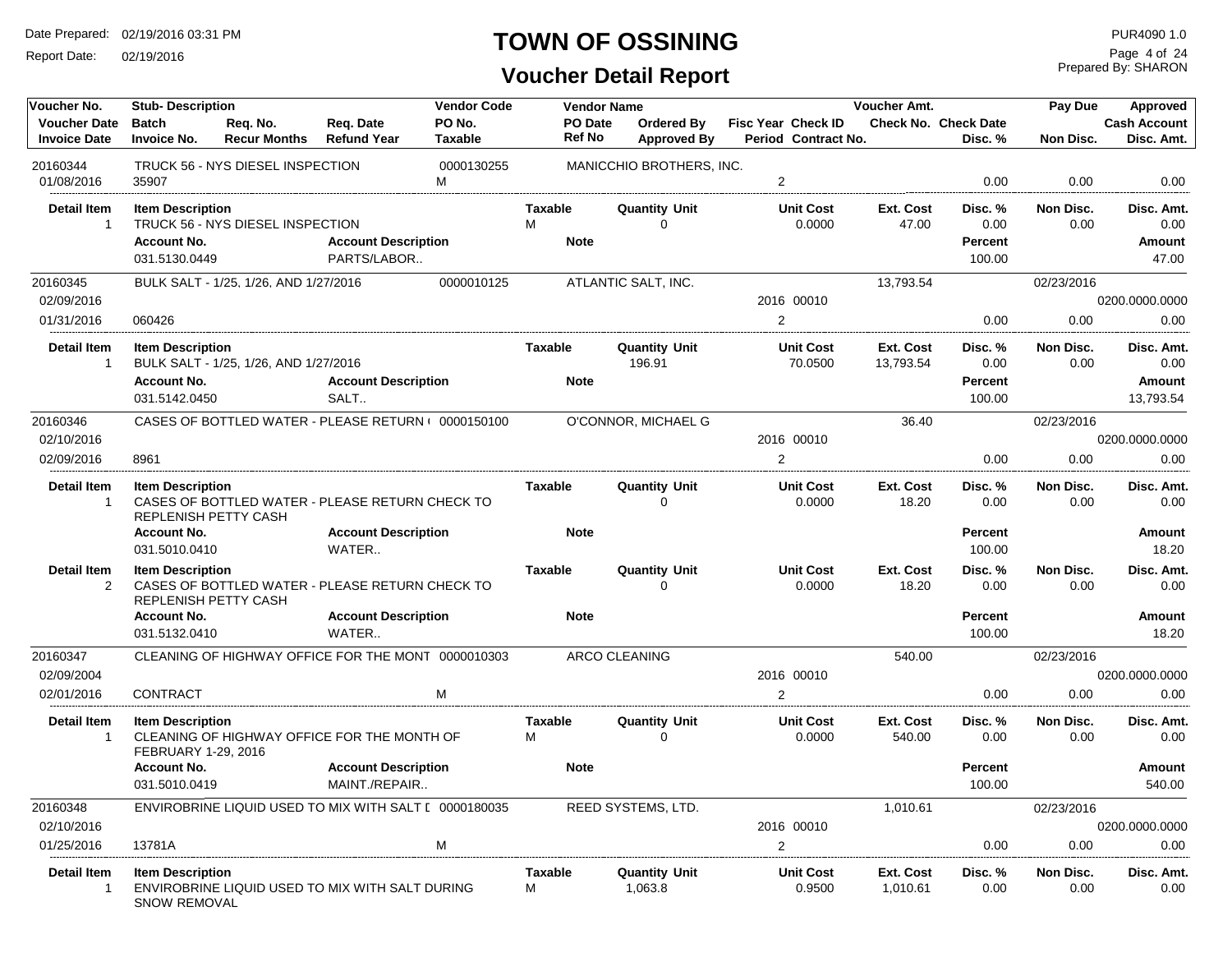Report Date: 02/19/2016

#### **TOWN OF OSSINING**

Prepared By: SHARON Page 5 of 24

| Voucher No.                                | <b>Stub-Description</b>                              |                                 |                                                                                                              | <b>Vendor Code</b>       |                          | <b>Vendor Name</b>                              |                                                  | <b>Voucher Amt.</b>   |                                        | Pay Due           | Approved                          |
|--------------------------------------------|------------------------------------------------------|---------------------------------|--------------------------------------------------------------------------------------------------------------|--------------------------|--------------------------|-------------------------------------------------|--------------------------------------------------|-----------------------|----------------------------------------|-------------------|-----------------------------------|
| <b>Voucher Date</b><br><b>Invoice Date</b> | <b>Batch</b><br><b>Invoice No.</b>                   | Req. No.<br><b>Recur Months</b> | Req. Date<br><b>Refund Year</b>                                                                              | PO No.<br><b>Taxable</b> | PO Date<br><b>Ref No</b> | <b>Ordered By</b><br><b>Approved By</b>         | <b>Fisc Year Check ID</b><br>Period Contract No. |                       | <b>Check No. Check Date</b><br>Disc. % | Non Disc.         | <b>Cash Account</b><br>Disc. Amt. |
| 20160348                                   |                                                      |                                 | ENVIROBRINE LIQUID USED TO MIX WITH SALT [ 0000180035                                                        |                          |                          | REED SYSTEMS, LTD.                              |                                                  |                       |                                        |                   |                                   |
|                                            | <b>Account No.</b><br>031.5142.0452                  |                                 | <b>Account Description</b><br>LIQUID CALCIUM                                                                 |                          | <b>Note</b>              |                                                 |                                                  |                       | <b>Percent</b><br>100.00               |                   | Amount<br>1,010.61                |
| 20160349                                   |                                                      |                                 | ALARM MONITORING OF ALL LIFT STATIONS FOF 0000130072                                                         |                          |                          | MARSHALL ALARMS SYSTEMS, INC.                   |                                                  | 333.00                |                                        | 02/23/2016        |                                   |
| 02/10/2016                                 |                                                      |                                 |                                                                                                              |                          |                          |                                                 | 2016 00010                                       |                       |                                        |                   | 0200.0000.0000                    |
| 02/02/2016                                 | 37421                                                |                                 |                                                                                                              |                          |                          |                                                 | $\overline{2}$                                   |                       | 0.00                                   | 0.00              | 0.00                              |
| <b>Detail Item</b><br>$\mathbf{1}$         | <b>Item Description</b>                              | WHITETAIL, NORTH STATE ROAD     | ALARM MONITORING OF ALL LIFT STATIONS FOR THE<br>MONTH OF MARCH 1-31, 2016 - FAWN CT., FOXHILL,              |                          | Taxable                  | <b>Quantity Unit</b><br>$\Omega$                | <b>Unit Cost</b><br>0.0000                       | Ext. Cost<br>148.00   | Disc. %<br>0.00                        | Non Disc.<br>0.00 | Disc. Amt.<br>0.00                |
|                                            | <b>Account No.</b><br>045.8120.0419                  |                                 | <b>Account Description</b><br>MAINT./REPAIR                                                                  |                          | <b>Note</b>              |                                                 |                                                  |                       | <b>Percent</b><br>100.00               |                   | Amount<br>148.00                  |
| <b>Detail Item</b><br>2                    | <b>Item Description</b><br>MYSTIC PT.                |                                 | ALARM MONITORING OF ALL LIFT STATIONS FOR THE<br>MONTH OF MARCH 1-31, 2016 - PARKER BALE, S-TURN,            |                          | <b>Taxable</b>           | <b>Quantity Unit</b><br>$\Omega$                | <b>Unit Cost</b><br>0.0000                       | Ext. Cost<br>111.00   | Disc. %<br>0.00                        | Non Disc.<br>0.00 | Disc. Amt.<br>0.00                |
|                                            | <b>Account No.</b>                                   |                                 | <b>Account Description</b>                                                                                   |                          | <b>Note</b>              |                                                 |                                                  |                       | <b>Percent</b>                         |                   | <b>Amount</b>                     |
|                                            | 045.8120.0419                                        |                                 | MAINT./REPAIR                                                                                                |                          |                          |                                                 |                                                  |                       | 100.00                                 |                   | 111.00                            |
| <b>Detail Item</b><br>3                    | <b>Item Description</b>                              |                                 | ALARM MONITORING OF ALL LIFT STATIONS FOR THE<br>MONTH OF MARCH 1-31, 2016 - CEDAR LANE PARK, OBCC           |                          | <b>Taxable</b>           | <b>Quantity Unit</b><br>U                       | <b>Unit Cost</b><br>0.0000                       | Ext. Cost<br>74.00    | Disc. %<br>0.00                        | Non Disc.<br>0.00 | Disc. Amt.<br>0.00                |
|                                            | <b>Account No.</b>                                   |                                 | <b>Account Description</b>                                                                                   |                          | <b>Note</b>              |                                                 |                                                  |                       | <b>Percent</b>                         |                   | Amount                            |
|                                            | 010.7112.0419                                        |                                 | MAINT./REPAIR                                                                                                |                          |                          |                                                 |                                                  |                       | 100.00                                 |                   | 74.00                             |
| 20160350                                   |                                                      |                                 | USED WASTE OIL TAKEN FROM OUR RESIDENT  0000050022                                                           |                          |                          | ENVIRO WASTE OIL RECOVERY<br><b>SPECIALISTS</b> |                                                  | 258.82                |                                        | 02/23/2016        |                                   |
| 02/10/2016                                 |                                                      |                                 |                                                                                                              |                          |                          |                                                 | 2016 00010                                       |                       |                                        |                   | 0200.0000.0000                    |
| 02/03/2016                                 | 419250                                               |                                 | M                                                                                                            |                          |                          |                                                 | 2                                                |                       | 0.00                                   | 0.00              | 0.00                              |
| <b>Detail Item</b><br>$\overline{1}$       | <b>Item Description</b><br><b>RECYCLING PURPOSES</b> |                                 | USED WASTE OIL TAKEN FROM OUR RESIDENTS USED FOR                                                             |                          | <b>Taxable</b><br>M      | <b>Quantity Unit</b><br>$\Omega$                | <b>Unit Cost</b><br>0.0000                       | Ext. Cost<br>258.82   | Disc. %<br>0.00                        | Non Disc.<br>0.00 | Disc. Amt.<br>0.00                |
|                                            | <b>Account No.</b>                                   |                                 | <b>Account Description</b>                                                                                   |                          | <b>Note</b>              |                                                 |                                                  |                       | Percent                                |                   | Amount                            |
|                                            | 065.8160.0456                                        |                                 | RECYCLING & ENVIRONMENTAL<br><b>WASTE DISPOSAL</b>                                                           |                          |                          |                                                 |                                                  |                       | 100.00                                 |                   | 258.82                            |
| 20160351                                   |                                                      |                                 | MONTHLY MAINTENANCE OF ALL PUMPS AT LIFT 0000010019                                                          |                          |                          | ALL-MAKES PUMP & MOTOR REPAIR                   |                                                  | 2,500.00              |                                        | 02/23/2016        |                                   |
| 02/10/2016                                 |                                                      |                                 |                                                                                                              |                          |                          |                                                 | 2016 00010                                       |                       |                                        |                   | 0200.0000.0000                    |
| 01/29/2016                                 | 4758                                                 |                                 | M                                                                                                            |                          |                          |                                                 | $\overline{2}$                                   |                       | 0.00                                   | 0.00              | 0.00                              |
| <b>Detail Item</b><br>$\overline{1}$       | <b>Item Description</b><br>NORTH STATE RD.           |                                 | MONTHLY MAINTENANCE OF ALL PUMPS AT LIFT STATIONS<br>- JANAURY 27 & 28, 2016 - FAWN CT., FOXHILL, WHITETAIL, |                          | <b>Taxable</b><br>M      | <b>Quantity Unit</b><br>$\mathbf 0$             | <b>Unit Cost</b><br>0.0000                       | Ext. Cost<br>1,120.46 | Disc. %<br>0.00                        | Non Disc.<br>0.00 | Disc. Amt.<br>0.00                |
|                                            | <b>Account No.</b><br>045.8120.0419                  |                                 | <b>Account Description</b><br>MAINT./REPAIR                                                                  |                          | <b>Note</b>              |                                                 |                                                  |                       | <b>Percent</b><br>100.00               |                   | Amount<br>1,120.46                |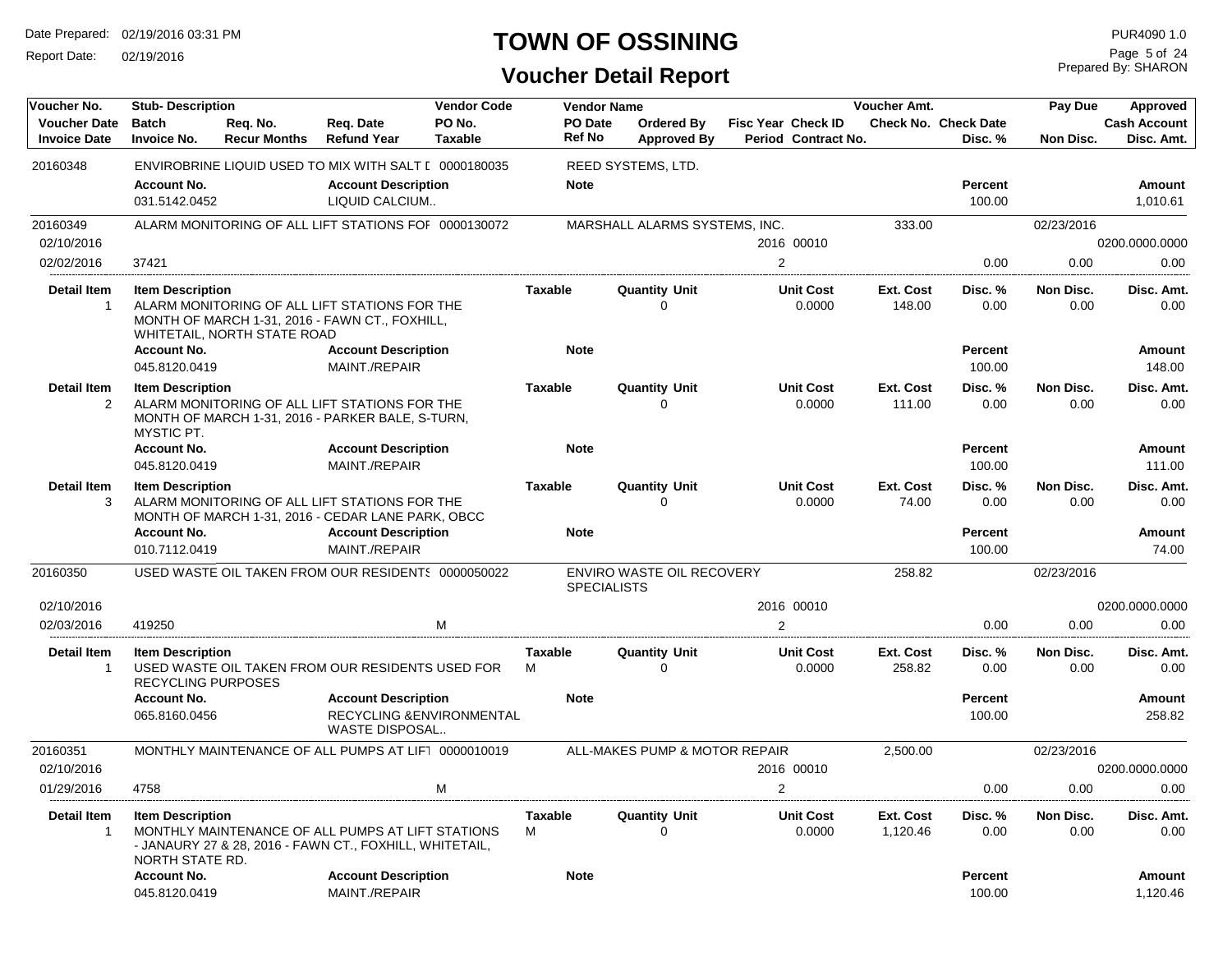Report Date: 02/19/2016

### **TOWN OF OSSINING**

Prepared By: SHARON Page 6 of 24

| Voucher No.                                      | <b>Stub-Description</b>                                 |                                                   |                                                                                                            | <b>Vendor Code</b>                |                     | <b>Vendor Name</b>       |                                                     | Voucher Amt.                                     | Pay Due             | <b>Approved</b>                        |                   |                                   |
|--------------------------------------------------|---------------------------------------------------------|---------------------------------------------------|------------------------------------------------------------------------------------------------------------|-----------------------------------|---------------------|--------------------------|-----------------------------------------------------|--------------------------------------------------|---------------------|----------------------------------------|-------------------|-----------------------------------|
| <b>Voucher Date</b><br><b>Invoice Date</b>       | <b>Batch</b><br><b>Invoice No.</b>                      | Req. No.<br><b>Recur Months</b>                   | Req. Date<br><b>Refund Year</b>                                                                            | PO No.<br><b>Taxable</b>          |                     | PO Date<br><b>Ref No</b> | Ordered By<br><b>Approved By</b>                    | <b>Fisc Year Check ID</b><br>Period Contract No. |                     | <b>Check No. Check Date</b><br>Disc. % | Non Disc.         | <b>Cash Account</b><br>Disc. Amt. |
| 20160351                                         |                                                         |                                                   | MONTHLY MAINTENANCE OF ALL PUMPS AT LIFT 0000010019                                                        |                                   |                     |                          | ALL-MAKES PUMP & MOTOR REPAIR                       |                                                  |                     |                                        |                   |                                   |
| <b>Detail Item</b><br>2                          | <b>Item Description</b><br>PT.                          |                                                   | MONTHLY MAINTENANCE OF ALL PUMPS AT LIFT STATIONS<br>- JANAURY 27 & 28, 2016 - PARKER BALE, S-TURN, MYSTIC |                                   | Taxable<br>M        |                          | <b>Quantity Unit</b><br>0                           | <b>Unit Cost</b><br>0.0000                       | Ext. Cost<br>879.54 | Disc. %<br>0.00                        | Non Disc.<br>0.00 | Disc. Amt.<br>0.00                |
|                                                  | <b>Account No.</b><br>045.8120.0419                     |                                                   | <b>Account Description</b><br>MAINT./REPAIR                                                                |                                   |                     | <b>Note</b>              |                                                     |                                                  |                     | <b>Percent</b><br>100.00               |                   | Amount<br>879.54                  |
| <b>Detail Item</b><br>3                          | <b>Item Description</b>                                 |                                                   | MONTHLY MAINTENANCE OF ALL PUMPS AT LIFT STATIONS<br>- JANAURY 27 & 28, 2016 - OBCC, CEDAR LANE PARK       |                                   | <b>Taxable</b><br>м |                          | <b>Quantity Unit</b><br>0                           | <b>Unit Cost</b><br>0.0000                       | Ext. Cost<br>500.00 | Disc. %<br>0.00                        | Non Disc.<br>0.00 | Disc. Amt.<br>0.00                |
|                                                  | <b>Account No.</b><br>010.7112.0419                     |                                                   | <b>Account Description</b><br>MAINT./REPAIR                                                                |                                   |                     | <b>Note</b>              |                                                     |                                                  |                     | <b>Percent</b><br>100.00               |                   | Amount<br>500.00                  |
| 20160352<br>02/10/2016                           |                                                         |                                                   | #2 HEATING FUEL FOR THE HIGHWAY GARAGE                                                                     | 0000701212                        |                     |                          | UNITED METRO ENERGY CORP                            | 2016 00010                                       | 481.14              |                                        | 02/23/2016        | 0200.0000.0000                    |
| 01/29/2016                                       | 205234                                                  |                                                   |                                                                                                            | M                                 |                     |                          |                                                     | $\overline{2}$                                   |                     | 0.00                                   | 0.00              | 0.00                              |
| <b>Detail Item</b><br>$\mathbf 1$                | <b>Item Description</b>                                 |                                                   | #2 HEATING FUEL FOR THE HIGHWAY GARAGE                                                                     |                                   | <b>Taxable</b><br>м |                          | <b>Quantity Unit</b><br>0                           | <b>Unit Cost</b><br>0.0000                       | Ext. Cost<br>481.14 | Disc. %<br>0.00                        | Non Disc.<br>0.00 | Disc. Amt.<br>0.00                |
|                                                  | <b>Account No.</b><br>031.5132.0474                     |                                                   | <b>Account Description</b><br>FUEL OIL                                                                     |                                   |                     | <b>Note</b>              |                                                     |                                                  |                     | <b>Percent</b><br>100.00               |                   | Amount<br>481.14                  |
| 20160353                                         |                                                         |                                                   | OPTIMUM ONLINE INCLUDING BOOST AND STATI 0000031654                                                        |                                   |                     | <b>CABLEVISION</b>       |                                                     |                                                  | 78.22               |                                        | 02/23/2016        |                                   |
| 02/10/2016                                       |                                                         |                                                   |                                                                                                            |                                   |                     |                          |                                                     | 2016 00010                                       |                     |                                        |                   | 0200.0000.0000                    |
| 02/08/2016                                       | 07882392333015                                          |                                                   |                                                                                                            |                                   |                     |                          |                                                     | 2                                                |                     | 0.00                                   | 0.00              | 0.00                              |
| <b>Detail Item</b><br>$\overline{1}$             | <b>Item Description</b>                                 |                                                   | OPTIMUM ONLINE INCLUDING BOOST AND STATIC IP                                                               |                                   | Taxable             |                          | <b>Quantity Unit</b><br>∩                           | <b>Unit Cost</b><br>0.0000                       | Ext. Cost<br>78.22  | Disc. %<br>0.00                        | Non Disc.<br>0.00 | Disc. Amt.<br>0.00                |
|                                                  | <b>Account No.</b>                                      |                                                   | <b>Account Description</b>                                                                                 |                                   |                     | <b>Note</b>              |                                                     |                                                  |                     | <b>Percent</b>                         |                   | Amount                            |
|                                                  | 031.5010.0201                                           |                                                   | EQUIPMENT                                                                                                  |                                   |                     |                          |                                                     |                                                  |                     | 100.00                                 |                   | 78.22                             |
| 20160354<br>02/10/2016                           | LINER WASTE BAGS                                        |                                                   |                                                                                                            | 0000190004                        |                     |                          | STAPLES, INC. AND SUBSIDIARIES                      | 2016 00010                                       | 136.35              |                                        | 02/23/2016        | 0200.0000.0000                    |
| <b>Multi Inv Num</b><br>3290970246<br>3290970245 |                                                         | <b>Multi Inv Date</b><br>01/28/2016<br>01/28/2016 |                                                                                                            | Multi Inv Amt.<br>105.46<br>30.89 |                     | <b>GARBAGE BAGS</b>      | <b>Multi Inv Stub Desc</b><br>ASST. OFFICE SUPPLIES | $\overline{2}$                                   |                     | 0.00                                   | 0.00              | 0.00                              |
| Detail Item                                      | <b>Item Description</b>                                 |                                                   |                                                                                                            |                                   | Taxable             |                          | <b>Quantity Unit</b>                                | <b>Unit Cost</b>                                 | Ext. Cost           | Disc. %                                | Non Disc.         | Disc. Amt.                        |
| $\mathbf 1$                                      | LINER WASTE BAGS<br><b>Account No.</b><br>031.5010.0401 |                                                   | <b>Account Description</b><br>SUPPLIES                                                                     |                                   |                     | <b>Note</b>              | 0                                                   | 0.0000                                           | 30.89               | 0.00<br><b>Percent</b><br>100.00       | 0.00              | 0.00<br>Amount<br>30.89           |
| Detail Item                                      | <b>Item Description</b>                                 |                                                   |                                                                                                            |                                   | <b>Taxable</b>      |                          | <b>Quantity Unit</b>                                | <b>Unit Cost</b>                                 | Ext. Cost           | Disc. %                                | Non Disc.         | Disc. Amt.                        |
| $\overline{2}$                                   |                                                         |                                                   | VARIOUS OFFICE SUPPLIES TOILET PAPER. TISSUES.<br>PENCILS, CALENDAR, CARTRIDGE, PINK PAPER, ETC            |                                   |                     |                          |                                                     | 0.0000                                           | 105.46              | 0.00                                   | 0.00              | 0.00                              |
|                                                  | <b>Account No.</b><br>031.5010.0401                     |                                                   | <b>Account Description</b><br>SUPPLIES                                                                     |                                   |                     | <b>Note</b>              |                                                     |                                                  |                     | Percent<br>100.00                      |                   | Amount<br>105.46                  |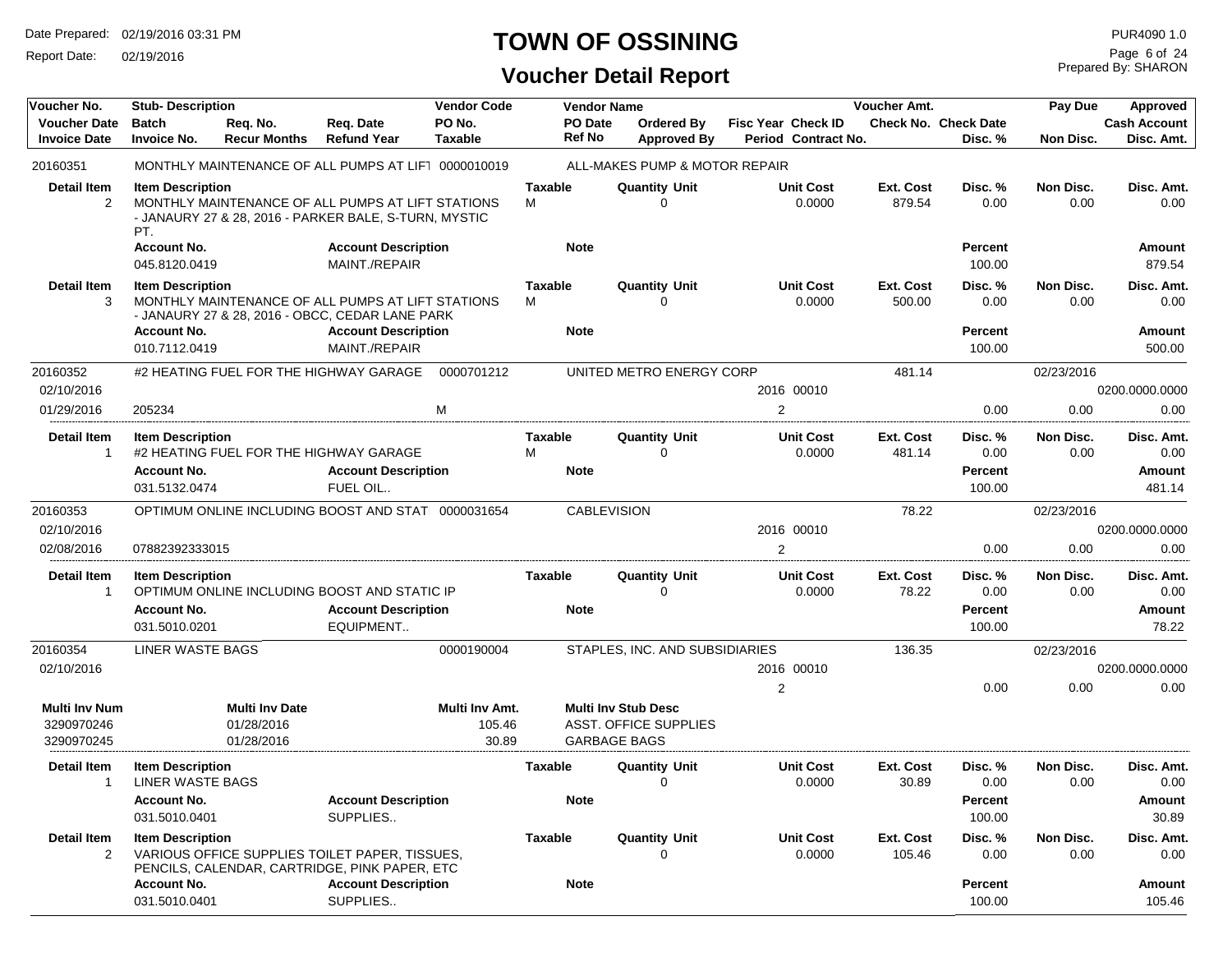Report Date: 02/19/2016

#### **TOWN OF OSSINING** PURA090 1.0

| Voucher No.                                | <b>Stub-Description</b>                      |                                  |                                                          | <b>Vendor Code</b>       | <b>Vendor Name</b>       |                                         |                                                  | Voucher Amt.           |                                        | Pay Due           | <b>Approved</b>                   |
|--------------------------------------------|----------------------------------------------|----------------------------------|----------------------------------------------------------|--------------------------|--------------------------|-----------------------------------------|--------------------------------------------------|------------------------|----------------------------------------|-------------------|-----------------------------------|
| <b>Voucher Date</b><br><b>Invoice Date</b> | <b>Batch</b><br><b>Invoice No.</b>           | Req. No.<br><b>Recur Months</b>  | Req. Date<br><b>Refund Year</b>                          | PO No.<br><b>Taxable</b> | PO Date<br><b>Ref No</b> | <b>Ordered By</b><br><b>Approved By</b> | <b>Fisc Year Check ID</b><br>Period Contract No. |                        | <b>Check No. Check Date</b><br>Disc. % | Non Disc.         | <b>Cash Account</b><br>Disc. Amt. |
| 20160355                                   |                                              |                                  | RAGS, GREEN MARKING PAINT, BLACK STRIPIN( 0000020017     |                          |                          | BEN ROMEO CO., INC.                     |                                                  | 186.25                 |                                        | 02/23/2016        |                                   |
| 02/10/2016                                 |                                              |                                  |                                                          |                          |                          |                                         | 2016 00010                                       |                        |                                        |                   | 0200.0000.0000                    |
| 02/10/2016                                 | 58084                                        |                                  |                                                          |                          |                          |                                         | $\overline{2}$                                   |                        | 0.00                                   | 0.00              | 0.00                              |
| <b>Detail Item</b>                         | <b>Item Description</b><br>USED ON THE ROADS |                                  | RAGS, GREEN MARKING PAINT, BLACK STRIPING PAINT          |                          | Taxable                  | <b>Quantity Unit</b><br>0               | <b>Unit Cost</b><br>0.0000                       | Ext. Cost<br>186.25    | Disc. %<br>0.00                        | Non Disc.<br>0.00 | Disc. Amt.<br>0.00                |
|                                            | <b>Account No.</b><br>031.5110.0419          |                                  | <b>Account Description</b><br>MAINT./REPAIR              |                          | <b>Note</b>              |                                         |                                                  |                        | Percent<br>100.00                      |                   | Amount<br>186.25                  |
| 20160356                                   |                                              | <b>JANUARY 2016 ELECTRICTY</b>   |                                                          | 0000140003               |                          | NY POWER AUTHORITY                      |                                                  | 10,492.23              |                                        | 02/23/2016        |                                   |
| 02/11/2016                                 |                                              |                                  |                                                          |                          |                          |                                         | 2016 00010                                       | 67769                  | 02/22/2016                             |                   | 0200.0000.0000                    |
| 02/12/2016<br>Wire Transfer                | 6100040346                                   |                                  |                                                          |                          |                          |                                         | $\overline{c}$                                   |                        | 0.00                                   | 0.00              | 0.00                              |
| Detail Item<br>-1                          | <b>Item Description</b>                      | JANUARY 2016 ELECTRICTY          |                                                          |                          | Taxable                  | <b>Quantity Unit</b>                    | <b>Unit Cost</b><br>10,492.2300                  | Ext. Cost<br>10,492.23 | Disc.%<br>0.00                         | Non Disc.<br>0.00 | Disc. Amt.<br>0.00                |
|                                            | <b>Account No.</b>                           |                                  | <b>Account Description</b>                               |                          | <b>Note</b>              |                                         |                                                  |                        | <b>Percent</b>                         |                   | <b>Amount</b>                     |
|                                            | 010.7112.0409                                |                                  | <b>ELECTRICITY</b>                                       |                          |                          |                                         |                                                  |                        |                                        |                   | 205.51                            |
|                                            | 010.7110.0409                                |                                  | ELECTRICITY                                              |                          |                          |                                         |                                                  |                        |                                        |                   | 1,396.94                          |
|                                            | 032.8810.0409                                |                                  | ELECTRICITY                                              |                          |                          |                                         |                                                  |                        |                                        |                   | 125.48                            |
|                                            | 045.8120.0409                                |                                  | <b>ELECTRICITY</b>                                       |                          |                          |                                         |                                                  |                        |                                        |                   | 1,722.18                          |
|                                            | 031.5132.0409                                |                                  | ELECTRICITY                                              |                          |                          |                                         |                                                  |                        |                                        |                   | 357.55                            |
|                                            | 031.5010.0409                                |                                  | ELECTRICITY                                              |                          |                          |                                         |                                                  |                        |                                        |                   | 619.29                            |
|                                            | 063.5182.0409                                |                                  | ELECTRICITY                                              |                          |                          |                                         |                                                  |                        |                                        |                   | 6,065.28                          |
| 20160358                                   |                                              | GAS & DIESEL USAGE, JANUARY 2016 |                                                          | 0000150028               |                          | VILLAGE OF OSSINING                     |                                                  | 2,270.67               |                                        | 02/23/2016        |                                   |
| 02/12/2016                                 |                                              |                                  |                                                          |                          |                          |                                         | 2016 00010                                       |                        |                                        |                   | 0200.0000.0000                    |
| 02/05/2016                                 | 2016200013797                                |                                  |                                                          |                          |                          |                                         | $\overline{2}$                                   |                        | 0.00                                   | 0.00              | 0.00                              |
| <b>Detail Item</b>                         | <b>Item Description</b>                      |                                  |                                                          |                          | Taxable                  | <b>Quantity Unit</b>                    | <b>Unit Cost</b>                                 | Ext. Cost              | Disc. %                                | Non Disc.         | Disc. Amt.                        |
| -1                                         |                                              | GAS & DIESEL USAGE, JANUARY 2016 |                                                          |                          |                          |                                         | 2,270.6700                                       | 2,270.67               | 0.00                                   | 0.00              | 0.00                              |
|                                            | <b>Account No.</b>                           |                                  | <b>Account Description</b>                               |                          | <b>Note</b>              |                                         |                                                  |                        | Percent                                |                   | <b>Amount</b>                     |
|                                            | 032.8810.0411                                |                                  | GASOLINE                                                 |                          |                          |                                         |                                                  |                        |                                        |                   | 173.20                            |
|                                            | 010.6772.0411                                |                                  | GASOLINE                                                 |                          |                          |                                         |                                                  |                        |                                        |                   | 218.67                            |
|                                            | 020.3620.0411                                |                                  | GASOLINE                                                 |                          |                          |                                         |                                                  |                        |                                        |                   | 38.50                             |
|                                            | 010.7110.0411                                |                                  | GASOLINE                                                 |                          |                          |                                         |                                                  |                        |                                        |                   | 463.35                            |
|                                            | 031.5110.0411                                |                                  | GASOLINE                                                 |                          |                          |                                         |                                                  |                        |                                        |                   | 536.13                            |
|                                            | 031.5110.0412                                |                                  | DIESEL FUEL                                              |                          |                          |                                         |                                                  |                        |                                        |                   | 840.82                            |
| 20160359                                   |                                              |                                  | DALE CEMETERY INTERNET - , 1/16-2/15/16 (ACC 0000031654  |                          | <b>CABLEVISION</b>       |                                         |                                                  | 29.95                  |                                        | 02/23/2016        |                                   |
| 02/12/2016                                 |                                              |                                  |                                                          |                          |                          |                                         | 2016 00010                                       |                        |                                        |                   | 0200.0000.0000                    |
| 01/30/2016                                 | 07882031145060                               |                                  |                                                          |                          |                          |                                         | $\overline{2}$                                   |                        | 0.00                                   | 0.00              | 0.00                              |
| Detail Item<br>-1                          | <b>Item Description</b>                      | (ACCOUNT NR. 07882-031145-06-0)  | DALE CEMETERY INTERNET - 12/16/15 -1/15/16, 1/16-2/15/16 |                          | Taxable                  | <b>Quantity Unit</b>                    | <b>Unit Cost</b><br>29.9500                      | Ext. Cost<br>29.95     | Disc. %<br>0.00                        | Non Disc.<br>0.00 | Disc. Amt.<br>0.00                |
|                                            | <b>Account No.</b>                           |                                  | <b>Account Description</b>                               |                          | <b>Note</b>              |                                         |                                                  |                        | Percent                                |                   | Amount                            |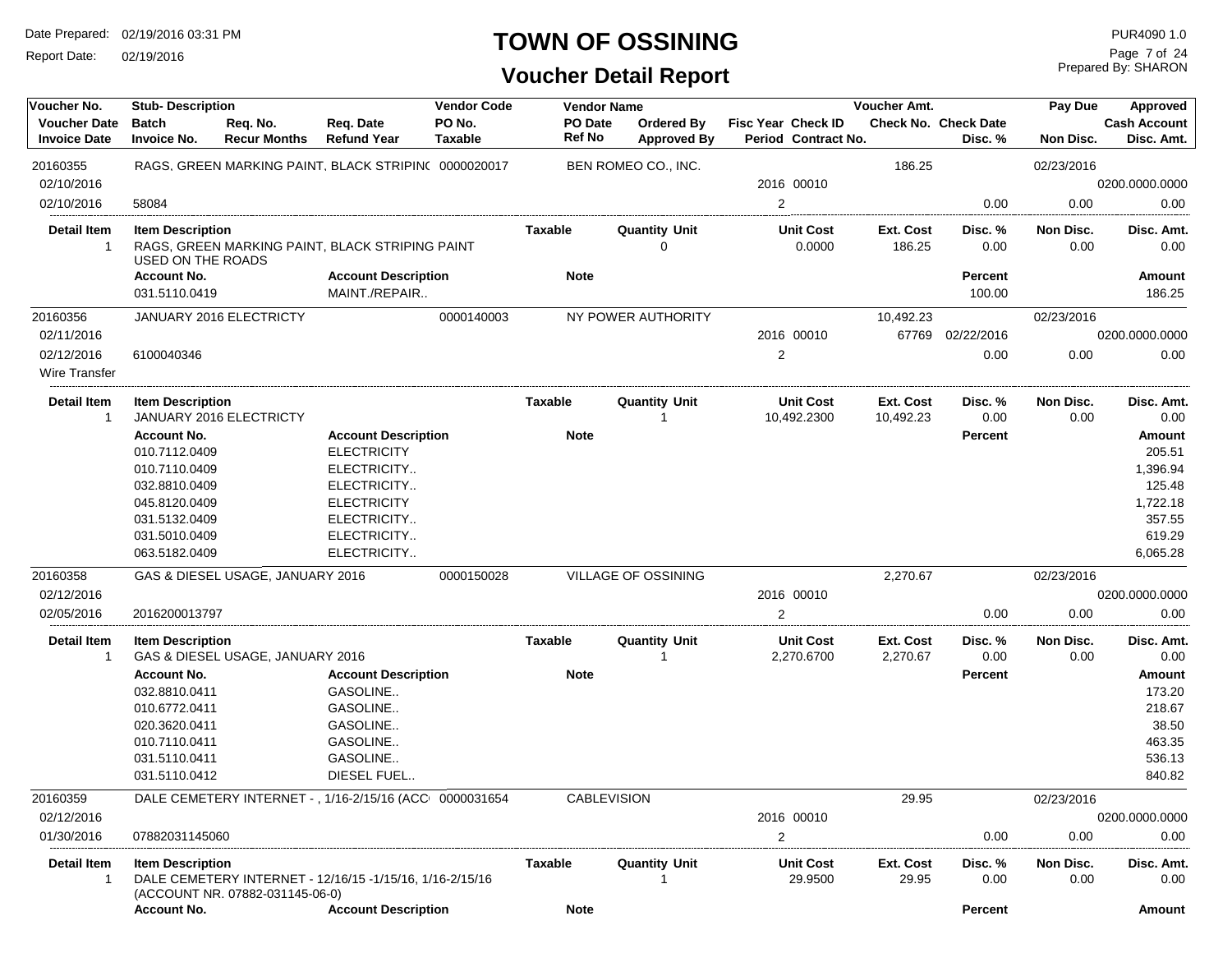Report Date: 02/19/2016

### **TOWN OF OSSINING**

Prepared By: SHARON Page 8 of 24

| Voucher No.                                | <b>Stub-Description</b>             |                                        |                                                         | <b>Vendor Code</b>       |              | <b>Vendor Name</b> |                                                                                                             |                |                                                  | Voucher Amt.        |                                        | Pay Due           | Approved                          |
|--------------------------------------------|-------------------------------------|----------------------------------------|---------------------------------------------------------|--------------------------|--------------|--------------------|-------------------------------------------------------------------------------------------------------------|----------------|--------------------------------------------------|---------------------|----------------------------------------|-------------------|-----------------------------------|
| <b>Voucher Date</b><br><b>Invoice Date</b> | <b>Batch</b><br><b>Invoice No.</b>  | Req. No.<br><b>Recur Months</b>        | Reg. Date<br><b>Refund Year</b>                         | PO No.<br><b>Taxable</b> |              | PO Date<br>Ref No  | Ordered By<br><b>Approved By</b>                                                                            |                | <b>Fisc Year Check ID</b><br>Period Contract No. |                     | <b>Check No. Check Date</b><br>Disc. % | Non Disc.         | <b>Cash Account</b><br>Disc. Amt. |
| 20160359                                   |                                     |                                        | DALE CEMETERY INTERNET - , 1/16-2/15/16 (ACC 0000031654 |                          |              | <b>CABLEVISION</b> |                                                                                                             |                |                                                  |                     |                                        |                   |                                   |
|                                            | <b>Account No.</b>                  |                                        | <b>Account Description</b>                              |                          |              | <b>Note</b>        |                                                                                                             |                |                                                  |                     | Percent                                |                   | Amount                            |
|                                            | 032.8810.0406                       |                                        | TELEPHONE                                               |                          |              |                    |                                                                                                             |                |                                                  |                     | 100.00                                 |                   | 29.95                             |
| 20160360                                   |                                     |                                        | J. TORIBIO UNIFORM ALLOWANCE - WORK BOOT 0000020030     |                          |              |                    | <b>BOB'S ARMY &amp; NAVY STORE</b>                                                                          |                |                                                  | 500.00              |                                        | 02/23/2016        |                                   |
| 02/12/2016                                 |                                     |                                        |                                                         |                          |              |                    |                                                                                                             |                | 2016 00010                                       |                     |                                        |                   | 0200.0000.0000                    |
| 02/06/2016                                 | 8439                                |                                        |                                                         | м                        |              |                    |                                                                                                             | 2              |                                                  |                     | 0.00                                   | 0.00              | 0.00                              |
| <b>Detail Item</b><br>-1                   | <b>Item Description</b>             | PANTS, WORK SHIRTS, AND WORK BELT      | J. TORIBIO UNIFORM ALLOWANCE - WORK BOOTS, WORK         |                          | Taxable<br>м |                    | <b>Quantity Unit</b><br>-1                                                                                  |                | <b>Unit Cost</b><br>500.0000                     | Ext. Cost<br>500.00 | Disc. %<br>0.00                        | Non Disc.<br>0.00 | Disc. Amt.<br>0.00                |
|                                            | <b>Account No.</b>                  |                                        | <b>Account Description</b>                              |                          |              | <b>Note</b>        |                                                                                                             |                |                                                  |                     | <b>Percent</b>                         |                   | Amount                            |
|                                            | 010.7110.0416                       |                                        | UNIFORMS                                                |                          |              |                    |                                                                                                             |                |                                                  |                     | 100.00                                 |                   | 500.00                            |
| 20160361                                   |                                     |                                        | RENTAL WELDING TANKS AND TANKS FOR TOR( 0000010067      |                          |              |                    | ALL-WELD PRODUCTS                                                                                           |                |                                                  | 150.00              |                                        | 02/23/2016        |                                   |
| 02/12/2016                                 |                                     |                                        |                                                         |                          |              |                    |                                                                                                             |                | 2016 00010                                       |                     |                                        |                   | 0200.0000.0000                    |
|                                            |                                     |                                        |                                                         | м                        |              |                    |                                                                                                             | $\overline{2}$ |                                                  |                     | 0.00                                   | 0.00              | 0.00                              |
| <b>Multi Inv Num</b>                       |                                     | <b>Multi Inv Date</b>                  |                                                         | Multi Inv Amt.           |              |                    | <b>Multi Inv Stub Desc</b>                                                                                  |                |                                                  |                     |                                        |                   |                                   |
| 422561                                     |                                     | 01/31/2016                             |                                                         | 120.00                   |              |                    | 01/2016-01/2017 1-YEAR LEASE ACETYLENE AND OXYGEN                                                           |                |                                                  |                     |                                        |                   |                                   |
| 422768                                     |                                     | 01/31/2016                             |                                                         | 30.00                    |              |                    | RENTAL OF SEVEN CYLINDERS                                                                                   |                |                                                  |                     |                                        |                   |                                   |
| Detail Item<br>-1                          | <b>Item Description</b>             | PARKS DEPARTMENT GARAGE (ACCT # 01285) | RENTAL WELDING TANKS AND TANKS FOR TORCH FOR            |                          | Taxable<br>м |                    | <b>Quantity Unit</b>                                                                                        |                | <b>Unit Cost</b><br>150.0000                     | Ext. Cost<br>150.00 | Disc. %<br>0.00                        | Non Disc.<br>0.00 | Disc. Amt.<br>0.00                |
|                                            | <b>Account No.</b><br>010.7110.0419 |                                        | <b>Account Description</b><br>MAINT./REPAIR             |                          |              | <b>Note</b>        |                                                                                                             |                |                                                  |                     | Percent<br>100.00                      |                   | Amount<br>150.00                  |
| 20160362                                   |                                     | SUPPLIES FOR SHINE HOUSE PROJECT       |                                                         | 0000130027               |              |                    | MELROSE LUMBER CO., INC.                                                                                    |                |                                                  | 407.73              |                                        | 02/23/2016        |                                   |
| 02/12/2016                                 |                                     |                                        |                                                         |                          |              |                    |                                                                                                             |                | 2016 00010                                       |                     |                                        |                   | 0200.0000.0000                    |
|                                            |                                     |                                        |                                                         |                          |              |                    |                                                                                                             | $\overline{2}$ |                                                  |                     | 0.00                                   | 0.00              | 0.00                              |
| <b>Multi Inv Num</b>                       |                                     | Multi Inv Date                         |                                                         | Multi Inv Amt.           |              |                    | <b>Multi Inv Stub Desc</b>                                                                                  |                |                                                  |                     |                                        |                   |                                   |
| D206185                                    |                                     | 02/04/2016                             |                                                         | 80.94                    |              |                    | LUMBER FOR FRAMING OF WALL FOR SLOPE SINK AREA                                                              |                |                                                  |                     |                                        |                   |                                   |
| D206184                                    |                                     | 02/04/2016                             |                                                         | 291.17                   |              |                    | WONDERBOARD, SHEETROCK, SCREWS, BLADE AND SAWS FOR SLOPE SINK AREA                                          |                |                                                  |                     |                                        |                   |                                   |
| B23974                                     |                                     | 02/09/2016                             |                                                         | 35.62                    |              |                    | GAS CYLINDER, COPPER TUBE, AND ABRASIVE CLOTH FOR SODERING CAPS ON<br>PIPES FOR BASEBOARD TO TURN BOILER ON |                |                                                  |                     |                                        |                   |                                   |
| Detail Item                                | <b>Item Description</b>             | SUPPLIES FOR SHINE HOUSE PROJECT       |                                                         |                          | Taxable      |                    | <b>Quantity Unit</b>                                                                                        |                | <b>Unit Cost</b><br>407.7300                     | Ext. Cost<br>407.73 | Disc. %<br>0.00                        | Non Disc.<br>0.00 | Disc. Amt.<br>0.00                |
|                                            | <b>Account No.</b><br>037.7110.2183 |                                        | <b>Account Description</b><br>SHINEHOUSE RESTORATION    |                          |              | <b>Note</b>        |                                                                                                             |                |                                                  |                     | Percent<br>100.00                      |                   | Amount<br>407.73                  |
| 20160363                                   |                                     | 1/16-2/15 ACCT 07882-020319-02-2       |                                                         | 0000031654               |              | <b>CABLEVISION</b> |                                                                                                             |                |                                                  | 29.95               |                                        | 02/23/2016        |                                   |
| 02/12/2016                                 |                                     |                                        |                                                         |                          |              |                    |                                                                                                             |                | 2016 00010                                       |                     |                                        |                   | 0200.0000.0000                    |
| 01/30/2016                                 | 01302016                            |                                        |                                                         |                          |              |                    |                                                                                                             | 2              |                                                  |                     | 0.00                                   | 0.00              | 0.00                              |
| <b>Detail Item</b><br>-1                   | <b>Item Description</b>             | 116-2/15 ACCT 07882-020319-02-2        |                                                         |                          | Taxable      |                    | <b>Quantity Unit</b>                                                                                        |                | <b>Unit Cost</b><br>29.9500                      | Ext. Cost<br>29.95  | Disc. %<br>0.00                        | Non Disc.<br>0.00 | Disc. Amt.<br>0.00                |
|                                            | <b>Account No.</b>                  |                                        | <b>Account Description</b>                              |                          |              | <b>Note</b>        |                                                                                                             |                |                                                  |                     | Percent                                |                   | Amount                            |
|                                            | 010.1110.0424                       |                                        | CONSULTANT/COMPUTER                                     |                          |              |                    |                                                                                                             |                |                                                  |                     | 100.00                                 |                   | 29.95                             |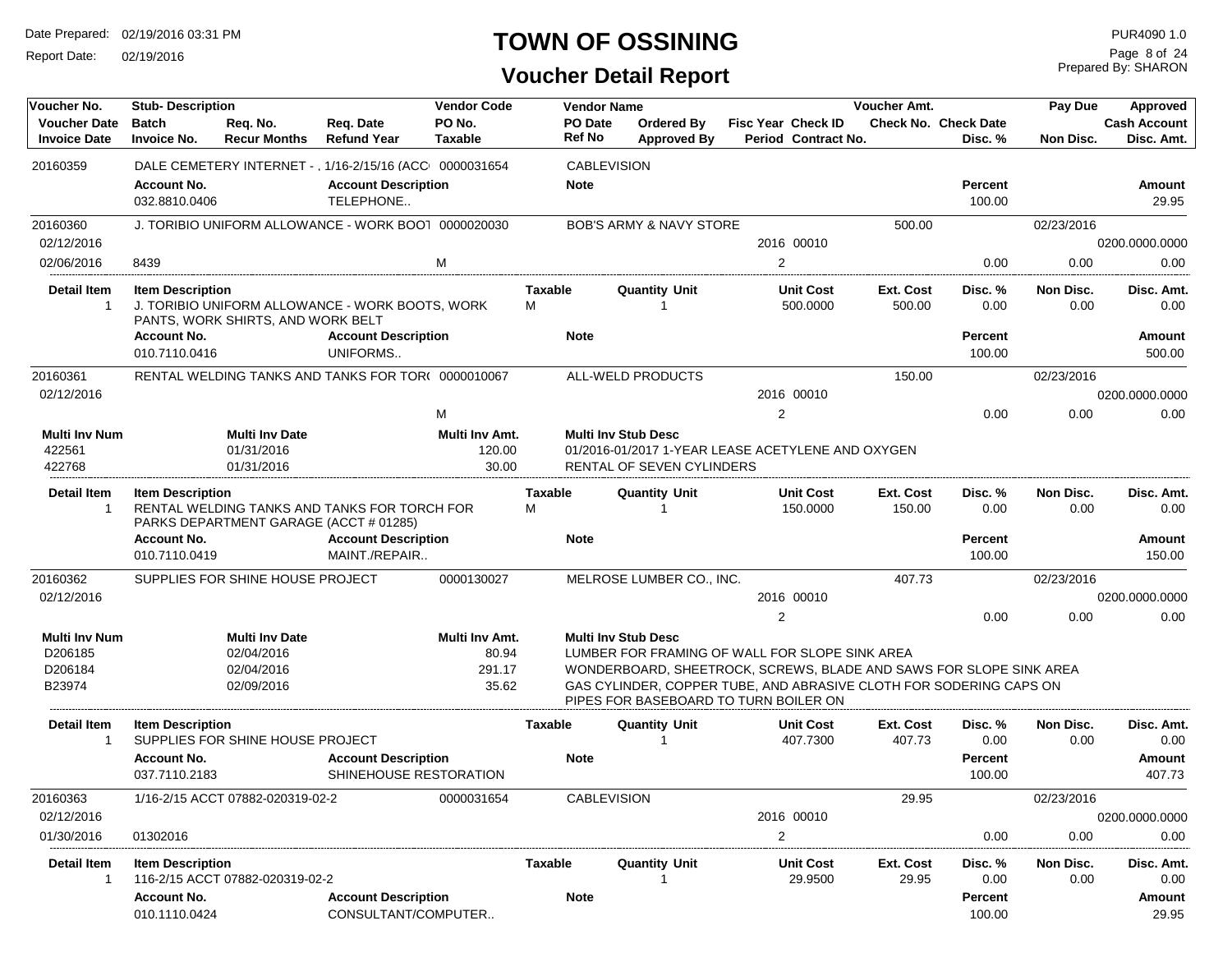Report Date: 02/19/2016

#### **TOWN OF OSSINING**

| Voucher No.                                | <b>Stub-Description</b>                                                                                                                                       |                                                          |                                                                                                                                  | <b>Vendor Code</b>     | <b>Vendor Name</b>               |                                  |                            |                                                  | Voucher Amt.                                |                                        | Pay Due                               | Approved                                                  |
|--------------------------------------------|---------------------------------------------------------------------------------------------------------------------------------------------------------------|----------------------------------------------------------|----------------------------------------------------------------------------------------------------------------------------------|------------------------|----------------------------------|----------------------------------|----------------------------|--------------------------------------------------|---------------------------------------------|----------------------------------------|---------------------------------------|-----------------------------------------------------------|
| <b>Voucher Date</b><br><b>Invoice Date</b> | <b>Batch</b><br><b>Invoice No.</b>                                                                                                                            | Req. No.<br><b>Recur Months</b>                          | Req. Date<br><b>Refund Year</b>                                                                                                  | PO No.<br>Taxable      | PO Date<br>Ref No                | Ordered By<br><b>Approved By</b> |                            | <b>Fisc Year Check ID</b><br>Period Contract No. |                                             | <b>Check No. Check Date</b><br>Disc. % | Non Disc.                             | <b>Cash Account</b><br>Disc. Amt.                         |
| 20160364                                   |                                                                                                                                                               | <b>MARCH 2016 MEDICAL BILL</b>                           |                                                                                                                                  | 0000140030             |                                  | NYS EMPLOYEES HEALTH INS.        |                            |                                                  | 99,614.07                                   |                                        | 02/23/2016                            |                                                           |
| 02/12/2016                                 |                                                                                                                                                               |                                                          |                                                                                                                                  |                        |                                  |                                  |                            | 2016 00010                                       |                                             |                                        |                                       | 0200.0000.0000                                            |
| 02/08/2016                                 | 494                                                                                                                                                           |                                                          |                                                                                                                                  |                        |                                  |                                  | $\overline{2}$             |                                                  |                                             | 0.00                                   | 0.00                                  | 0.00                                                      |
| <b>Detail Item</b><br>$\mathbf{1}$         | <b>Item Description</b>                                                                                                                                       | MARCH 2016 MEDICAL BILL                                  |                                                                                                                                  |                        | Taxable                          | <b>Quantity Unit</b><br>-1       |                            | <b>Unit Cost</b><br>99,614.0700                  | <b>Ext. Cost</b><br>99,614.07               | Disc. %<br>0.00                        | Non Disc.<br>0.00                     | Disc. Amt.<br>0.00                                        |
|                                            | <b>Account No.</b><br>010.9010.0817<br>020.9010.0817<br>031.9010.0817<br>032.9010.0817                                                                        |                                                          | <b>Account Description</b><br><b>HOSPITAL/MED INS</b><br><b>HOSPITAL/MED INS</b><br><b>HOSPITAL/MED INS</b><br>HOSPITAL/MED INS. |                        | <b>Note</b>                      |                                  |                            |                                                  |                                             | Percent                                |                                       | Amount<br>52,715.94<br>21,337.00<br>23,860.19<br>1,700.94 |
| 20160365                                   |                                                                                                                                                               | OFFICE SUPPLIES HEAVY DUTY UTILITY BLADES 0000190004     |                                                                                                                                  |                        |                                  | STAPLES, INC. AND SUBSIDIARIES   |                            |                                                  | 1.00                                        |                                        | 02/23/2016                            |                                                           |
| 02/12/2016                                 |                                                                                                                                                               |                                                          |                                                                                                                                  |                        |                                  |                                  |                            | 2016 00010                                       |                                             |                                        |                                       | 0200.0000.0000                                            |
| 02/05/2016                                 | 3292293854                                                                                                                                                    |                                                          |                                                                                                                                  |                        |                                  |                                  | $\overline{2}$             |                                                  |                                             | 0.00                                   | 0.00                                  | 0.00                                                      |
| <b>Detail Item</b><br>-1                   | <b>Item Description</b><br><b>Account No.</b><br>010.1410.0401                                                                                                | OFFICE SUPPLIES HEAVY DUTY UTILITY BLADES                | <b>Account Description</b><br>SUPPLIES                                                                                           |                        | Taxable<br><b>Note</b>           | <b>Quantity Unit</b><br>$\Omega$ |                            | <b>Unit Cost</b><br>0.0000                       | Ext. Cost<br>1.00                           | Disc. %<br>0.00<br>Percent<br>100.00   | Non Disc.<br>0.00                     | Disc. Amt.<br>0.00<br>Amount<br>1.00                      |
| 20160366                                   |                                                                                                                                                               | NORTH STATE ROAD LIFT STATION ALARM PHOI 0000220156      |                                                                                                                                  |                        | <b>VERIZON</b>                   |                                  |                            |                                                  | 29.83                                       |                                        | 02/23/2016                            |                                                           |
| 02/16/2016                                 |                                                                                                                                                               |                                                          |                                                                                                                                  |                        |                                  |                                  |                            | 2016 00010                                       |                                             |                                        |                                       | 0200.0000.0000                                            |
| 02/07/2016                                 | 9149410048                                                                                                                                                    |                                                          |                                                                                                                                  |                        |                                  |                                  | $\overline{2}$             |                                                  |                                             | 0.00                                   | 0.00                                  | 0.00                                                      |
| <b>Detail Item</b><br>1                    | <b>Item Description</b><br>NORTH STATE ROAD LIFT STATION ALARM PHONE<br><b>Account No.</b><br><b>Account Description</b><br><b>TELEPHONE</b><br>045.8120.0406 |                                                          |                                                                                                                                  | Taxable<br><b>Note</b> | <b>Quantity Unit</b><br>$\Omega$ |                                  | <b>Unit Cost</b><br>0.0000 | <b>Ext. Cost</b><br>29.83                        | Disc. %<br>0.00<br><b>Percent</b><br>100.00 | Non Disc.<br>0.00                      | Disc. Amt.<br>0.00<br>Amount<br>29.83 |                                                           |
| 20160367                                   |                                                                                                                                                               | M25 GUN 15 FT 035-45, 5/8" NOZZLE, 035 CONTA( 0000010067 |                                                                                                                                  |                        |                                  | ALL-WELD PRODUCTS                |                            |                                                  | 311.11                                      |                                        | 02/23/2016                            |                                                           |
| 02/16/2016                                 |                                                                                                                                                               |                                                          |                                                                                                                                  |                        |                                  |                                  |                            | 2016 00010                                       |                                             |                                        |                                       | 0200.0000.0000                                            |
| 02/05/2016                                 | 00423330                                                                                                                                                      |                                                          |                                                                                                                                  | M                      |                                  |                                  | $\overline{2}$             |                                                  |                                             | 0.00                                   | 0.00                                  | 0.00                                                      |
| <b>Detail Item</b>                         | <b>Item Description</b><br><b>SHOP</b>                                                                                                                        | M25 GUN 15 FT 035-45, 5/8" NOZZLE, 035 CONTACT TIP -     |                                                                                                                                  |                        | Taxable<br>м                     | <b>Quantity Unit</b><br>$\Omega$ |                            | <b>Unit Cost</b><br>0.0000                       | <b>Ext. Cost</b><br>311.11                  | Disc. %<br>0.00                        | Non Disc.<br>0.00                     | Disc. Amt.<br>0.00                                        |
|                                            | <b>Account No.</b><br>031.5130.0449                                                                                                                           |                                                          | <b>Account Description</b><br>PARTS/LABOR                                                                                        |                        | <b>Note</b>                      |                                  |                            |                                                  |                                             | <b>Percent</b><br>100.00               |                                       | Amount<br>311.11                                          |
| 20160368                                   |                                                                                                                                                               | 5 GALLON BOTTLED WATER. DEPOSIT. REFUND. 0000030059      |                                                                                                                                  |                        |                                  | CRYSTAL ROCK WATER COMPAN        |                            |                                                  | 40.34                                       |                                        | 02/23/2016                            |                                                           |
| 02/16/2016                                 |                                                                                                                                                               |                                                          |                                                                                                                                  |                        |                                  |                                  |                            | 2016 00010                                       |                                             |                                        |                                       | 0200.0000.0000                                            |
| 01/31/2016                                 | 316394                                                                                                                                                        |                                                          |                                                                                                                                  |                        |                                  |                                  | $\overline{2}$             |                                                  |                                             | 0.00                                   | 0.00                                  | 0.00                                                      |
| <b>Detail Item</b><br>$\mathbf{1}$         | <b>Item Description</b><br><b>RENTAL</b>                                                                                                                      | 5 GALLON BOTTLED WATER, DEPOSIT, REFUND, EQUIPMENT       |                                                                                                                                  |                        | Taxable                          | Quantity Unit<br>∩               |                            | <b>Unit Cost</b><br>0.0000                       | Ext. Cost<br>20.17                          | Disc. %<br>0.00                        | Non Disc.<br>0.00                     | Disc. Amt.<br>0.00                                        |
|                                            | <b>Account No.</b><br>031.5132.0410                                                                                                                           |                                                          | <b>Account Description</b><br>WATER                                                                                              |                        | <b>Note</b>                      |                                  |                            |                                                  |                                             | Percent<br>100.00                      |                                       | Amount<br>20.17                                           |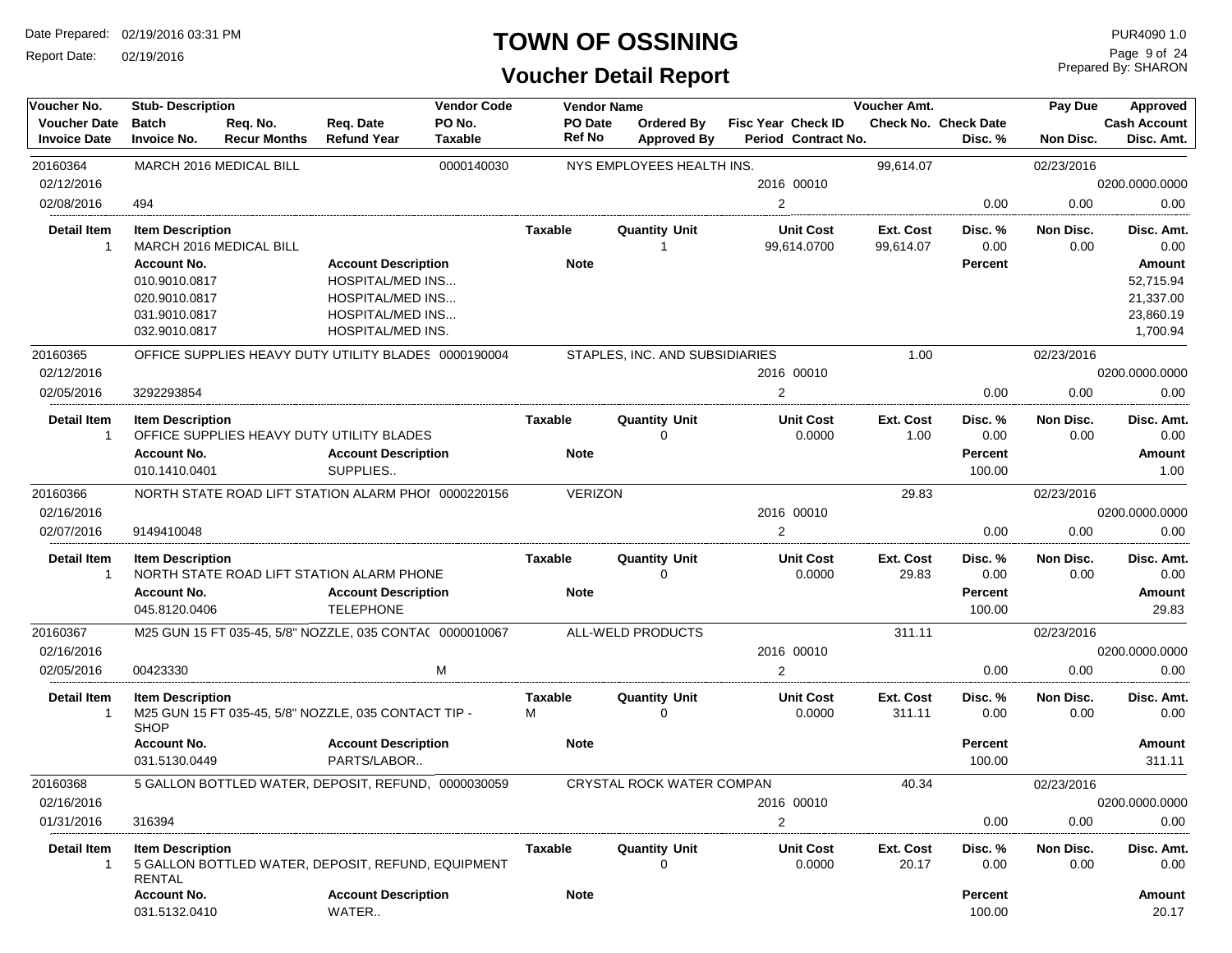Report Date: 02/19/2016

### **TOWN OF OSSINING**

| Voucher No.                                | <b>Stub-Description</b>                                        |                                       |                                                                                  | <b>Vendor Code</b> |                               | <b>Vendor Name</b> |                                  |                           |                             | Voucher Amt.        |                                             | Pay Due           | Approved                               |
|--------------------------------------------|----------------------------------------------------------------|---------------------------------------|----------------------------------------------------------------------------------|--------------------|-------------------------------|--------------------|----------------------------------|---------------------------|-----------------------------|---------------------|---------------------------------------------|-------------------|----------------------------------------|
| <b>Voucher Date</b><br><b>Invoice Date</b> | <b>Batch</b><br><b>Invoice No.</b>                             | Req. No.<br><b>Recur Months</b>       | Req. Date<br><b>Refund Year</b>                                                  | PO No.<br>Taxable  | PO Date<br><b>Ref No</b>      |                    | Ordered By<br><b>Approved By</b> | <b>Fisc Year Check ID</b> | Period Contract No.         |                     | <b>Check No. Check Date</b><br>Disc. %      | Non Disc.         | <b>Cash Account</b><br>Disc. Amt.      |
| 20160368                                   |                                                                |                                       | 5 GALLON BOTTLED WATER, DEPOSIT, REFUND, 0000030059                              |                    |                               |                    | CRYSTAL ROCK WATER COMPAN        |                           |                             |                     |                                             |                   |                                        |
| <b>Detail Item</b><br>$\overline{2}$       | <b>Item Description</b><br>RENTAL<br><b>Account No.</b>        |                                       | 5 GALLON BOTTLED WATER, DEPOSIT, REFUND, EQUIPMENT<br><b>Account Description</b> |                    | <b>Taxable</b><br><b>Note</b> |                    | <b>Quantity Unit</b><br>0        |                           | <b>Unit Cost</b><br>0.0000  | Ext. Cost<br>20.17  | Disc. %<br>0.00<br>Percent                  | Non Disc.<br>0.00 | Disc. Amt.<br>0.00<br>Amount           |
|                                            | 031.5110.0410                                                  |                                       | WATER                                                                            |                    |                               |                    |                                  |                           |                             |                     | 100.00                                      |                   | 20.17                                  |
| 20160369                                   |                                                                |                                       | #2 HEATING FUEL FOR THE HIGHWAY GARAGE                                           | 0000701212         |                               |                    | UNITED METRO ENERGY CORP         |                           |                             | 182.35              |                                             | 02/23/2016        |                                        |
| 02/16/2016                                 |                                                                |                                       |                                                                                  |                    |                               |                    |                                  |                           | 2016 00010                  |                     |                                             |                   | 0200.0000.0000                         |
| 02/04/2016                                 | 207498                                                         |                                       |                                                                                  | M                  |                               |                    |                                  | 2                         |                             |                     | 0.00                                        | 0.00              | 0.00                                   |
| <b>Detail Item</b>                         | <b>Item Description</b>                                        |                                       |                                                                                  |                    | Taxable                       |                    | <b>Quantity Unit</b>             |                           | <b>Unit Cost</b>            | Ext. Cost           | Disc. %                                     | Non Disc.         | Disc. Amt.                             |
| $\mathbf{1}$                               | <b>Account No.</b>                                             |                                       | #2 HEATING FUEL FOR THE HIGHWAY GARAGE<br><b>Account Description</b>             |                    | м<br><b>Note</b>              |                    | 0                                |                           | 0.0000                      | 182.35              | 0.00<br>Percent                             | 0.00              | 0.00<br>Amount                         |
|                                            | 031.5132.0474                                                  |                                       | FUEL OIL                                                                         |                    |                               |                    |                                  |                           |                             |                     | 100.00                                      |                   | 182.35                                 |
| 20160370                                   |                                                                | MULTI-FUNCTION OFFICE CHAIR (BLACK)   |                                                                                  | 0000190004         |                               |                    | STAPLES, INC. AND SUBSIDIARIES   |                           |                             | 164.49              |                                             | 02/23/2016        |                                        |
| 02/16/2016                                 |                                                                |                                       |                                                                                  |                    |                               |                    |                                  |                           | 2016 00010                  |                     |                                             |                   | 0200.0000.0000                         |
| 02/04/2016                                 | 3292210393                                                     |                                       |                                                                                  |                    |                               |                    |                                  | 2                         |                             |                     | 0.00                                        | 0.00              | 0.00                                   |
| <b>Detail Item</b><br>1                    | <b>Item Description</b><br><b>Account No.</b><br>031.5010.0401 | MULTI-FUNCTION OFFICE CHAIR (BLACK)   | <b>Account Description</b><br>SUPPLIES                                           |                    | Taxable<br><b>Note</b>        |                    | <b>Quantity Unit</b><br>0        |                           | <b>Unit Cost</b><br>0.0000  | Ext. Cost<br>164.49 | Disc. %<br>0.00<br><b>Percent</b><br>100.00 | Non Disc.<br>0.00 | Disc. Amt.<br>0.00<br>Amount<br>164.49 |
| 20160371                                   |                                                                |                                       | SERVICE CALL, BATTERY 12 V, 5 AMP, TRANSFO 0000130072                            |                    |                               |                    | MARSHALL ALARMS SYSTEMS, INC.    |                           |                             | 187.00              |                                             | 02/23/2016        |                                        |
| 02/16/2016                                 |                                                                |                                       |                                                                                  |                    |                               |                    |                                  |                           | 2016 00010                  |                     |                                             |                   | 0200.0000.0000                         |
| 02/10/2016                                 | 17363                                                          |                                       |                                                                                  |                    |                               |                    |                                  | $\overline{2}$            |                             |                     | 0.00                                        | 0.00              | 0.00                                   |
| <b>Detail Item</b><br>$\mathbf{1}$         | <b>Item Description</b>                                        | BATTERY 3 VOLT - S -TURN PUMP STATION | SERVICE CALL, BATTERY 12 V, 5 AMP, TRANSFORMER,                                  |                    | Taxable                       |                    | <b>Quantity Unit</b><br>0        |                           | <b>Unit Cost</b><br>0.0000  | Ext. Cost<br>187.00 | Disc. %<br>0.00                             | Non Disc.<br>0.00 | Disc. Amt.<br>0.00                     |
|                                            | <b>Account No.</b><br>045.8120.0419                            |                                       | <b>Account Description</b><br>MAINT./REPAIR                                      |                    | <b>Note</b>                   |                    |                                  |                           |                             |                     | Percent<br>100.00                           |                   | Amount<br>187.00                       |
| 20160372                                   |                                                                |                                       | RAGS FOR THE GARAGE - 1/7, 1/14, 1/21/2016 AT 0000210001                         |                    |                               |                    | UNIFIRST CORPORATION             |                           |                             | 214.84              |                                             | 02/23/2016        |                                        |
| 02/16/2016                                 |                                                                |                                       |                                                                                  |                    |                               |                    |                                  |                           | 2016 00010                  |                     |                                             |                   | 0200.0000.0000                         |
| Multi Inv Num                              |                                                                | <b>Multi Inv Date</b>                 |                                                                                  | Multi Inv Amt.     |                               |                    | <b>Multi Inv Stub Desc</b>       | 2                         |                             |                     | 0.00                                        | 0.00              | 0.00                                   |
| 3277981                                    |                                                                | 01/07/2016                            |                                                                                  | 53.30              | <b>RAGS</b>                   |                    |                                  |                           |                             |                     |                                             |                   |                                        |
| 3280093                                    |                                                                | 01/14/2016                            |                                                                                  | 53.30              | <b>RAGS</b>                   |                    |                                  |                           |                             |                     |                                             |                   |                                        |
| 3282192<br>3284261                         |                                                                | 01/21/2016<br>01/28/2016              |                                                                                  | 53.30<br>54.94     | <b>RAGS</b><br><b>RAGS</b>    |                    |                                  |                           |                             |                     |                                             |                   |                                        |
|                                            |                                                                |                                       |                                                                                  |                    |                               |                    |                                  |                           |                             |                     |                                             |                   |                                        |
| Detail Item<br>$\mathbf{1}$                | <b>Item Description</b><br>\$53.30                             |                                       | RAGS FOR THE GARAGE - 1/7, 1/14, 1/21/2016 AT RATE OF                            |                    | Taxable                       |                    | <b>Quantity Unit</b><br>3        |                           | <b>Unit Cost</b><br>53.3000 | Ext. Cost<br>159.90 | Disc. %<br>0.00                             | Non Disc.<br>0.00 | Disc. Amt.<br>0.00                     |
|                                            | <b>Account No.</b>                                             |                                       | <b>Account Description</b>                                                       |                    | <b>Note</b>                   |                    |                                  |                           |                             |                     | <b>Percent</b>                              |                   | Amount                                 |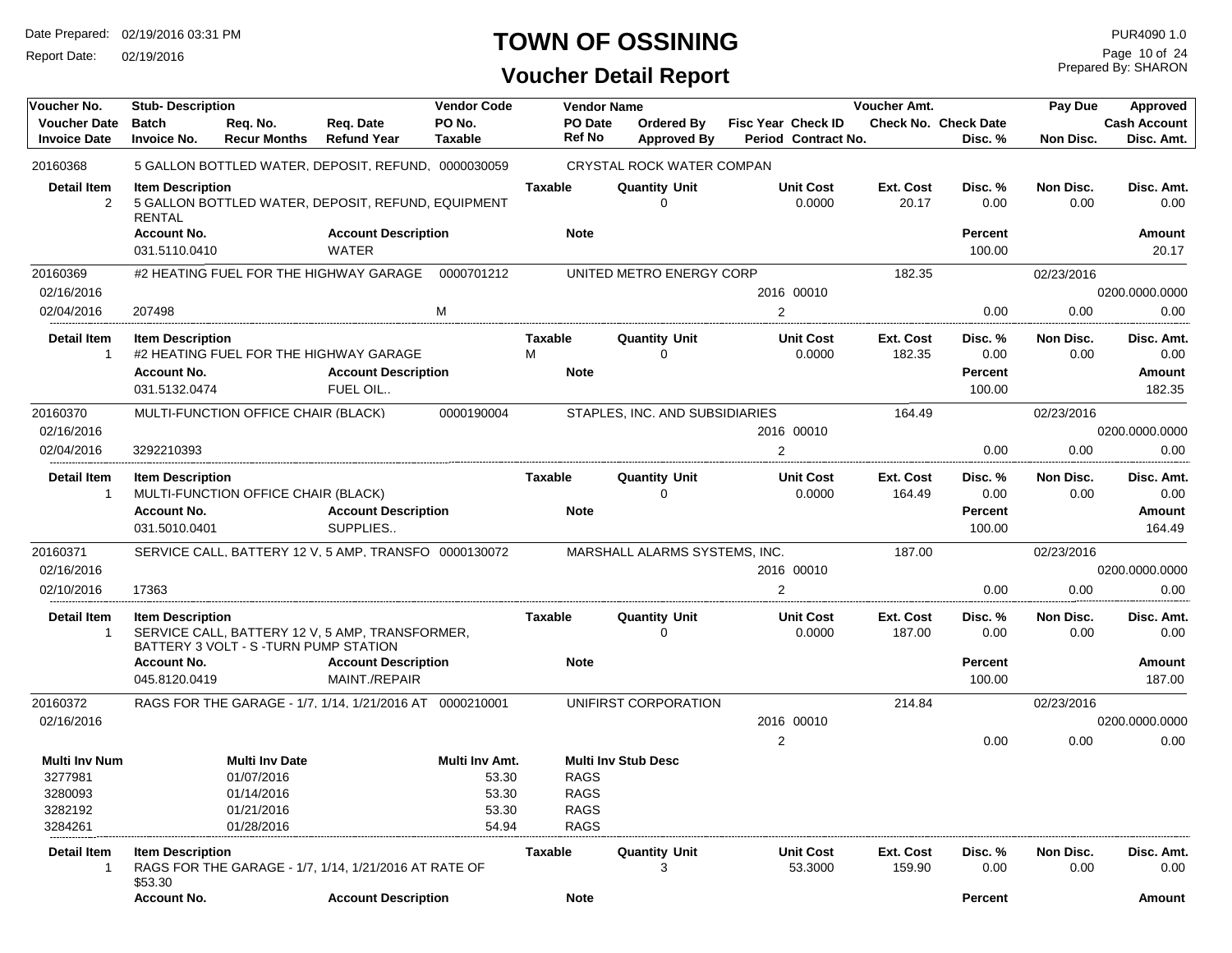Report Date: 02/19/2016

### **TOWN OF OSSINING**

Prepared By: SHARON Page 11 of 24

| Voucher No.                                | <b>Stub-Description</b>                          |                                     |                                                          | <b>Vendor Code</b>       |                          | <b>Vendor Name</b>               |                                                  | Voucher Amt.        |                                        | Pay Due           | Approved                          |
|--------------------------------------------|--------------------------------------------------|-------------------------------------|----------------------------------------------------------|--------------------------|--------------------------|----------------------------------|--------------------------------------------------|---------------------|----------------------------------------|-------------------|-----------------------------------|
| <b>Voucher Date</b><br><b>Invoice Date</b> | <b>Batch</b><br><b>Invoice No.</b>               | Reg. No.<br><b>Recur Months</b>     | Reg. Date<br><b>Refund Year</b>                          | PO No.<br><b>Taxable</b> | PO Date<br><b>Ref No</b> | Ordered By<br><b>Approved By</b> | <b>Fisc Year Check ID</b><br>Period Contract No. |                     | <b>Check No. Check Date</b><br>Disc. % | Non Disc.         | <b>Cash Account</b><br>Disc. Amt. |
| 20160372                                   |                                                  |                                     | RAGS FOR THE GARAGE - 1/7, 1/14, 1/21/2016 AT 0000210001 |                          |                          | UNIFIRST CORPORATION             |                                                  |                     |                                        |                   |                                   |
|                                            | <b>Account No.</b><br>031.5132.0419              |                                     | <b>Account Description</b><br>MAINT./REPAIR              |                          | <b>Note</b>              |                                  |                                                  |                     | <b>Percent</b><br>100.00               |                   | Amount<br>159.90                  |
| <b>Detail Item</b><br>2                    | <b>Item Description</b>                          | RAGS FOR THE GARAGE 1/28/2016       |                                                          |                          | <b>Taxable</b>           | <b>Quantity Unit</b><br>$\Omega$ | <b>Unit Cost</b><br>0.0000                       | Ext. Cost<br>54.94  | Disc. %<br>0.00                        | Non Disc.<br>0.00 | Disc. Amt.<br>0.00                |
|                                            | <b>Account No.</b><br>031.5132.0419              |                                     | <b>Account Description</b><br>MAINT./REPAIR              |                          | <b>Note</b>              |                                  |                                                  |                     | <b>Percent</b><br>100.00               |                   | Amount<br>54.94                   |
| 20160373                                   |                                                  |                                     | MAXI-LUBE, 1/2 CS/24 (FIBER), US NC -TUBES OF 0000030566 |                          |                          | CHEMSEARCH                       |                                                  | 244.66              |                                        | 02/23/2016        |                                   |
| 02/16/2016                                 |                                                  |                                     |                                                          |                          |                          |                                  | 2016 00010                                       |                     |                                        |                   | 0200.0000.0000                    |
| 02/03/2016                                 | 2201302                                          |                                     |                                                          |                          |                          |                                  | $\overline{2}$                                   |                     | 0.00                                   | 0.00              | 0.00                              |
| <b>Detail Item</b><br>$\mathbf{1}$         | <b>Item Description</b><br>USED W/GREASE GUN     |                                     | MAXI-LUBE, 1/2 CS/24 (FIBER), US NC -TUBES OF GREASE     |                          | <b>Taxable</b>           | <b>Quantity Unit</b><br>$\Omega$ | <b>Unit Cost</b><br>0.0000                       | Ext. Cost<br>244.66 | Disc. %<br>0.00                        | Non Disc.<br>0.00 | Disc. Amt.<br>0.00                |
|                                            | <b>Account No.</b><br>031.5130.0449              |                                     | <b>Account Description</b><br>PARTS/LABOR                |                          | <b>Note</b>              |                                  |                                                  |                     | <b>Percent</b><br>100.00               |                   | Amount<br>244.66                  |
| 20160374                                   |                                                  |                                     | TOWN GARAGE FOUND LEAK AND FIXED IT, CHE 0000700354      |                          |                          | <b>THOMAS PETERS</b>             |                                                  | 270.00              |                                        | 02/23/2016        |                                   |
| 02/16/2016                                 |                                                  |                                     |                                                          |                          |                          |                                  | 2016 00010                                       |                     |                                        |                   | 0200.0000.0000                    |
| 02/09/2016                                 | 175465                                           |                                     |                                                          | м                        |                          |                                  | 2                                                |                     | 0.00                                   | 0.00              | 0.00                              |
| Detail Item<br>$\mathbf{1}$                | <b>Item Description</b>                          | MOTOR ALL GOOD, CHECKED STEAM VENTS | TOWN GARAGE FOUND LEAK AND FIXED IT, CHECKED             |                          | <b>Taxable</b><br>М      | <b>Quantity Unit</b><br>$\Omega$ | <b>Unit Cost</b><br>0.0000                       | Ext. Cost<br>270.00 | Disc. %<br>0.00                        | Non Disc.<br>0.00 | Disc. Amt.<br>0.00                |
|                                            | <b>Account No.</b><br>031.5132.0419              |                                     | <b>Account Description</b><br>MAINT./REPAIR              |                          | <b>Note</b>              |                                  |                                                  |                     | <b>Percent</b><br>100.00               |                   | <b>Amount</b><br>270.00           |
| 20160375<br>02/16/2016                     |                                                  |                                     | SPINLUBE OIL, FUEL FILTER SPECIAL, KWIK CON 0000130045   |                          |                          | MT. KISCO TRUCK & AUTO PA        | 2016 00010                                       | 171.16              |                                        | 02/23/2016        | 0200.0000.0000                    |
| 01/29/2016                                 | 320676                                           |                                     |                                                          |                          |                          |                                  | 2                                                |                     | 0.00                                   | 0.00              | 0.00                              |
| <b>Detail Item</b><br>$\mathbf{1}$         | <b>Item Description</b><br>20", 22" - SHOP STOCK |                                     | SPINLUBE OIL, FUEL FILTER SPECIAL, KWIK CONNECT, 19",    |                          | <b>Taxable</b>           | <b>Quantity Unit</b><br>$\Omega$ | <b>Unit Cost</b><br>0.0000                       | Ext. Cost<br>171.16 | Disc. %<br>0.00                        | Non Disc.<br>0.00 | Disc. Amt.<br>0.00                |
|                                            | <b>Account No.</b><br>031.5130.0449              |                                     | <b>Account Description</b><br>PARTS/LABOR                |                          | <b>Note</b>              |                                  |                                                  |                     | <b>Percent</b><br>100.00               |                   | Amount<br>171.16                  |
| 20160376<br>02/16/2016                     |                                                  |                                     | TRUCK 52 - TUBING VINYL 3/4 ODX 1/2 ICX FOOT 0000130027  |                          |                          | MELROSE LUMBER CO., INC.         | 2016 00010                                       | 40.00               |                                        | 02/23/2016        | 0200.0000.0000                    |
| 01/27/2016                                 | D205574                                          |                                     |                                                          |                          |                          |                                  | $\overline{2}$                                   |                     | 0.00                                   | 0.00              | 0.00                              |
| <b>Detail Item</b><br>$\mathbf{1}$         | <b>Item Description</b>                          |                                     | TRUCK 52 - TUBING VINYL 3/4 ODX 1/2 ICX FOOT             |                          | Taxable                  | <b>Quantity Unit</b><br>$\Omega$ | <b>Unit Cost</b><br>0.0000                       | Ext. Cost<br>40.00  | Disc. %<br>0.00                        | Non Disc.<br>0.00 | Disc. Amt.<br>0.00                |
|                                            | <b>Account No.</b><br>031.5130.0449              |                                     | <b>Account Description</b><br>PARTS/LABOR                |                          | <b>Note</b>              |                                  |                                                  |                     | <b>Percent</b><br>100.00               |                   | Amount<br>40.00                   |
| 20160378<br>02/17/2016                     |                                                  |                                     | CRYOBIT WITH FLATS, RAZOR CUTOFF WHEEL - 0000700286      |                          |                          | PARTSMASTER DIVISION             | 2016 00010                                       | 169.35              |                                        | 02/23/2016        | 0200.0000.0000                    |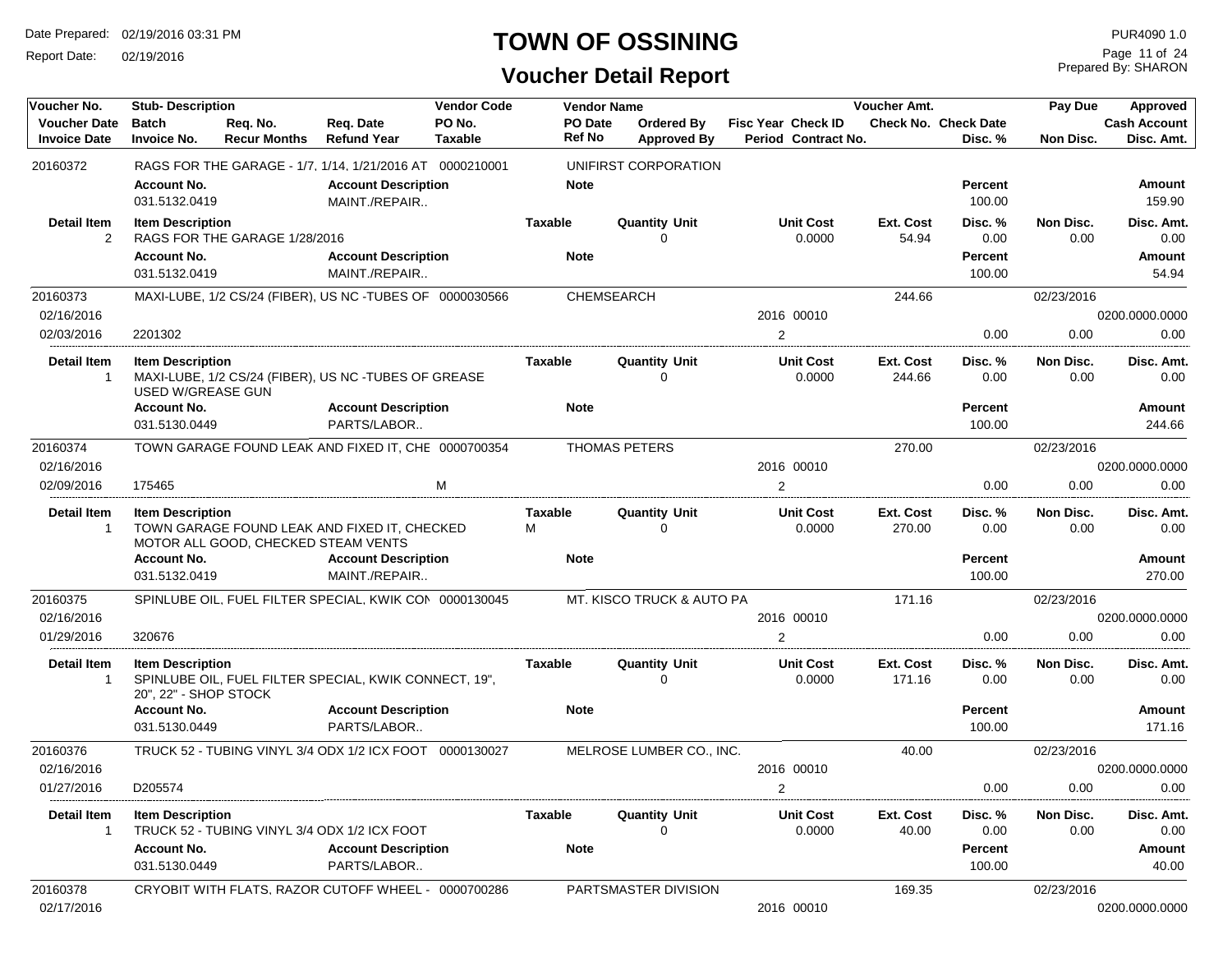Report Date: 02/19/2016

### **TOWN OF OSSINING**

Prepared By: SHARON Page 12 of 24

| Voucher No.                                | <b>Stub-Description</b>                    |                                 |                                                     | <b>Vendor Code</b>       |                     | <b>Vendor Name</b>       |                                  |                                                  | Voucher Amt.        |                                        | Pay Due           | Approved                          |
|--------------------------------------------|--------------------------------------------|---------------------------------|-----------------------------------------------------|--------------------------|---------------------|--------------------------|----------------------------------|--------------------------------------------------|---------------------|----------------------------------------|-------------------|-----------------------------------|
| <b>Voucher Date</b><br><b>Invoice Date</b> | <b>Batch</b><br><b>Invoice No.</b>         | Req. No.<br><b>Recur Months</b> | Reg. Date<br><b>Refund Year</b>                     | PO No.<br><b>Taxable</b> |                     | PO Date<br><b>Ref No</b> | Ordered By<br><b>Approved By</b> | <b>Fisc Year Check ID</b><br>Period Contract No. |                     | <b>Check No. Check Date</b><br>Disc. % | Non Disc.         | <b>Cash Account</b><br>Disc. Amt. |
| 20160378<br>02/05/2016                     | 20987585                                   |                                 | CRYOBIT WITH FLATS, RAZOR CUTOFF WHEEL - 0000700286 | м                        |                     |                          | PARTSMASTER DIVISION             | $\overline{2}$                                   |                     | 0.00                                   | 0.00              | 0.00                              |
| <b>Detail Item</b>                         | <b>Item Description</b>                    |                                 |                                                     |                          | Taxable             |                          | <b>Quantity Unit</b>             | <b>Unit Cost</b>                                 | Ext. Cost           | Disc. %                                | Non Disc.         | Disc. Amt.                        |
| $\overline{1}$                             |                                            |                                 | CRYOBIT WITH FLATS, RAZOR CUTOFF WHEEL - SHOP       |                          | М                   |                          | 0                                | 0.0000                                           | 169.35              | 0.00                                   | 0.00              | 0.00                              |
|                                            | <b>Account No.</b>                         |                                 | <b>Account Description</b>                          |                          |                     | <b>Note</b>              |                                  |                                                  |                     | Percent                                |                   | Amount                            |
|                                            | 031.5130.0449                              |                                 | PARTS/LABOR                                         |                          |                     |                          |                                  |                                                  |                     | 100.00                                 |                   | 169.35                            |
| 20160379                                   |                                            |                                 | REIMBURSEMENTS FOR ASSOCIATION OF TOWI 0000701174   |                          |                     |                          | ZACHACZ, MADELINE                |                                                  | 73.75               |                                        | 02/23/2016        |                                   |
| 02/17/2016                                 |                                            |                                 |                                                     |                          |                     |                          |                                  | 2016 00010                                       |                     |                                        |                   | 0200.0000.0000                    |
|                                            |                                            |                                 |                                                     |                          |                     |                          |                                  | 2                                                |                     | 0.00                                   | 0.00              | 0.00                              |
| <b>Multi Inv Num</b>                       |                                            | <b>Multi Inv Date</b>           |                                                     | Multi Inv Amt.           |                     |                          | <b>Multi Inv Stub Desc</b>       |                                                  |                     |                                        |                   |                                   |
| 00014260                                   |                                            | 02/17/2016                      |                                                     | 4.75                     |                     |                          | PARKING FOR 2/17                 |                                                  |                     |                                        |                   |                                   |
| 491822                                     |                                            | 02/16/2016                      |                                                     | 13.50                    |                     |                          | OSSINING TO GC 2/16              |                                                  |                     |                                        |                   |                                   |
| 491821                                     |                                            | 02/16/2016                      |                                                     | 27.00                    |                     |                          | GC TO OSSINING 2/16 (MZ & DL)    |                                                  |                     |                                        |                   |                                   |
| 587710                                     |                                            | 02/17/2016                      |                                                     | 23.75                    |                     |                          | ROUND TRIP 2/17                  |                                                  |                     |                                        |                   |                                   |
| 00014235                                   |                                            | 02/16/2016                      |                                                     | 4.75                     |                     |                          | PARKING FOR 2/16                 |                                                  |                     |                                        |                   |                                   |
| <b>Detail Item</b><br>$\overline{1}$       | <b>Item Description</b><br><b>EXPENSES</b> |                                 | REIMBURSEMENTS FOR ASSOCIATION OF TOWNS MEETING     |                          | <b>Taxable</b>      |                          | <b>Quantity Unit</b>             | <b>Unit Cost</b><br>73.7500                      | Ext. Cost<br>73.75  | Disc. %<br>0.00                        | Non Disc.<br>0.00 | Disc. Amt.<br>0.00                |
|                                            | <b>Account No.</b><br>010.1220.0405        |                                 | <b>Account Description</b><br>CONFERENCE            |                          |                     | <b>Note</b>              |                                  |                                                  |                     | Percent<br>100.00                      |                   | <b>Amount</b><br>73.75            |
| 20160380                                   |                                            | SENIOR SERVICES FAX 1/28-2/27   |                                                     | 0000220156               |                     | <b>VERIZON</b>           |                                  |                                                  | 25.74               |                                        | 02/23/2016        |                                   |
| 02/17/2016                                 |                                            |                                 |                                                     |                          |                     |                          |                                  | 2016 00010                                       |                     |                                        |                   | 0200.0000.0000                    |
| 01/28/2016                                 | 01282016                                   |                                 |                                                     |                          |                     |                          |                                  | $\overline{2}$                                   |                     | 0.00                                   | 0.00              | 0.00                              |
| <b>Detail Item</b><br>-1                   | <b>Item Description</b>                    | SENIOR SERVICES FAX 1/28-2/27   |                                                     |                          | Taxable             |                          | <b>Quantity Unit</b>             | <b>Unit Cost</b><br>25.7400                      | Ext. Cost<br>25.74  | Disc. %<br>0.00                        | Non Disc.<br>0.00 | Disc. Amt.<br>0.00                |
|                                            | <b>Account No.</b>                         |                                 | <b>Account Description</b>                          |                          |                     | <b>Note</b>              |                                  |                                                  |                     | Percent                                |                   | Amount                            |
|                                            | 010.6772.0406                              |                                 | TELEPHONE                                           |                          |                     |                          |                                  |                                                  |                     | 100.00                                 |                   | 25.74                             |
| 20160381                                   | FOOD WIN                                   |                                 |                                                     | 0000700758               |                     |                          | HARTFORD PROVISION COMPANY INC.  |                                                  | 484.59              |                                        | 02/23/2016        |                                   |
| 02/17/2016                                 |                                            |                                 |                                                     |                          |                     |                          |                                  | 2016 00010                                       |                     |                                        |                   | 0200.0000.0000                    |
| 01/06/2016                                 | 2160980                                    |                                 |                                                     | M                        |                     |                          |                                  | 2                                                |                     | 0.00                                   | 0.00              | 0.00                              |
| <b>Detail Item</b><br>$\overline{1}$       | <b>Item Description</b><br><b>FOOD WIN</b> |                                 |                                                     |                          | <b>Taxable</b><br>M |                          | <b>Quantity Unit</b><br>1        | <b>Unit Cost</b><br>484.5900                     | Ext. Cost<br>484.59 | Disc. %<br>0.00                        | Non Disc.<br>0.00 | Disc. Amt.<br>0.00                |
|                                            | <b>Account No.</b>                         |                                 | <b>Account Description</b>                          |                          |                     | <b>Note</b>              |                                  |                                                  |                     | <b>Percent</b>                         |                   | Amount                            |
|                                            | 010.6773.0423                              |                                 | <b>FOOD SUPPLIES</b>                                |                          |                     |                          |                                  |                                                  |                     | 100.00                                 |                   | 484.59                            |
| 20160382                                   |                                            |                                 | BOOK UPDATES TO NY LAWS (REAL PROPERTY 0000700761   |                          |                     |                          | <b>THOMSON REUTERS-WEST</b>      |                                                  | 275.00              |                                        | 02/23/2016        |                                   |
| 02/17/2016                                 |                                            |                                 |                                                     |                          |                     |                          |                                  | 2016 00010                                       |                     |                                        |                   | 0200.0000.0000                    |
| 01/04/2016                                 | 833291959                                  |                                 |                                                     | м                        |                     |                          |                                  | $\overline{2}$                                   |                     | 0.00                                   | 0.00              | 0.00                              |
| <b>Detail Item</b><br>$\overline{1}$       | <b>Item Description</b>                    |                                 | BOOK UPDATES TO NY LAWS (REAL PROPERTY TAX LAW)     |                          | <b>Taxable</b><br>М |                          | <b>Quantity Unit</b>             | <b>Unit Cost</b><br>275.0000                     | Ext. Cost<br>275.00 | Disc. %<br>0.00                        | Non Disc.<br>0.00 | Disc. Amt.<br>0.00                |
|                                            | <b>Account No.</b>                         |                                 | <b>Account Description</b>                          |                          |                     | <b>Note</b>              |                                  |                                                  |                     | Percent                                |                   | Amount                            |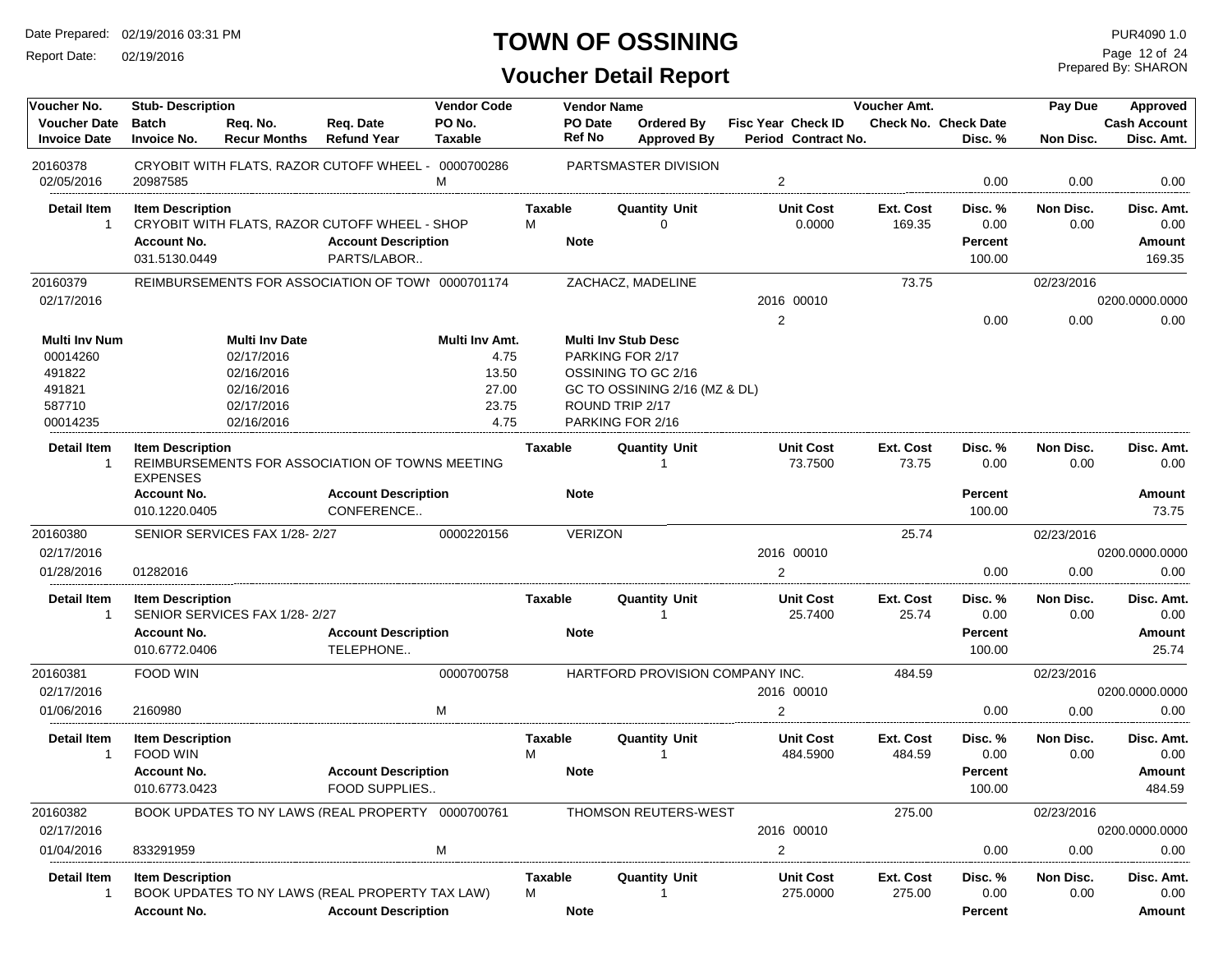Report Date: 02/19/2016

### **TOWN OF OSSINING**

Prepared By: SHARON Page 13 of 24

| Voucher No.                                | <b>Stub- Description</b>                    |                                 |                                                                                                  | <b>Vendor Code</b>       |                          | <b>Vendor Name</b>  |                                  |   |                                                  | Voucher Amt.        |                                 | Pay Due           | Approved                          |
|--------------------------------------------|---------------------------------------------|---------------------------------|--------------------------------------------------------------------------------------------------|--------------------------|--------------------------|---------------------|----------------------------------|---|--------------------------------------------------|---------------------|---------------------------------|-------------------|-----------------------------------|
| <b>Voucher Date</b><br><b>Invoice Date</b> | <b>Batch</b><br><b>Invoice No.</b>          | Req. No.<br><b>Recur Months</b> | Req. Date<br><b>Refund Year</b>                                                                  | PO No.<br><b>Taxable</b> | PO Date<br><b>Ref No</b> |                     | Ordered By<br><b>Approved By</b> |   | <b>Fisc Year Check ID</b><br>Period Contract No. |                     | Check No. Check Date<br>Disc. % | Non Disc.         | <b>Cash Account</b><br>Disc. Amt. |
| 20160382                                   |                                             |                                 | BOOK UPDATES TO NY LAWS (REAL PROPERTY 0000700761                                                |                          |                          |                     | <b>THOMSON REUTERS-WEST</b>      |   |                                                  |                     |                                 |                   |                                   |
|                                            | <b>Account No.</b><br>010.1330.0408         |                                 | <b>Account Description</b><br><b>BOOKS</b>                                                       |                          | <b>Note</b>              |                     |                                  |   |                                                  |                     | <b>Percent</b><br>100.00        |                   | <b>Amount</b><br>275.00           |
| 20160383                                   |                                             | SUPPLIES WIN, FOOD WIN          |                                                                                                  | 0000700455               | C-TOWN                   |                     |                                  |   |                                                  | 423.49              |                                 | 02/23/2016        |                                   |
| 02/17/2016                                 |                                             |                                 |                                                                                                  |                          |                          |                     |                                  |   | 2016 00010                                       |                     |                                 |                   | 0200.0000.0000                    |
|                                            |                                             |                                 |                                                                                                  |                          |                          |                     |                                  | 2 |                                                  |                     | 0.00                            | 0.00              | 0.00                              |
| <b>Multi Inv Num</b>                       |                                             | <b>Multi Inv Date</b>           |                                                                                                  | Multi Inv Amt.           |                          |                     | <b>Multi Inv Stub Desc</b>       |   |                                                  |                     |                                 |                   |                                   |
| 02012016                                   |                                             | 02/01/2016                      |                                                                                                  | 7.98                     |                          | <b>SUPPLIES WIN</b> |                                  |   |                                                  |                     |                                 |                   |                                   |
| 02022016                                   |                                             | 02/02/2016                      |                                                                                                  | 32.45                    |                          | FOOD WIN            |                                  |   |                                                  |                     |                                 |                   |                                   |
| 02032016                                   |                                             | 02/03/2016                      |                                                                                                  | 31.72                    |                          | FOOD WIN            |                                  |   |                                                  |                     |                                 |                   |                                   |
| 02042016                                   |                                             | 02/04/2016                      |                                                                                                  | 29.27                    |                          | FOOD WIN            |                                  |   |                                                  |                     |                                 |                   |                                   |
| 02082016                                   |                                             | 02/08/2016                      |                                                                                                  | 62.70                    |                          | FOOD WIN            |                                  |   |                                                  |                     |                                 |                   |                                   |
| 02092016                                   |                                             | 02/09/2016                      |                                                                                                  | 14.75                    |                          | FOOD WIN            |                                  |   |                                                  |                     |                                 |                   |                                   |
| 02102016                                   |                                             | 02/10/2016                      |                                                                                                  | 70.09                    |                          | FOOD WIN            |                                  |   |                                                  |                     |                                 |                   |                                   |
| 02112016                                   |                                             | 02/11/2016                      |                                                                                                  | 81.65                    |                          | FOOD WIN            |                                  |   |                                                  |                     |                                 |                   |                                   |
| 02162016                                   |                                             | 02/16/2016                      |                                                                                                  | 92.88                    |                          | FOOD WIN            |                                  |   |                                                  |                     |                                 |                   |                                   |
| Detail Item<br>$\mathbf{1}$                | <b>Item Description</b>                     | SUPPLIES WIN, FOOD WIN          |                                                                                                  |                          | <b>Taxable</b>           |                     | <b>Quantity Unit</b>             |   | <b>Unit Cost</b><br>423.4900                     | Ext. Cost<br>423.49 | Disc. %<br>0.00                 | Non Disc.<br>0.00 | Disc. Amt.<br>0.00                |
|                                            | <b>Account No.</b>                          |                                 | <b>Account Description</b>                                                                       |                          | <b>Note</b>              |                     |                                  |   |                                                  |                     | <b>Percent</b>                  |                   | <b>Amount</b>                     |
|                                            | 010.6773.0423                               |                                 | FOOD SUPPLIES                                                                                    |                          |                          |                     |                                  |   |                                                  |                     |                                 |                   | 415.51                            |
|                                            | 010.6773.0401                               |                                 | SUPPLIES                                                                                         |                          |                          |                     |                                  |   |                                                  |                     |                                 |                   | 7.98                              |
| 20160384                                   | <b>BREAD WIN</b>                            |                                 |                                                                                                  | 0000700455               |                          | C-TOWN              |                                  |   |                                                  | 116.68              |                                 | 02/23/2016        |                                   |
| 02/17/2016                                 |                                             |                                 |                                                                                                  |                          |                          |                     |                                  |   | 2016 00010                                       |                     |                                 |                   | 0200.0000.0000                    |
|                                            |                                             |                                 |                                                                                                  |                          |                          |                     |                                  | 2 |                                                  |                     | 0.00                            | 0.00              | 0.00                              |
| <b>Multi Inv Num</b>                       |                                             | <b>Multi Inv Date</b>           |                                                                                                  | Multi Inv Amt.           |                          |                     | <b>Multi Inv Stub Desc</b>       |   |                                                  |                     |                                 |                   |                                   |
| 03161222449                                |                                             | 02/08/2016                      |                                                                                                  | 53.04                    |                          | <b>BREAD WIN</b>    |                                  |   |                                                  |                     |                                 |                   |                                   |
| 03161222363                                |                                             | 01/28/2016                      |                                                                                                  | 63.64                    |                          | <b>BREAD WIN</b>    |                                  |   |                                                  |                     |                                 |                   |                                   |
| <b>Detail Item</b><br>$\mathbf{1}$         | <b>Item Description</b><br><b>BREAD WIN</b> |                                 |                                                                                                  |                          | <b>Taxable</b>           |                     | <b>Quantity Unit</b>             |   | <b>Unit Cost</b><br>116.6800                     | Ext. Cost           | Disc. %<br>0.00                 | Non Disc.         | Disc. Amt.<br>0.00                |
|                                            |                                             |                                 |                                                                                                  |                          |                          |                     |                                  |   |                                                  | 116.68              |                                 | 0.00              |                                   |
|                                            | <b>Account No.</b><br>010.6773.0423         |                                 | <b>Account Description</b><br>FOOD SUPPLIES                                                      |                          | <b>Note</b>              |                     |                                  |   |                                                  |                     | <b>Percent</b><br>100.00        |                   | Amount<br>116.68                  |
| 20160385                                   |                                             |                                 | REIMBURSEMENT FOR TAXI COUPONS, 46 WHOI 0000700269                                               |                          |                          |                     | OSSINING TAXI, INC.              |   |                                                  | 239.88              |                                 | 02/23/2016        |                                   |
| 02/17/2016                                 |                                             |                                 |                                                                                                  |                          |                          |                     |                                  |   | 2016 00010                                       |                     |                                 |                   | 0200.0000.0000                    |
| 02/09/2016                                 | 02092016                                    |                                 |                                                                                                  | М                        |                          |                     |                                  | 2 |                                                  |                     | 0.00                            | 0.00              | 0.00                              |
| Detail Item                                | <b>Item Description</b>                     |                                 |                                                                                                  |                          | Taxable                  |                     | <b>Quantity Unit</b>             |   | <b>Unit Cost</b>                                 | Ext. Cost           | Disc. %                         | Non Disc.         | Disc. Amt.                        |
| $\overline{1}$                             |                                             |                                 | REIMBURSEMENT FOR TAXI COUPONS, 46 WHOLE COUPONS<br>@ \$4.75/EACH, 9 HALF COUPONS @ \$2.375/EACH |                          | М                        |                     |                                  |   | 239.8800                                         | 239.88              | 0.00                            | 0.00              | 0.00                              |
|                                            | <b>Account No.</b>                          |                                 | <b>Account Description</b>                                                                       |                          | <b>Note</b>              |                     |                                  |   |                                                  |                     | <b>Percent</b>                  |                   | <b>Amount</b>                     |
|                                            | 010.6772.0429                               |                                 | CALL A CAB                                                                                       |                          |                          |                     |                                  |   |                                                  |                     | 100.00                          |                   | 239.88                            |
| 20160386                                   |                                             |                                 | JANUARY 2016 IN STATE, OUT OF STATE, COLLE 0000701074                                            |                          |                          |                     | COMPLUS DATA INNOVATIONS, INC.   |   |                                                  | 3,992.22            |                                 | 02/23/2016        |                                   |
| 02/17/2016                                 |                                             |                                 |                                                                                                  |                          |                          |                     |                                  |   | 2016 00010                                       |                     |                                 |                   | 0200.0000.0000                    |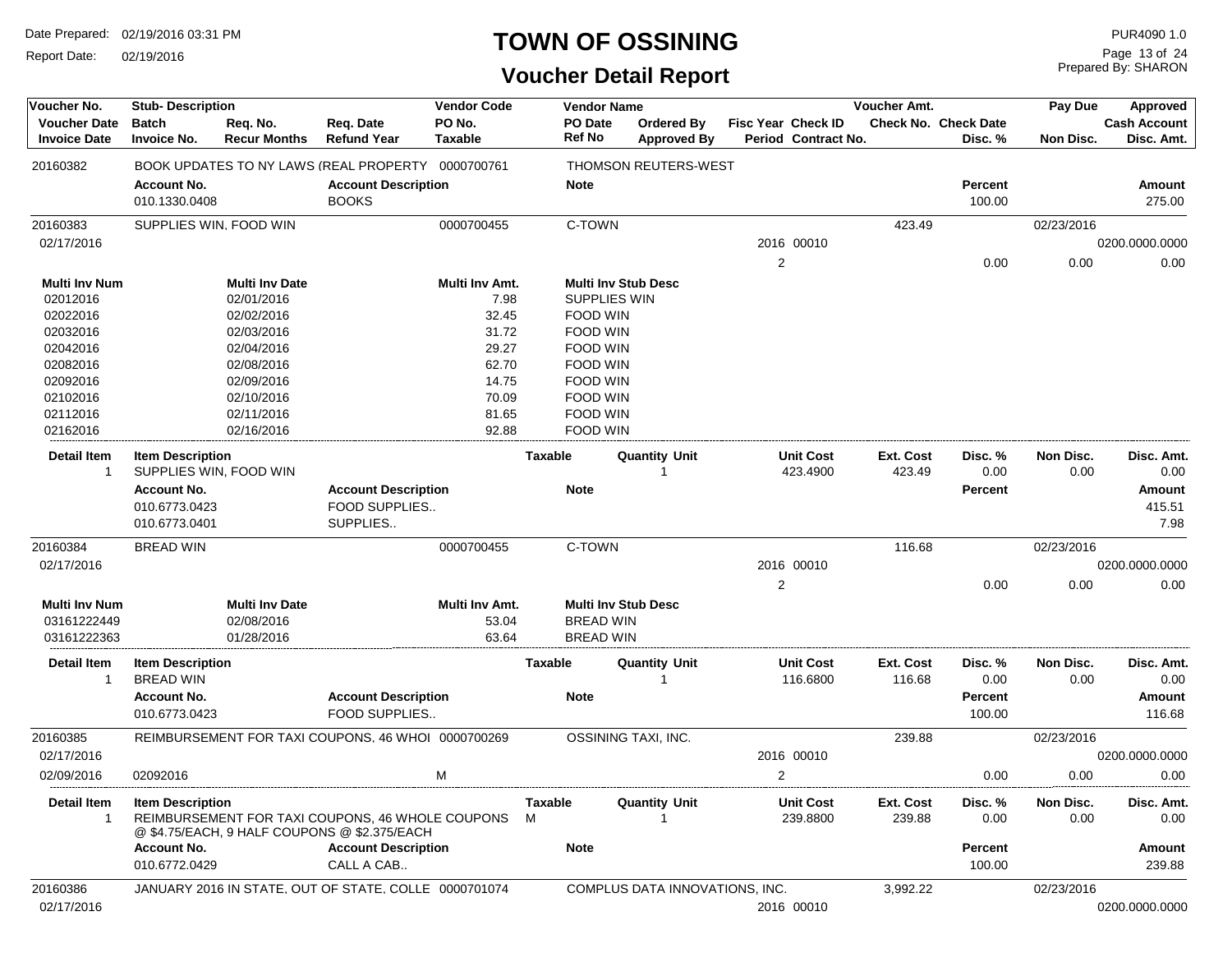Report Date: 02/19/2016

### **TOWN OF OSSINING**

Prepared By: SHARON Page 14 of 24

| Voucher No.                                | <b>Stub-Description</b>                    |                                         |                                                        | <b>Vendor Code</b>       |                     | <b>Vendor Name</b> |                                      |                                                  | Voucher Amt.          |                                 | Pay Due           | Approved                          |
|--------------------------------------------|--------------------------------------------|-----------------------------------------|--------------------------------------------------------|--------------------------|---------------------|--------------------|--------------------------------------|--------------------------------------------------|-----------------------|---------------------------------|-------------------|-----------------------------------|
| <b>Voucher Date</b><br><b>Invoice Date</b> | <b>Batch</b><br><b>Invoice No.</b>         | Req. No.<br><b>Recur Months</b>         | Req. Date<br><b>Refund Year</b>                        | PO No.<br><b>Taxable</b> |                     | PO Date<br>Ref No  | Ordered By<br><b>Approved By</b>     | <b>Fisc Year Check ID</b><br>Period Contract No. |                       | Check No. Check Date<br>Disc. % | Non Disc.         | <b>Cash Account</b><br>Disc. Amt. |
| 20160386                                   | 31606                                      |                                         | JANUARY 2016 IN STATE, OUT OF STATE, COLLE 0000701074  | M                        |                     |                    | COMPLUS DATA INNOVATIONS, INC.       |                                                  |                       |                                 |                   |                                   |
| 01/31/2016                                 |                                            |                                         |                                                        |                          |                     |                    |                                      | $\overline{2}$                                   |                       | 0.00                            | 0.00              | 0.00                              |
| <b>Detail Item</b><br>$\overline{1}$       | <b>Item Description</b>                    | DELIQUENT NOTICES FOR COURT             | JANUARY 2016 IN STATE, OUT OF STATE, COLLECTIONS &     |                          | <b>Taxable</b><br>М |                    | <b>Quantity Unit</b>                 | <b>Unit Cost</b><br>3,992.2200                   | Ext. Cost<br>3,992.22 | Disc. %<br>0.00                 | Non Disc.<br>0.00 | Disc. Amt.<br>0.00                |
|                                            | <b>Account No.</b><br>010.1130.0400        |                                         | <b>Account Description</b><br>CONTRACTUAL              |                          |                     | <b>Note</b>        |                                      |                                                  |                       | <b>Percent</b><br>100.00        |                   | <b>Amount</b><br>3,992.22         |
| 20160387<br>02/17/2016                     |                                            | <b>WORK CLOTHES (WALKER)</b>            |                                                        | 0000020030               |                     |                    | <b>BOB'S ARMY &amp; NAVY STORE</b>   | 2016 00010                                       | 149.29                |                                 | 02/23/2016        | 0200.0000.0000                    |
| 02/09/2016                                 | 8444                                       |                                         |                                                        | M                        |                     |                    |                                      | 2                                                |                       | 0.00                            | 0.00              | 0.00                              |
| <b>Detail Item</b><br>$\overline{1}$       | <b>Item Description</b>                    | <b>WORK CLOTHES (WALKER)</b>            |                                                        |                          | Taxable<br>М        |                    | <b>Quantity Unit</b>                 | <b>Unit Cost</b><br>149.2900                     | Ext. Cost<br>149.29   | Disc. %<br>0.00                 | Non Disc.<br>0.00 | Disc. Amt.<br>0.00                |
|                                            | <b>Account No.</b><br>010.6772.0416        |                                         | <b>Account Description</b><br>UNIFORMS                 |                          |                     | <b>Note</b>        |                                      |                                                  |                       | <b>Percent</b><br>100.00        |                   | <b>Amount</b><br>149.29           |
| 20160388                                   |                                            | POSTAGE - 2016 TOWN/COUNTY BILLS        |                                                        | 0000701298               |                     |                    | NEXXLINX CORPORATION                 |                                                  | 3,400.00              |                                 | 02/23/2016        |                                   |
| 02/17/2016                                 |                                            |                                         |                                                        |                          |                     |                    |                                      | 2016 00010                                       |                       |                                 |                   | 0200.0000.0000                    |
| 02/04/2016                                 | 2016TCPOST                                 |                                         |                                                        | M                        |                     |                    |                                      | $\overline{2}$                                   |                       | 0.00                            | 0.00              | 0.00                              |
| <b>Detail Item</b><br>$\overline{1}$       | <b>Item Description</b>                    | POSTAGE - 2016 TOWN/COUNTY BILLS        |                                                        |                          | Taxable<br>м        |                    | <b>Quantity Unit</b><br>1            | <b>Unit Cost</b><br>3,400.0000                   | Ext. Cost<br>3,400.00 | Disc. %<br>0.00                 | Non Disc.<br>0.00 | Disc. Amt.<br>0.00                |
|                                            | <b>Account No.</b><br>010.1330.0436        |                                         | <b>Account Description</b><br>POSTAGE                  |                          |                     | <b>Note</b>        |                                      |                                                  |                       | <b>Percent</b><br>100.00        |                   | Amount<br>3,400.00                |
| 20160389                                   |                                            |                                         | BILLING FOR INTERPRETATION SEVICES FOR TH 0000701120   |                          |                     |                    | LANGUAGE LINE SERVICES               |                                                  | 54.00                 |                                 | 02/23/2016        |                                   |
| 02/17/2016                                 |                                            |                                         |                                                        |                          |                     |                    |                                      | 2016 00010                                       |                       |                                 |                   | 0200.0000.0000                    |
| 01/31/2016                                 | 3764180                                    |                                         |                                                        | м                        |                     |                    |                                      | $\overline{2}$                                   |                       | 0.00                            | 0.00              | 0.00                              |
| <b>Detail Item</b><br>$\overline{1}$       | <b>Item Description</b><br>OF JANUARY 2016 |                                         | BILLING FOR INTERPRETATION SEVICES FOR THE MONTH       |                          | Taxable<br>м        |                    | <b>Quantity Unit</b>                 | <b>Unit Cost</b><br>54.0000                      | Ext. Cost<br>54.00    | Disc. %<br>0.00                 | Non Disc.<br>0.00 | Disc. Amt.<br>0.00                |
|                                            | <b>Account No.</b><br>010.1110.0455        |                                         | <b>Account Description</b><br><b>TRANSLATOR</b>        |                          |                     | <b>Note</b>        |                                      |                                                  |                       | <b>Percent</b><br>100.00        |                   | Amount<br>54.00                   |
| 20160392<br>02/17/2016                     |                                            |                                         | INTERPRETER SERVICES. 2.5HRS @ \$20/HR (CIV 0000700742 |                          |                     |                    | ZHININ, JESSICA                      | 2016 00010                                       | 50.00                 |                                 | 02/23/2016        | 0200.0000.0000                    |
| 02/11/2016                                 | 02112016                                   |                                         |                                                        | M                        |                     |                    |                                      | $\overline{2}$                                   |                       | 0.00                            | 0.00              | 0.00                              |
| <b>Detail Item</b><br>$\mathbf{1}$         | <b>Item Description</b>                    |                                         | INTERPRETER SERVICES, 2.5HRS @ \$20/HR (CIVIL &        |                          | Taxable<br>м        |                    | <b>Quantity Unit</b><br>$\mathbf{1}$ | <b>Unit Cost</b><br>50.0000                      | Ext. Cost<br>50.00    | Disc. %<br>0.00                 | Non Disc.<br>0.00 | Disc. Amt.<br>0.00                |
|                                            | PARKING)<br><b>Account No.</b>             |                                         | <b>Account Description</b>                             |                          |                     | <b>Note</b>        |                                      |                                                  |                       | <b>Percent</b>                  |                   | Amount                            |
|                                            | 010.1130.0455                              |                                         | <b>TRANSLATOR</b>                                      |                          |                     |                    |                                      |                                                  |                       | 50.00                           |                   | 25.00                             |
|                                            | 010.1110.0455                              |                                         | TRANSLATOR                                             |                          |                     |                    |                                      |                                                  |                       | 50.00                           |                   | 25.00                             |
| 20160393                                   |                                            | DUES FOR HON. MICHAEL L. TAWIL FOR 2016 |                                                        | 0000139996               |                     |                    | NYS MAGISTRATES ASSOC.               |                                                  | 180.00                |                                 | 02/23/2016        |                                   |
| 02/17/2016                                 |                                            |                                         |                                                        |                          |                     |                    |                                      | 2016 00010                                       |                       |                                 |                   | 0200.0000.0000                    |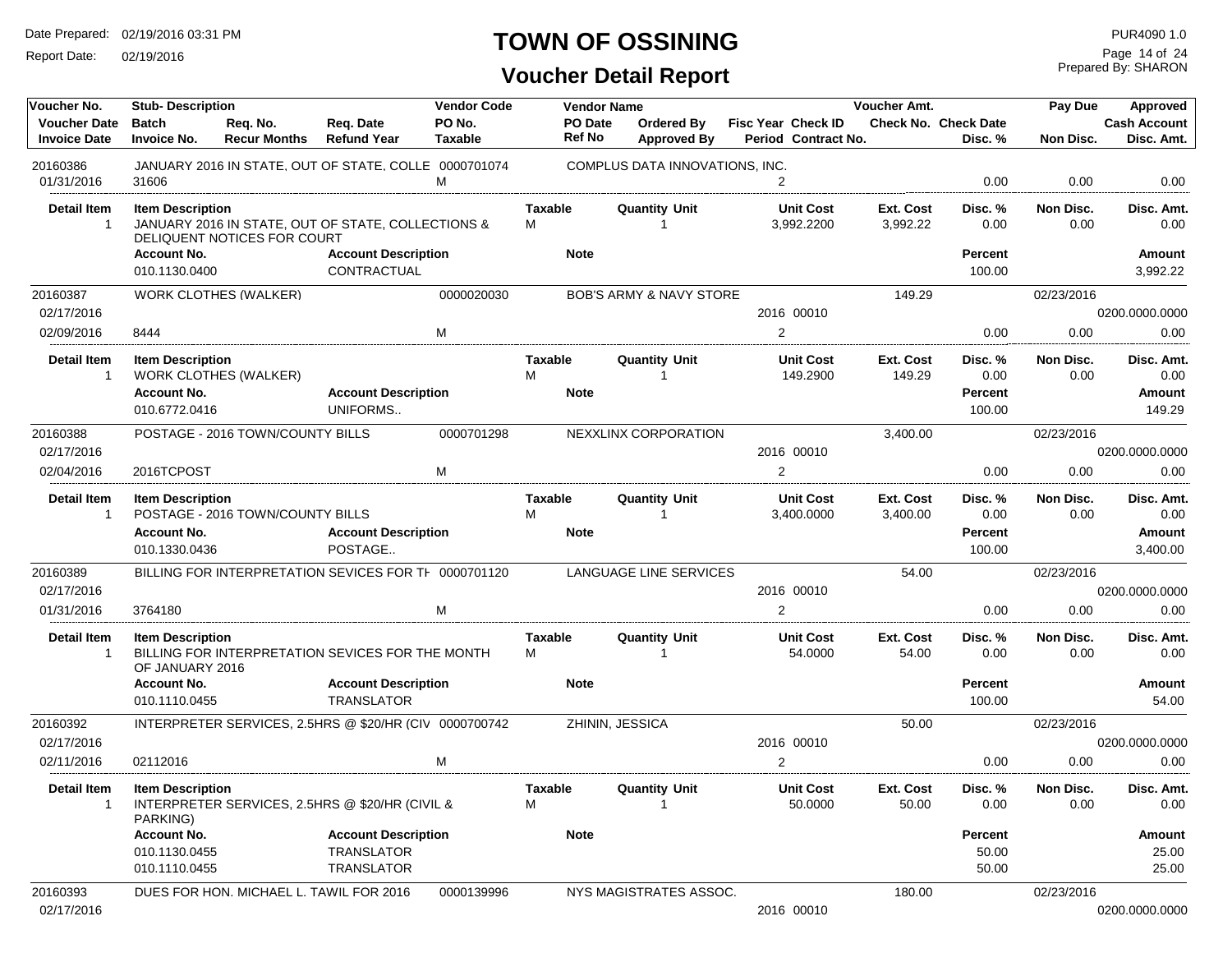Report Date: 02/19/2016

### **TOWN OF OSSINING**

Prepared By: SHARON Page 15 of 24

| Voucher No.                                | <b>Stub- Description</b>           |                                    |                                                       | <b>Vendor Code</b>       |                   | <b>Vendor Name</b>               |                                                  | Voucher Amt.        |                                        | Pay Due           | Approved                          |
|--------------------------------------------|------------------------------------|------------------------------------|-------------------------------------------------------|--------------------------|-------------------|----------------------------------|--------------------------------------------------|---------------------|----------------------------------------|-------------------|-----------------------------------|
| <b>Voucher Date</b><br><b>Invoice Date</b> | <b>Batch</b><br><b>Invoice No.</b> | Req. No.<br><b>Recur Months</b>    | Req. Date<br><b>Refund Year</b>                       | PO No.<br><b>Taxable</b> | PO Date<br>Ref No | Ordered By<br><b>Approved By</b> | <b>Fisc Year Check ID</b><br>Period Contract No. |                     | <b>Check No. Check Date</b><br>Disc. % | Non Disc.         | <b>Cash Account</b><br>Disc. Amt. |
| 20160393<br>12/29/2015                     | 2016MLT                            |                                    | DUES FOR HON. MICHAEL L. TAWIL FOR 2016               | 0000139996               |                   | NYS MAGISTRATES ASSOC.           | 2                                                |                     | 0.00                                   | 0.00              | 0.00                              |
|                                            |                                    |                                    |                                                       |                          |                   |                                  |                                                  |                     |                                        |                   |                                   |
| Detail Item<br>$\mathbf{1}$                | <b>Item Description</b>            |                                    | DUES FOR HON. MICHAEL L. TAWIL FOR 2016               |                          | Taxable           | <b>Quantity Unit</b>             | <b>Unit Cost</b><br>180.0000                     | Ext. Cost<br>180.00 | Disc. %<br>0.00                        | Non Disc.<br>0.00 | Disc. Amt.<br>0.00                |
|                                            | <b>Account No.</b>                 |                                    | <b>Account Description</b>                            |                          | <b>Note</b>       |                                  |                                                  |                     | <b>Percent</b>                         |                   | Amount                            |
|                                            | 010.1110.0428                      |                                    | DUES                                                  |                          |                   |                                  |                                                  |                     | 100.00                                 |                   | 180.00                            |
| 20160394                                   |                                    |                                    | COPIER IMAGE CONTRACT FOR 01/04/2016-02/03 0000701176 |                          |                   | RICOH USA, INC.                  |                                                  | 73.66               |                                        | 02/23/2016        |                                   |
| 02/17/2016                                 |                                    |                                    |                                                       |                          |                   |                                  | 2016 00010                                       |                     |                                        |                   | 0200.0000.0000                    |
| 02/04/2016                                 | 5040382894                         |                                    |                                                       |                          |                   |                                  | $\overline{2}$                                   |                     | 0.00                                   | 0.00              | 0.00                              |
| <b>Detail Item</b>                         | <b>Item Description</b>            |                                    |                                                       |                          | Taxable           | <b>Quantity Unit</b>             | <b>Unit Cost</b>                                 | Ext. Cost           | Disc.%                                 | Non Disc.         | Disc. Amt.                        |
| $\overline{1}$                             | <b>OFFICE</b>                      |                                    | COPIER IMAGE CONTRACT FOR 01/04/2016-02/03/2016 TAX   |                          |                   | -1                               | 73.6600                                          | 73.66               | 0.00                                   | 0.00              | 0.00                              |
|                                            | <b>Account No.</b>                 |                                    | <b>Account Description</b>                            |                          | <b>Note</b>       |                                  |                                                  |                     | <b>Percent</b>                         |                   | <b>Amount</b>                     |
|                                            | 010.1330.0201                      |                                    | EQUIPMENT                                             |                          |                   |                                  |                                                  |                     | 100.00                                 |                   | 73.66                             |
| 20160395                                   |                                    |                                    | ANNUAL SUBSCRIPTION EMAIL MARKETING SER 0000700332    |                          | <b>ICONTACT</b>   |                                  |                                                  | 236.64              |                                        | 02/23/2016        |                                   |
| 02/17/2016                                 |                                    |                                    |                                                       |                          |                   |                                  | 2016 00010                                       |                     |                                        |                   | 0200.0000.0000                    |
| 02/10/2016                                 | 6106750                            |                                    |                                                       |                          |                   |                                  | 2                                                |                     | 0.00                                   | 0.00              | 0.00                              |
| <b>Detail Item</b>                         | <b>Item Description</b>            |                                    |                                                       |                          | Taxable           | <b>Quantity Unit</b>             | <b>Unit Cost</b>                                 | Ext. Cost           | Disc. %                                | Non Disc.         | Disc. Amt.                        |
| $\overline{1}$                             |                                    |                                    | ANNUAL SUBSCRIPTION EMAIL MARKETING SERVICE FOR       |                          |                   |                                  | 236.6400                                         | 236.64              | 0.00                                   | 0.00              | 0.00                              |
|                                            | <b>Account No.</b>                 | TAX RECEIVER, 3/1/16-2/28/17       | <b>Account Description</b>                            |                          | <b>Note</b>       |                                  |                                                  |                     | <b>Percent</b>                         |                   | <b>Amount</b>                     |
|                                            | 010.1330.0497                      |                                    | INTERNET CONTRACT FEES                                |                          |                   |                                  |                                                  |                     |                                        |                   | 236.64                            |
| 20160396                                   |                                    | MONTHLY NETWORK FEE FOR XPRESS-PAY |                                                       | 0000183209               |                   | SYSTEMS EAST INC.                |                                                  | 23.15               |                                        | 02/23/2016        |                                   |
| 02/17/2016                                 |                                    |                                    |                                                       |                          |                   |                                  | 2016 00010                                       |                     |                                        |                   | 0200.0000.0000                    |
| 02/01/2016                                 | 126331                             |                                    |                                                       |                          |                   |                                  | $\mathcal{P}$                                    |                     | 0.00                                   | 0.00              | 0.00                              |
| Detail Item                                | <b>Item Description</b>            |                                    |                                                       |                          | Taxable           | <b>Quantity Unit</b>             | <b>Unit Cost</b>                                 | Ext. Cost           | Disc. %                                | Non Disc.         | Disc. Amt.                        |
| -1                                         |                                    | MONTHLY NETWORK FEE FOR XPRESS-PAY |                                                       |                          |                   |                                  | 23.1500                                          | 23.15               | 0.00                                   | 0.00              | 0.00                              |
|                                            | <b>Account No.</b>                 |                                    | <b>Account Description</b>                            |                          | <b>Note</b>       |                                  |                                                  |                     | <b>Percent</b>                         |                   | Amount                            |
|                                            | 010.1330.0497                      |                                    | <b>INTERNET CONTRACT FEES</b>                         |                          |                   |                                  |                                                  |                     | 100.00                                 |                   | 23.15                             |
| 20160397                                   |                                    |                                    | REIMBURSEMENT FOR WOODEN NAMEPLATE F( 0000271323      |                          |                   | MALONE, ANN CARROLL              | 2016 00010                                       | 15.00               |                                        | 02/23/2016        |                                   |
| 02/17/2016<br>01/27/2016                   | 2023                               |                                    |                                                       |                          |                   |                                  | 2                                                |                     | 0.00                                   | 0.00              | 0200.0000.0000<br>0.00            |
|                                            |                                    |                                    |                                                       |                          |                   |                                  |                                                  |                     |                                        |                   |                                   |
| <b>Detail Item</b><br>1                    | <b>Item Description</b>            |                                    | REIMBURSEMENT FOR WOODEN NAMEPLATE FOR JUDGE          |                          | Taxable           | <b>Quantity Unit</b>             | <b>Unit Cost</b><br>15.0000                      | Ext. Cost<br>15.00  | Disc. %<br>0.00                        | Non Disc.<br>0.00 | Disc. Amt.<br>0.00                |
|                                            | <b>Account No.</b>                 |                                    | <b>Account Description</b>                            |                          | <b>Note</b>       |                                  |                                                  |                     | <b>Percent</b>                         |                   | Amount                            |
|                                            | 010.1110.0401                      |                                    | SUPPLIES                                              |                          |                   |                                  |                                                  |                     | 100.00                                 |                   | 15.00                             |
| 20160399                                   |                                    | VERIZON CHARGES, 12/28-1/127       |                                                       | 0000150028               |                   | VILLAGE OF OSSINING              |                                                  | 1,960.30            |                                        | 02/23/2016        |                                   |
| 02/18/2016                                 |                                    |                                    |                                                       |                          |                   |                                  | 2016 00010                                       |                     |                                        |                   | 0200.0000.0000                    |
| 02/11/2016                                 | 2016200013814                      |                                    |                                                       |                          |                   |                                  | 2                                                |                     | 0.00                                   | 0.00              | 0.00                              |
|                                            |                                    |                                    |                                                       |                          |                   |                                  |                                                  |                     |                                        |                   |                                   |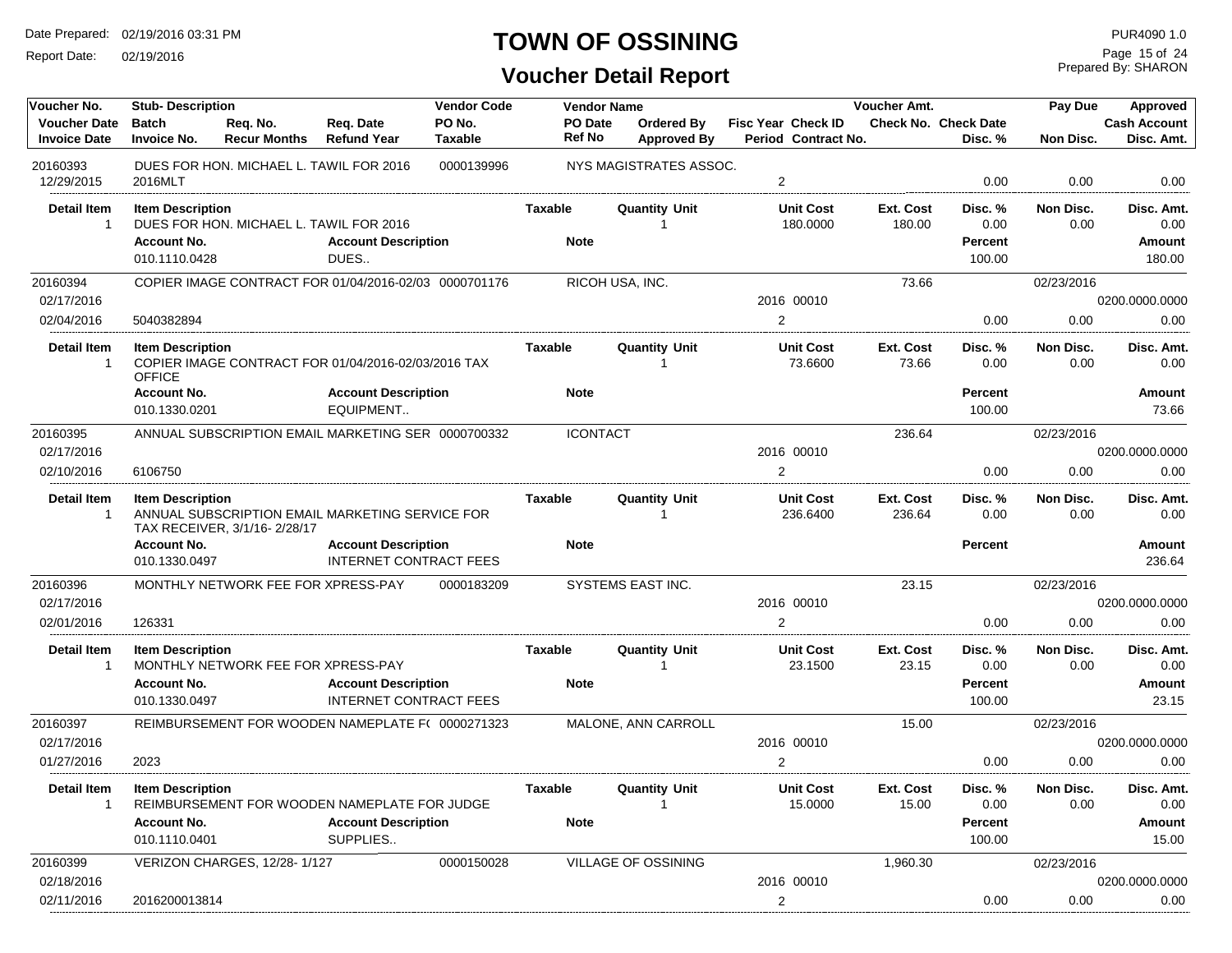Report Date: 02/19/2016

#### **TOWN OF OSSINING**

### **Voucher Detail Report**

Prepared By: SHARON Page 16 of 24

| Voucher No.                                | <b>Stub-Description</b>                              |                                        |                                                             | <b>Vendor Code</b>       |                          | <b>Vendor Name</b>               |                                                  | Voucher Amt.           |                                        | Pay Due           | Approved                          |
|--------------------------------------------|------------------------------------------------------|----------------------------------------|-------------------------------------------------------------|--------------------------|--------------------------|----------------------------------|--------------------------------------------------|------------------------|----------------------------------------|-------------------|-----------------------------------|
| <b>Voucher Date</b><br><b>Invoice Date</b> | <b>Batch</b><br><b>Invoice No.</b>                   | Req. No.<br><b>Recur Months</b>        | Req. Date<br><b>Refund Year</b>                             | PO No.<br><b>Taxable</b> | PO Date<br><b>Ref No</b> | <b>Ordered By</b><br>Approved By | <b>Fisc Year Check ID</b><br>Period Contract No. |                        | <b>Check No. Check Date</b><br>Disc. % | Non Disc.         | <b>Cash Account</b><br>Disc. Amt. |
| 20160399                                   |                                                      | VERIZON CHARGES, 12/28-1/127           |                                                             | 0000150028               |                          | <b>VILLAGE OF OSSINING</b>       |                                                  |                        |                                        |                   |                                   |
| <b>Detail Item</b><br>-1                   | <b>Item Description</b>                              | VERIZON CHARGES, 12/28-1/127           |                                                             |                          | <b>Taxable</b>           | <b>Quantity Unit</b>             | <b>Unit Cost</b><br>1,960.3000                   | Ext. Cost<br>1,960.30  | Disc. %<br>0.00                        | Non Disc.<br>0.00 | Disc. Amt.<br>0.00                |
|                                            | <b>Account No.</b><br>010.1620.0419<br>020.3620.0406 |                                        | <b>Account Description</b><br>MAINT./REPAIR<br>TELEPHONE    |                          | <b>Note</b>              |                                  |                                                  |                        | <b>Percent</b>                         |                   | Amount<br>70.31<br>148.01         |
|                                            | 032.8810.0406<br>031.5010.0406<br>010.1650.0438      |                                        | TELEPHONE<br>TELEPHONE<br>PHONE, WEB SERVICES               |                          |                          |                                  |                                                  |                        |                                        |                   | 72.10<br>147.78<br>1,522.10       |
| 20160400                                   |                                                      | SENIORS COPIER, 2/3-3/2                |                                                             | 0000240000               |                          | <b>XEROX CORPORATION</b>         |                                                  | 116.33                 |                                        | 02/23/2016        |                                   |
| 02/18/2016                                 |                                                      |                                        |                                                             |                          |                          |                                  | 2016 00010                                       |                        |                                        |                   | 0200.0000.0000                    |
| 02/12/2016                                 | 472531                                               |                                        |                                                             |                          |                          |                                  | $\mathbf{2}$                                     |                        | 0.00                                   | 0.00              | 0.00                              |
| <b>Detail Item</b><br>$\mathbf{1}$         | <b>Item Description</b>                              | SENIORS COPIER, 2/3-3/2                |                                                             |                          | <b>Taxable</b>           | <b>Quantity Unit</b>             | <b>Unit Cost</b><br>116.3300                     | Ext. Cost<br>116.33    | Disc. %<br>0.00                        | Non Disc.<br>0.00 | Disc. Amt.<br>0.00                |
|                                            | <b>Account No.</b><br>010.6772.0201                  |                                        | <b>Account Description</b><br>EQUIPMENT                     |                          | <b>Note</b>              |                                  |                                                  |                        | <b>Percent</b><br>100.00               |                   | Amount<br>116.33                  |
| 20160401                                   |                                                      | DOG PARK UNIT (YEAR-ROUND), 2/2-2/29   |                                                             | 0000030137               |                          | CALL-A-HEAD CORP.                |                                                  | 37.00                  |                                        | 02/23/2016        |                                   |
| 02/18/2016                                 |                                                      |                                        |                                                             |                          |                          |                                  | 2016 00010                                       |                        |                                        |                   | 0200.0000.0000                    |
| 02/03/2016                                 | A-853346                                             |                                        |                                                             |                          |                          |                                  | $\overline{2}$                                   |                        | 0.00                                   | 0.00              | 0.00                              |
| <b>Detail Item</b><br>1                    | <b>Item Description</b>                              | DOG PARK UNIT (YEAR-ROUND), 2/2-2/29   |                                                             |                          | <b>Taxable</b>           | <b>Quantity Unit</b>             | <b>Unit Cost</b><br>37.0000                      | Ext. Cost<br>37.00     | Disc. %<br>0.00                        | Non Disc.<br>0.00 | Disc. Amt.<br>0.00                |
|                                            | <b>Account No.</b><br>010.7110.0419                  |                                        | <b>Account Description</b><br>MAINT./REPAIR                 |                          | <b>Note</b>              |                                  |                                                  |                        | <b>Percent</b><br>100.00               |                   | Amount<br>37.00                   |
| 20160402                                   |                                                      | SHINE HOUSE UNIT, 2/2-2/29 (TEMPORARY) |                                                             | 0000030137               |                          | CALL-A-HEAD CORP.                |                                                  | 37.00                  |                                        | 02/23/2016        |                                   |
| 02/18/2016<br>02/03/2016                   | A-853347                                             |                                        |                                                             |                          |                          |                                  | 2016 00010<br>$\overline{2}$                     |                        | 0.00                                   | 0.00              | 0200.0000.0000<br>0.00            |
| <b>Detail Item</b><br>-1                   | <b>Item Description</b>                              | SHINE HOUSE UNIT, 2/2-2/29 (TEMPORARY) |                                                             |                          | <b>Taxable</b>           | <b>Quantity Unit</b>             | <b>Unit Cost</b><br>37.0000                      | Ext. Cost<br>37.00     | Disc. %<br>0.00                        | Non Disc.<br>0.00 | Disc. Amt.<br>0.00                |
|                                            | <b>Account No.</b><br>010.7110.0419                  |                                        | <b>Account Description</b><br>MAINT./REPAIR                 |                          | <b>Note</b>              |                                  |                                                  |                        | <b>Percent</b><br>100.00               |                   | Amount<br>37.00                   |
| 20160403<br>02/18/2016                     |                                                      |                                        | RE-VALUATION- INSTALLMENT TWENTY-THREE                      | 0000701279               |                          | TYLER TECHNOLOGIES, INC.         | 2016 00010                                       | 25,883.00              |                                        | 02/23/2016        | 0200.0000.0000                    |
| 02/04/2016                                 | 060-4776                                             |                                        |                                                             |                          |                          |                                  | $\overline{2}$                                   |                        | 0.00                                   | 0.00              | 0.00                              |
| <b>Detail Item</b><br>-1                   | <b>Item Description</b>                              |                                        | RE-VALUATION- INSTALLMENT TWENTY-THREE                      |                          | <b>Taxable</b>           | <b>Quantity Unit</b>             | <b>Unit Cost</b><br>25,883.0000                  | Ext. Cost<br>25,883.00 | Disc. %<br>0.00                        | Non Disc.<br>0.00 | Disc. Amt.<br>0.00                |
|                                            | <b>Account No.</b><br>037.1355.2187                  |                                        | <b>Account Description</b><br>TOWN-WIDE REVALUATION PROJECT |                          | <b>Note</b>              |                                  |                                                  |                        | <b>Percent</b><br>100.00               |                   | Amount<br>25,883.00               |
| 20160404<br>02/18/2016                     |                                                      | RYDER PARK OPTIMUM 2/8-3/7             |                                                             | 0000031654               |                          | <b>CABLEVISION</b>               | 2016 00010                                       | 39.21                  |                                        | 02/23/2016        | 0200.0000.0000                    |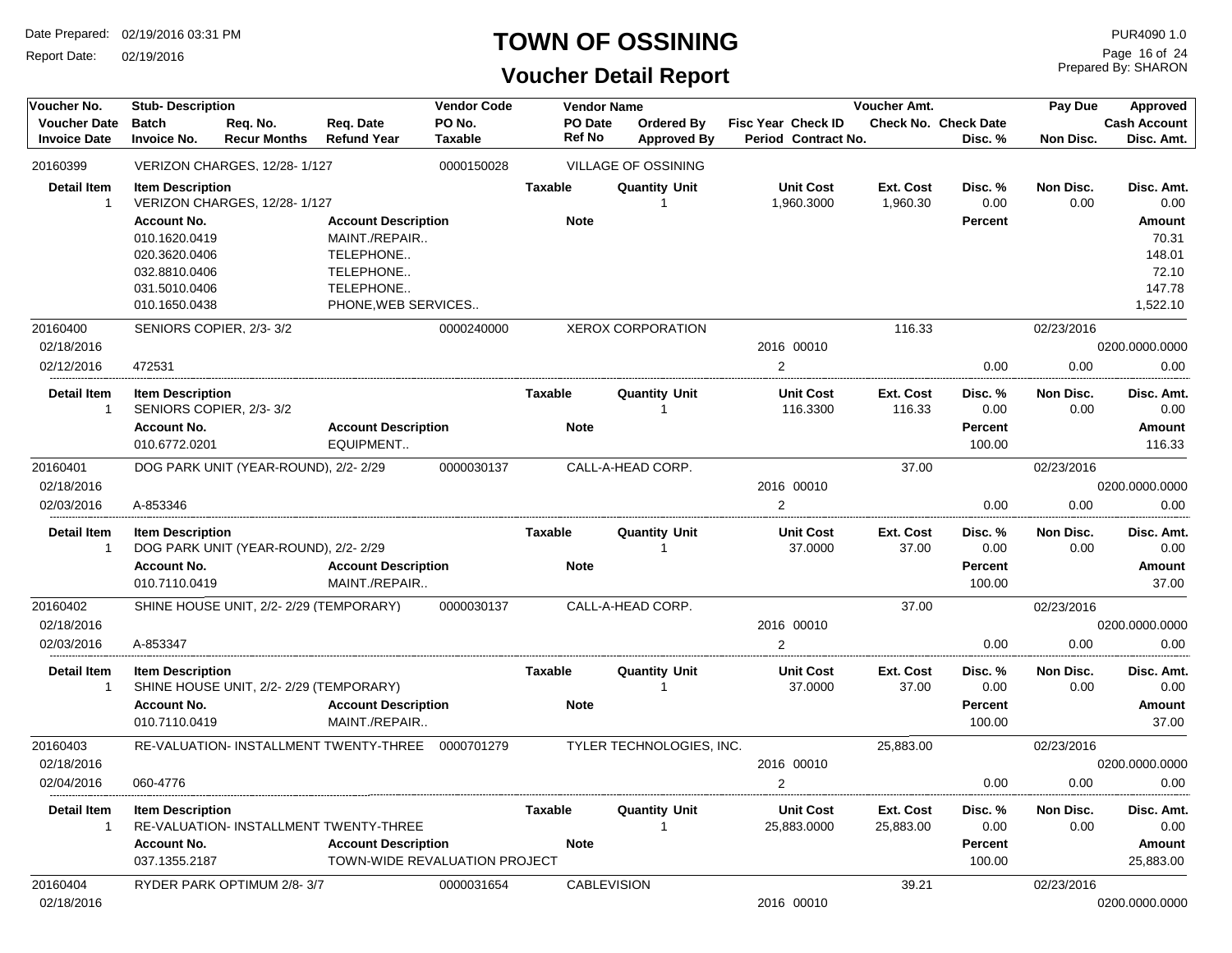Report Date: 02/19/2016

#### **TOWN OF OSSINING**

Prepared By: SHARON Page 17 of 24

| Voucher No.                                | <b>Vendor Code</b><br><b>Stub-Description</b><br><b>Vendor Name</b><br>Voucher Amt.                                                               |                                               |                                                                                              |                          |                               |                                  |                                                  | Pay Due                | Approved                                    |                    |                                                          |
|--------------------------------------------|---------------------------------------------------------------------------------------------------------------------------------------------------|-----------------------------------------------|----------------------------------------------------------------------------------------------|--------------------------|-------------------------------|----------------------------------|--------------------------------------------------|------------------------|---------------------------------------------|--------------------|----------------------------------------------------------|
| <b>Voucher Date</b><br><b>Invoice Date</b> | <b>Batch</b><br><b>Invoice No.</b>                                                                                                                | Req. No.<br><b>Recur Months</b>               | Req. Date<br><b>Refund Year</b>                                                              | PO No.<br><b>Taxable</b> | PO Date<br>Ref No             | Ordered By<br><b>Approved By</b> | <b>Fisc Year Check ID</b><br>Period Contract No. |                        | <b>Check No. Check Date</b><br>Disc. %      | Non Disc.          | <b>Cash Account</b><br>Disc. Amt.                        |
| 20160404<br>02/04/2016                     | 02042016                                                                                                                                          | RYDER PARK OPTIMUM 2/8-3/7                    |                                                                                              | 0000031654               |                               | <b>CABLEVISION</b>               | $\overline{2}$                                   |                        | 0.00                                        | 0.00               | 0.00                                                     |
| <b>Detail Item</b><br>$\overline{1}$       | <b>Item Description</b><br><b>Account No.</b><br>010.7110.0406                                                                                    | RYDER PARK OPTIMUM 2/8-3/7                    | <b>Account Description</b><br>TELEPHONE                                                      |                          | Taxable<br><b>Note</b>        | <b>Quantity Unit</b>             | <b>Unit Cost</b><br>39.2100                      | Ext. Cost<br>39.21     | Disc. %<br>0.00<br><b>Percent</b><br>100.00 | Non Disc.<br>0.00  | Disc. Amt.<br>0.00<br>Amount<br>39.21                    |
| 20160405<br>02/18/2016<br>02/01/2016       | 02012016                                                                                                                                          | CSEA VISION BENEFIT. FEBRUARY 2016            |                                                                                              | 0000700025               | <b>CSEA</b>                   |                                  | 2016 00010<br>2                                  | 454.74                 | 0.00                                        | 02/23/2016<br>0.00 | 0200.0000.0000<br>0.00                                   |
| <b>Detail Item</b><br>-1                   | <b>Item Description</b><br><b>Account No.</b><br>010.9010.0814<br>020.9010.0814<br>032.9010.0814                                                  | CSEA VISION BENEFIT, FEBRUARY 2016            | <b>Account Description</b><br>LIFE/DENTAL/VISION<br>LIFE/DENTAL/VISION<br>LIFE/DENTAL/VISION |                          | Taxable<br><b>Note</b>        | <b>Quantity Unit</b>             | <b>Unit Cost</b><br>454.7400                     | Ext. Cost<br>454.74    | Disc. %<br>0.00<br><b>Percent</b>           | Non Disc.<br>0.00  | Disc. Amt.<br>0.00<br>Amount<br>365.67<br>59.38<br>29.69 |
| 20160406<br>02/18/2016<br>01/30/2016       | A-Z FOLDER. FILE FOLDERS. MANILA FOLDERS.   0000190004<br>3291346769<br><b>Item Description</b><br>A-Z FOLDER, FILE FOLDERS, MANILA FOLDERS, PENS |                                               |                                                                                              |                          |                               | STAPLES, INC. AND SUBSIDIARIES   | 2016 00010<br>2                                  | 36.46                  | 0.00                                        | 02/23/2016<br>0.00 | 0200.0000.0000<br>0.00                                   |
| <b>Detail Item</b><br>$\mathbf{1}$         | <b>Account No.</b><br>010.1220.0401                                                                                                               |                                               | <b>Account Description</b><br>SUPPLIES                                                       |                          | <b>Taxable</b><br><b>Note</b> | <b>Quantity Unit</b><br>1        | <b>Unit Cost</b><br>36.4600                      | Ext. Cost<br>36.46     | Disc. %<br>0.00<br><b>Percent</b><br>100.00 | Non Disc.<br>0.00  | Disc. Amt.<br>0.00<br>Amount<br>36.46                    |
| 20160407<br>02/18/2016<br>02/01/2016       | 1163861792                                                                                                                                        | AT&T CHARGES, FEBRUARY 2016                   |                                                                                              | 0000010006               | AT&T                          |                                  | 2016 00010<br>2                                  | 93.68                  | 0.00                                        | 02/23/2016<br>0.00 | 0200.0000.0000<br>0.00                                   |
| <b>Detail Item</b><br>$\mathbf{1}$         | <b>Item Description</b><br><b>Account No.</b><br>010.1650.0438<br>020.3620.0406<br>031.5010.0406                                                  | AT&T CHARGES, FEBRUARY 2016                   | <b>Account Description</b><br>PHONE, WEB SERVICES<br>TELEPHONE<br>TELEPHONE                  |                          | Taxable<br><b>Note</b>        | <b>Quantity Unit</b>             | <b>Unit Cost</b><br>93.6800                      | Ext. Cost<br>93.68     | Disc. %<br>0.00<br><b>Percent</b>           | Non Disc.<br>0.00  | Disc. Amt.<br>0.00<br>Amount<br>61.83<br>14.45<br>17.40  |
| 20160408                                   |                                                                                                                                                   | 2016 1ST QUARTER WORKERS COMPENSATION         |                                                                                              | 0000700337               | <b>ALLIANCE</b>               | NYS MUNICIPAL WORKERS' COMP      |                                                  | 33,992.50              |                                             | 02/23/2016         |                                                          |
| 02/18/2016<br>01/01/2016                   | 2016-1                                                                                                                                            |                                               |                                                                                              |                          |                               |                                  | 2016 00010<br>2                                  |                        | 0.00                                        | 0.00               | 0200.0000.0000<br>0.00                                   |
| Detail Item<br>-1                          | <b>Item Description</b><br><b>Account No.</b><br>010.9010.0813<br>020.9010.0813                                                                   | 2016 1ST QUARTER WORKERS COMPENSATION PREMIUM | <b>Account Description</b><br>WORKER'S COMP<br>WORKER'S COMP                                 |                          | <b>Taxable</b><br><b>Note</b> | <b>Quantity Unit</b>             | <b>Unit Cost</b><br>33,992.5000                  | Ext. Cost<br>33,992.50 | Disc. %<br>0.00<br><b>Percent</b><br>5.00   | Non Disc.<br>0.00  | Disc. Amt.<br>0.00<br>Amount<br>3,399.23<br>1,699.63     |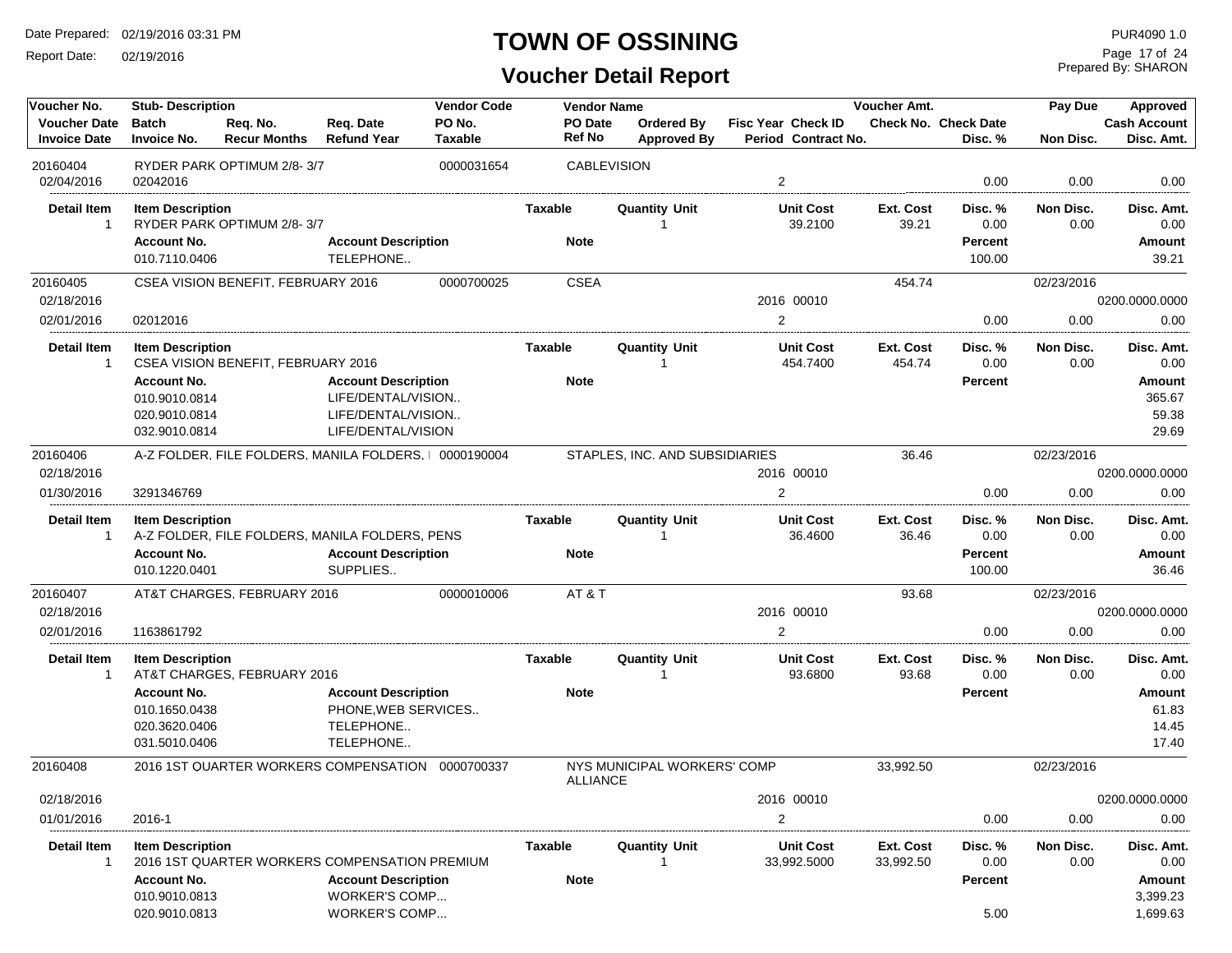Report Date: 02/19/2016

### **TOWN OF OSSINING**

Prepared By: SHARON Page 18 of 24

| Voucher No.                                | <b>Stub-Description</b>             |                                  |                                                              | <b>Vendor Code</b> |                          | <b>Vendor Name</b>     |                                  |                           |                              | <b>Voucher Amt.</b> |                                        | Pay Due           | Approved                          |
|--------------------------------------------|-------------------------------------|----------------------------------|--------------------------------------------------------------|--------------------|--------------------------|------------------------|----------------------------------|---------------------------|------------------------------|---------------------|----------------------------------------|-------------------|-----------------------------------|
| <b>Voucher Date</b><br><b>Invoice Date</b> | <b>Batch</b><br><b>Invoice No.</b>  | Req. No.<br><b>Recur Months</b>  | Req. Date<br><b>Refund Year</b>                              | PO No.<br>Taxable  | <b>PO Date</b><br>Ref No |                        | Ordered By<br><b>Approved By</b> | <b>Fisc Year Check ID</b> | Period Contract No.          |                     | <b>Check No. Check Date</b><br>Disc. % | Non Disc.         | <b>Cash Account</b><br>Disc. Amt. |
| 20160408                                   |                                     |                                  | 2016 1ST QUARTER WORKERS COMPENSATION 0000700337             |                    |                          | ALLIANCE               | NYS MUNICIPAL WORKERS' COMP      |                           |                              |                     |                                        |                   |                                   |
|                                            | <b>Account No.</b>                  |                                  | <b>Account Description</b>                                   |                    | <b>Note</b>              |                        |                                  |                           |                              |                     | <b>Percent</b>                         |                   | Amount                            |
|                                            | 031.9010.0813                       |                                  | <b>WORKER'S COMP</b>                                         |                    |                          |                        |                                  |                           |                              |                     | 75.00                                  |                   | 25,494.38                         |
|                                            | 032.9010.0813                       |                                  | WORKER'S COMP.                                               |                    |                          |                        |                                  |                           |                              |                     | 5.00                                   |                   | 1,699.63                          |
|                                            | 045.9010.0813                       |                                  | WORKER'S COMP.                                               |                    |                          |                        |                                  |                           |                              |                     | 5.00                                   |                   | 1,699.63                          |
| 20160409                                   |                                     |                                  | CONTRACT 900-0237971-000 SHARP COPIER S/N 0000701401         |                    | <b>CIT</b>               |                        |                                  |                           |                              | 216.59              |                                        | 02/23/2016        |                                   |
| 02/18/2016                                 |                                     |                                  |                                                              |                    |                          |                        |                                  |                           | 2016 00010                   |                     |                                        |                   | 0200.0000.0000                    |
| 02/04/2106                                 | 28135407                            |                                  |                                                              |                    |                          |                        |                                  | 2                         |                              |                     | 0.00                                   | 0.00              | 0.00                              |
| Detail Item<br>$\mathbf{1}$                | <b>Item Description</b><br>2316     |                                  | CONTRACT 900-0237971-000 SHARP COPIER S/N 55105521-          |                    | Taxable                  |                        | <b>Quantity Unit</b>             |                           | <b>Unit Cost</b><br>216.5900 | Ext. Cost<br>216.59 | Disc. %<br>0.00                        | Non Disc.<br>0.00 | Disc. Amt.<br>0.00                |
|                                            | <b>Account No.</b><br>020.3620.0419 |                                  | <b>Account Description</b><br>MAINT./REPAIR-COPIER/FAX MACHN |                    | <b>Note</b>              |                        |                                  |                           |                              |                     | <b>Percent</b><br>100.00               |                   | Amount<br>216.59                  |
| 20160410                                   |                                     | SHIPPING PACKS TO PLANNING BOARD |                                                              | 0000060005         |                          | <b>FEDERAL EXPRESS</b> |                                  |                           |                              | 133.70              |                                        | 02/23/2016        |                                   |
| 02/18/2016                                 |                                     |                                  |                                                              |                    |                          |                        |                                  |                           | 2016 00010                   |                     |                                        |                   | 0200.0000.0000                    |
| 02/01/2016                                 | 5-304-66573                         |                                  |                                                              |                    |                          |                        |                                  | 2                         |                              |                     | 0.00                                   | 0.00              | 0.00                              |
| <b>Detail Item</b><br>1                    | <b>Item Description</b>             | SHIPPING PACKS TO PLANNING BOARD |                                                              |                    | <b>Taxable</b>           |                        | <b>Quantity Unit</b>             |                           | <b>Unit Cost</b><br>133.7000 | Ext. Cost<br>133.70 | Disc. %<br>0.00                        | Non Disc.<br>0.00 | Disc. Amt.<br>0.00                |
|                                            | <b>Account No.</b><br>020.8020.0436 |                                  | <b>Account Description</b><br>POSTAGE                        |                    | <b>Note</b>              |                        |                                  |                           |                              |                     | Percent<br>100.00                      |                   | Amount<br>133.70                  |
| 20160411                                   |                                     |                                  | PURCHASE POWER ACCT 8000-9000-0898-4969, I 0000160054        |                    |                          | <b>PURCHASE POWER</b>  |                                  |                           |                              | 241.65              |                                        | 02/23/2016        |                                   |
| 02/18/2016                                 |                                     |                                  |                                                              |                    |                          |                        |                                  |                           | 2016 00010                   |                     |                                        |                   | 0200.0000.0000                    |
| 01/17/2016                                 | 01172016                            |                                  |                                                              |                    |                          |                        |                                  | $\overline{2}$            |                              |                     | 0.00                                   | 0.00              | 0.00                              |
| <b>Detail Item</b><br>$\mathbf 1$          | <b>Item Description</b>             | PHONE 11612835 19336973862       | PURCHASE POWER ACCT 8000-9000-0898-4969, POSTAGE BY          |                    | Taxable                  |                        | <b>Quantity Unit</b><br>-1       |                           | <b>Unit Cost</b><br>241.6500 | Ext. Cost<br>241.65 | Disc. %<br>0.00                        | Non Disc.<br>0.00 | Disc. Amt.<br>0.00                |
|                                            | <b>Account No.</b>                  |                                  | <b>Account Description</b>                                   |                    | <b>Note</b>              |                        |                                  |                           |                              |                     | Percent                                |                   | Amount                            |
|                                            | 020.8020.0436                       |                                  | POSTAGE                                                      |                    |                          |                        |                                  |                           |                              |                     | 34.00                                  |                   | 82.16                             |
|                                            | 020.3620.0436                       |                                  | POSTAGE                                                      |                    |                          |                        |                                  |                           |                              |                     | 33.00                                  |                   | 79.74                             |
|                                            | 020.8010.0436                       |                                  | POSTAGE                                                      |                    |                          |                        |                                  |                           |                              |                     |                                        |                   | 79.75                             |
| 20160412                                   |                                     |                                  | INK SUPPLIES- POSTAL MACHINE, ACCT. NO. 19: 0000160025       |                    |                          | PITNEY BOWES           |                                  |                           |                              | 96.84               |                                        | 02/23/2016        |                                   |
| 02/18/2016                                 |                                     |                                  |                                                              |                    |                          |                        |                                  |                           | 2016 00010                   |                     |                                        |                   | 0200.0000.0000                    |
| 02/08/2016                                 | 304889                              |                                  |                                                              |                    |                          |                        |                                  | 2                         |                              |                     | 0.00                                   | 0.00              | 0.00                              |
| <b>Detail Item</b><br>$\mathbf{1}$         | <b>Item Description</b>             |                                  | INK SUPPLIES- POSTAL MACHINE, ACCT. NO. 1933-6972-86-4       |                    | Taxable                  |                        | <b>Quantity Unit</b>             |                           | <b>Unit Cost</b><br>96.8400  | Ext. Cost<br>96.84  | Disc. %<br>0.00                        | Non Disc.<br>0.00 | Disc. Amt.<br>0.00                |
|                                            | <b>Account No.</b><br>020.8020.0436 |                                  | <b>Account Description</b><br>POSTAGE                        |                    | <b>Note</b>              |                        |                                  |                           |                              |                     | Percent<br>100.00                      |                   | Amount<br>96.84                   |
| 20160413                                   |                                     |                                  | LEGAL NOTICE- DIPIANO, 60 CROTON DAM ROAL 0000070030         |                    |                          | THE GAZETTE            |                                  |                           |                              | 24.32               |                                        | 02/23/2016        |                                   |
| 02/18/2016                                 |                                     |                                  |                                                              |                    |                          |                        |                                  |                           | 2016 00010                   |                     |                                        |                   | 0200.0000.0000                    |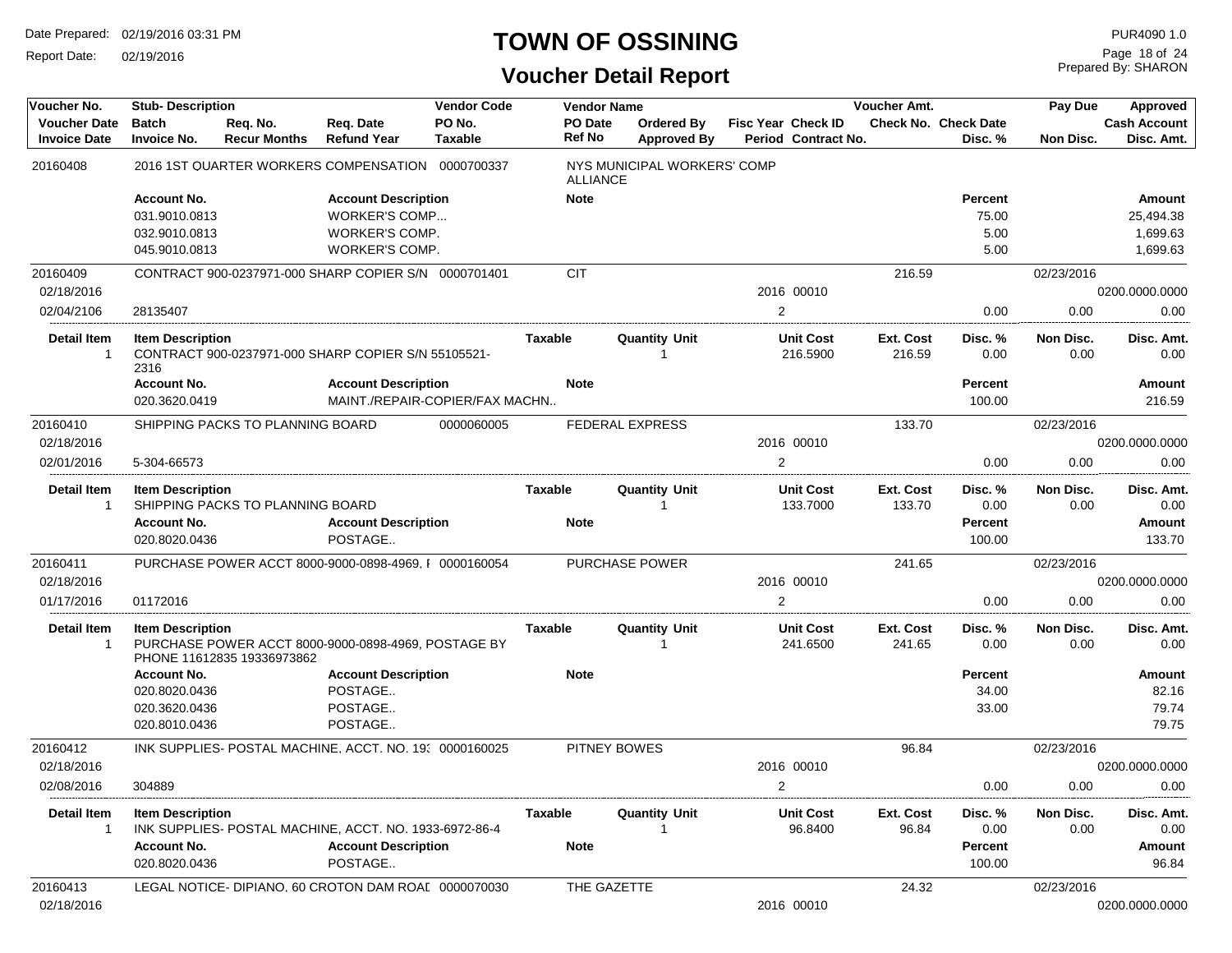Report Date: 02/19/2016

#### **TOWN OF OSSINING**

Prepared By: SHARON Page 19 of 24

| Voucher No.              | <b>Stub-Description</b> |                                       |                                                        | <b>Vendor Code</b> | <b>Vendor Name</b> |                                | Voucher Amt.                                                               |                    | Pay Due                     | Approved   |                     |
|--------------------------|-------------------------|---------------------------------------|--------------------------------------------------------|--------------------|--------------------|--------------------------------|----------------------------------------------------------------------------|--------------------|-----------------------------|------------|---------------------|
| <b>Voucher Date</b>      | <b>Batch</b>            | Reg. No.                              | Req. Date                                              | PO No.             | PO Date            | Ordered By                     | <b>Fisc Year Check ID</b>                                                  |                    | <b>Check No. Check Date</b> |            | <b>Cash Account</b> |
| <b>Invoice Date</b>      | <b>Invoice No.</b>      | <b>Recur Months</b>                   | <b>Refund Year</b>                                     | <b>Taxable</b>     | <b>Ref No</b>      | <b>Approved By</b>             | Period Contract No.                                                        |                    | Disc. %                     | Non Disc.  | Disc. Amt.          |
| 20160413                 |                         |                                       | LEGAL NOTICE-DIPIANO, 60 CROTON DAM ROAL 0000070030    |                    |                    | THE GAZETTE                    |                                                                            |                    |                             |            |                     |
| 01/31/2016               | 47168                   |                                       |                                                        |                    |                    |                                | $\overline{2}$                                                             |                    | 0.00                        | 0.00       | 0.00                |
|                          |                         |                                       |                                                        |                    |                    |                                |                                                                            |                    |                             |            |                     |
| <b>Detail Item</b>       | <b>Item Description</b> |                                       |                                                        |                    | Taxable            | <b>Quantity Unit</b>           | <b>Unit Cost</b>                                                           | Ext. Cost          | Disc. %                     | Non Disc.  | Disc. Amt.          |
| -1                       | <b>BOARD</b>            |                                       | LEGAL NOTICE- DIPIANO, 60 CROTON DAM ROAD, PLANNING    |                    |                    |                                | 24.3200                                                                    | 24.32              | 0.00                        | 0.00       | 0.00                |
|                          | <b>Account No.</b>      |                                       | <b>Account Description</b>                             |                    | <b>Note</b>        |                                |                                                                            |                    | <b>Percent</b>              |            | Amount              |
|                          | 020.8020.0466           |                                       | LEGAL NOTICES                                          |                    |                    |                                |                                                                            |                    | 100.00                      |            | 24.32               |
| 20160416                 |                         | COURT & SUPERVISORS COPIERS, 2/1-2/29 |                                                        | 0000040097         |                    | DE LAGE LANDEN FINANCIAL SRVCS |                                                                            | 768.09             |                             | 02/23/2016 |                     |
| 02/18/2016               |                         |                                       |                                                        |                    |                    |                                | 2016 00010                                                                 |                    |                             |            | 0200.0000.0000      |
| 02/06/2016               | 48977753                |                                       |                                                        |                    |                    |                                | 2 24938431                                                                 |                    | 0.00                        | 0.00       | 0.00                |
|                          |                         |                                       |                                                        |                    |                    |                                |                                                                            |                    |                             |            |                     |
| <b>Detail Item</b>       | <b>Item Description</b> |                                       |                                                        |                    | Taxable            | <b>Quantity Unit</b>           | <b>Unit Cost</b>                                                           | Ext. Cost          | Disc. %                     | Non Disc.  | Disc. Amt.          |
| -1                       |                         | COURT & SUPERVISORS COPIERS, 2/1-2/29 |                                                        |                    |                    |                                | 768.0900                                                                   | 768.09             | 0.00                        | 0.00       | 0.00                |
|                          | <b>Account No.</b>      |                                       | <b>Account Description</b>                             |                    | <b>Note</b>        |                                |                                                                            |                    | <b>Percent</b>              |            | Amount              |
|                          | 010.1110.0419           |                                       | MAINT./REPAIR                                          |                    |                    |                                |                                                                            |                    |                             |            | 331.91              |
|                          | 010.1620.0419           |                                       | MAINT./REPAIR                                          |                    |                    |                                |                                                                            |                    |                             |            | 403.69              |
|                          | 010.1110.0419           |                                       | MAINT./REPAIR                                          |                    |                    |                                |                                                                            |                    |                             |            | 7.00                |
|                          | 010.1620.0419           |                                       | MAINT./REPAIR                                          |                    |                    |                                |                                                                            |                    |                             |            | 25.49               |
| 20160418                 |                         |                                       | SUPPLIES FOR DALE CEMETERY, RYDER SHOP. 0000130027     |                    |                    | MELROSE LUMBER CO., INC.       |                                                                            | 410.58             |                             | 02/23/2016 |                     |
| 02/19/2016               |                         |                                       |                                                        |                    |                    |                                | 2016 00010                                                                 |                    |                             |            | 0200.0000.0000      |
|                          |                         |                                       |                                                        |                    |                    |                                | $\overline{2}$                                                             |                    | 0.00                        | 0.00       | 0.00                |
| Multi Inv Num            |                         | <b>Multi Inv Date</b>                 |                                                        | Multi Inv Amt.     |                    | <b>Multi Inv Stub Desc</b>     |                                                                            |                    |                             |            |                     |
| D207049                  |                         | 02/17/2016                            |                                                        | 5.88               |                    |                                | NAIL PLATE FOR WALLS TO PROTECT FROM HITTING PIPES - SHINEHOUSE            |                    |                             |            |                     |
| B24234                   |                         | 02/16/2016                            |                                                        | 70.96              |                    |                                | LARGE BLACK NITRILE GLOVES AND 16-22 GALLON CATCH BAGS - PARKS             |                    |                             |            |                     |
| A160849                  |                         | 02/17/2016                            |                                                        | 328.05             |                    |                                | PAINT, PRIMER, PAINT TRAY LINERS, AND PAINT PAIL LINERS - RYDER BATHROOMS, |                    |                             |            |                     |
|                          |                         |                                       |                                                        |                    |                    | WATERFRONT, AND GERLACH        |                                                                            |                    |                             |            |                     |
| B24098                   |                         | 02/12/2016                            |                                                        | 5.69               |                    | PADLOCK - DALE CEMETERY        |                                                                            |                    |                             |            |                     |
| Detail Item              | <b>Item Description</b> |                                       |                                                        |                    | Taxable            | <b>Quantity Unit</b>           | <b>Unit Cost</b>                                                           | Ext. Cost          | Disc. %                     | Non Disc.  | Disc. Amt.          |
| -1                       |                         | <b>HOUSE CAPITAL PROJECT</b>          | SUPPLIES FOR DALE CEMETERY, RYDER SHOP, AND SHINE      |                    |                    |                                | 410.5800                                                                   | 410.58             | 0.00                        | 0.00       | 0.00                |
|                          | <b>Account No.</b>      |                                       | <b>Account Description</b>                             |                    | <b>Note</b>        |                                |                                                                            |                    | <b>Percent</b>              |            | Amount              |
|                          | 032.8810.0419           |                                       | MAINT./REPAIR                                          |                    |                    |                                |                                                                            |                    |                             |            | 5.69                |
|                          | 037.7110.2183           |                                       | SHINEHOUSE RESTORATION                                 |                    |                    |                                |                                                                            |                    |                             |            | 5.88                |
|                          | 010.7110.0419           |                                       | MAINT./REPAIR                                          |                    |                    |                                |                                                                            |                    |                             |            | 399.01              |
| 20160419                 |                         |                                       | DALE CEMETERY INTERNET - 2/16-3/15/16 (ACCC 0000031654 |                    |                    | <b>CABLEVISION</b>             |                                                                            | 29.95              |                             | 02/23/2016 |                     |
| 02/19/2016               |                         |                                       |                                                        |                    |                    |                                | 2016 00010                                                                 |                    |                             |            | 0200.0000.0000      |
| 02/11/2016               | 02112016                |                                       |                                                        |                    |                    |                                | 2                                                                          |                    | 0.00                        | 0.00       | 0.00                |
|                          |                         |                                       |                                                        |                    |                    |                                |                                                                            |                    |                             |            |                     |
| <b>Detail Item</b><br>-1 | <b>Item Description</b> |                                       |                                                        |                    | Taxable            | <b>Quantity Unit</b>           | <b>Unit Cost</b><br>29.9500                                                | Ext. Cost<br>29.95 | Disc. %                     | Non Disc.  | Disc. Amt.<br>0.00  |
|                          | 07882-031145-06-0)      |                                       | DALE CEMETERY INTERNET - 2/16-3/15/16 (ACCOUNT NR.     |                    |                    |                                |                                                                            |                    | 0.00                        | 0.00       |                     |
|                          | <b>Account No.</b>      |                                       | <b>Account Description</b>                             |                    | <b>Note</b>        |                                |                                                                            |                    | <b>Percent</b>              |            | Amount              |
|                          | 032.8810.0406           |                                       | TELEPHONE                                              |                    |                    |                                |                                                                            |                    | 100.00                      |            | 29.95               |
| 20160421                 |                         |                                       | DALE CEMETERY - INSTALLATION OF THREE 12C 0000700572   |                    |                    | PARACO GAS                     |                                                                            | 46.88              |                             | 02/23/2016 |                     |
|                          |                         |                                       |                                                        |                    |                    |                                |                                                                            |                    |                             |            |                     |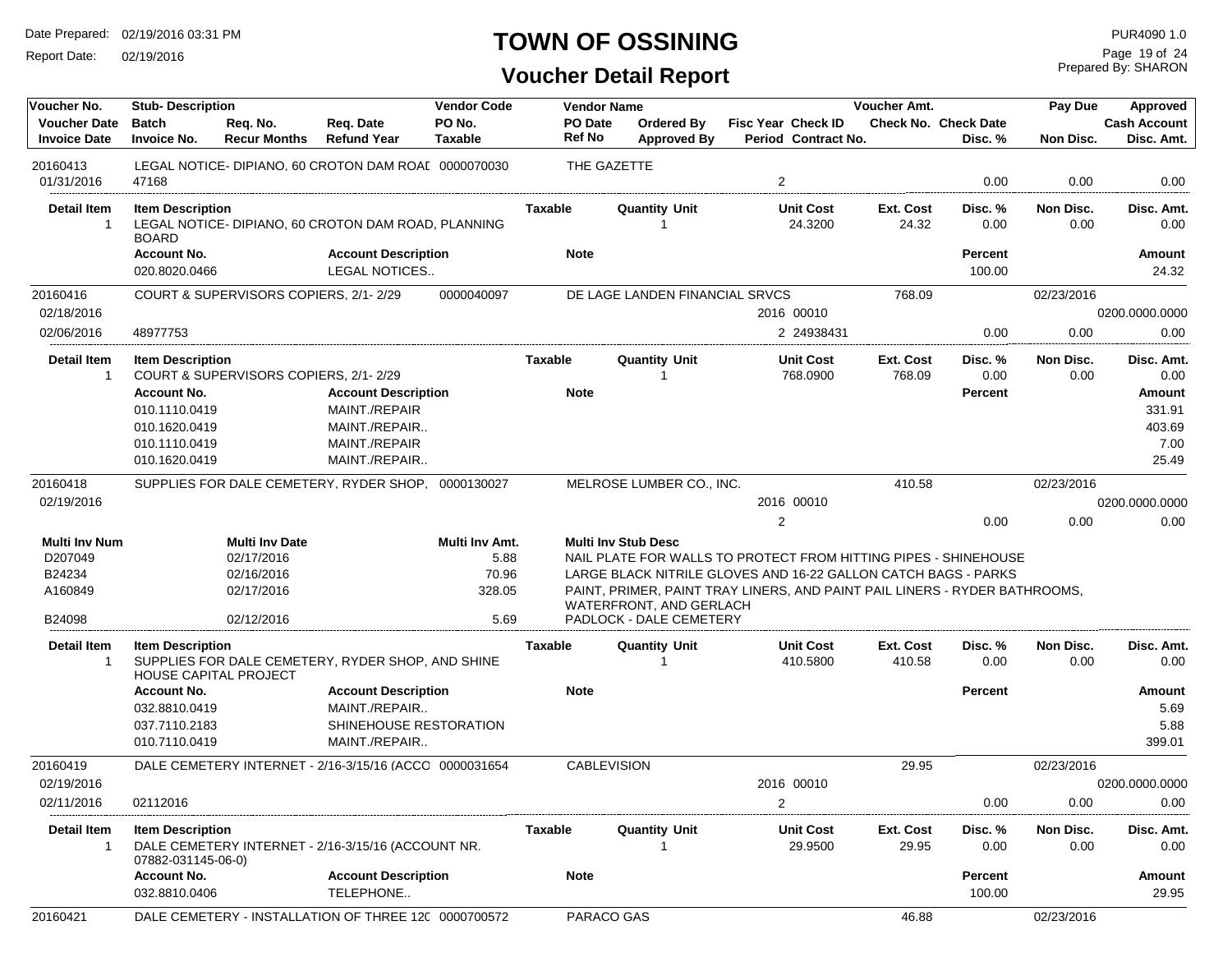Report Date: 02/19/2016

#### **TOWN OF OSSINING**

Prepared By: SHARON Page 20 of 24

| Voucher No.                                           | <b>Stub-Description</b><br><b>Vendor Code</b><br><b>Vendor Name</b><br>Voucher Amt. |                                                                 |                                                      |                                                              |                   |            | Pay Due                                                                                                   | Approved                  |                             |                            |                                        |                   |                                   |
|-------------------------------------------------------|-------------------------------------------------------------------------------------|-----------------------------------------------------------------|------------------------------------------------------|--------------------------------------------------------------|-------------------|------------|-----------------------------------------------------------------------------------------------------------|---------------------------|-----------------------------|----------------------------|----------------------------------------|-------------------|-----------------------------------|
| <b>Voucher Date</b><br><b>Invoice Date</b>            | <b>Batch</b><br><b>Invoice No.</b>                                                  | Req. No.<br><b>Recur Months</b>                                 | Req. Date<br><b>Refund Year</b>                      | PO No.<br><b>Taxable</b>                                     | PO Date<br>Ref No |            | Ordered By<br><b>Approved By</b>                                                                          | <b>Fisc Year Check ID</b> | Period Contract No.         |                            | <b>Check No. Check Date</b><br>Disc. % | Non Disc.         | <b>Cash Account</b><br>Disc. Amt. |
| 20160421                                              |                                                                                     |                                                                 | DALE CEMETERY - INSTALLATION OF THREE 120 0000700572 |                                                              |                   | PARACO GAS |                                                                                                           |                           |                             |                            |                                        |                   |                                   |
| 02/19/2016                                            |                                                                                     |                                                                 |                                                      |                                                              |                   |            |                                                                                                           | 2016 00010                |                             |                            |                                        |                   | 0200.0000.0000                    |
| 01/29/2016                                            | 000896913                                                                           |                                                                 |                                                      |                                                              |                   |            |                                                                                                           | $\overline{2}$            |                             |                            | 0.00                                   | 0.00              | 0.00                              |
|                                                       |                                                                                     |                                                                 |                                                      |                                                              |                   |            |                                                                                                           |                           |                             |                            |                                        |                   |                                   |
| <b>Detail Item</b><br>$\mathbf{1}$                    | <b>Item Description</b>                                                             | TANKS, CONNECTED TO STUB AND TESTED                             | DALE CEMETERY - INSTALLATION OF THREE 120 GALLON     |                                                              | Taxable           |            | <b>Quantity Unit</b>                                                                                      |                           | <b>Unit Cost</b><br>46.8800 | Ext. Cost<br>46.88         | Disc. %<br>0.00                        | Non Disc.<br>0.00 | Disc. Amt.<br>0.00                |
|                                                       | <b>Account No.</b><br>032.8810.0419                                                 |                                                                 | <b>Account Description</b><br>MAINT./REPAIR          |                                                              | <b>Note</b>       |            |                                                                                                           |                           |                             |                            | Percent<br>100.00                      |                   | <b>Amount</b><br>46.88            |
| 20160422                                              |                                                                                     |                                                                 | DALE CEMETERY SUPPLIES - MMM 06384 ATTAC 0000701302  |                                                              |                   |            | <b>CARQUEST AUTO PARTS</b>                                                                                |                           |                             | 14.99                      |                                        | 02/23/2016        |                                   |
| 02/19/2016                                            |                                                                                     |                                                                 |                                                      |                                                              |                   |            |                                                                                                           | 2016 00010                |                             |                            |                                        |                   | 0200.0000.0000                    |
| 01/28/2016                                            | 14891-52000                                                                         |                                                                 |                                                      |                                                              |                   |            |                                                                                                           | 2                         |                             |                            | 0.00                                   | 0.00              | 0.00                              |
| <b>Detail Item</b><br>$\mathbf 1$                     | <b>Item Description</b><br><b>TAPE</b>                                              |                                                                 | DALE CEMETERY SUPPLIES - MMM 06384 ATTACHMENT        |                                                              | Taxable           |            | <b>Quantity Unit</b>                                                                                      |                           | <b>Unit Cost</b><br>14.9900 | Ext. Cost<br>14.99         | Disc. %<br>0.00                        | Non Disc.<br>0.00 | Disc. Amt.<br>0.00                |
|                                                       | <b>Account No.</b>                                                                  |                                                                 | <b>Account Description</b>                           |                                                              | <b>Note</b>       |            |                                                                                                           |                           |                             |                            | Percent                                |                   | <b>Amount</b>                     |
|                                                       | 032.8810.0419                                                                       |                                                                 | MAINT./REPAIR                                        |                                                              |                   |            |                                                                                                           |                           |                             |                            | 100.00                                 |                   | 14.99                             |
| 20160423                                              |                                                                                     |                                                                 | REFUND OF OVERPAYMENT OF 1ST HALF OF SC 0000701467   |                                                              |                   |            | AVALON BAY COMMUNITIES. INC.                                                                              |                           |                             | 456.46                     |                                        | 02/23/2016        |                                   |
| 02/19/2016                                            |                                                                                     |                                                                 |                                                      |                                                              |                   |            |                                                                                                           | 2016 00010                |                             |                            |                                        |                   | 0200.0000.0000                    |
| 02/04/2016                                            | 1519                                                                                |                                                                 |                                                      |                                                              |                   |            |                                                                                                           | 2                         |                             |                            | 0.00                                   | 0.00              | 0.00                              |
| <b>Detail Item</b><br>$\mathbf{1}$                    | <b>Item Description</b><br>554203 89.10-1-14                                        |                                                                 | REFUND OF OVERPAYMENT OF 1ST HALF OF SCHOOL TAX      |                                                              | Taxable           |            | <b>Quantity Unit</b><br>0                                                                                 |                           | <b>Unit Cost</b><br>0.0000  | <b>Ext. Cost</b><br>456.46 | Disc. %<br>0.00                        | Non Disc.<br>0.00 | Disc. Amt.<br>0.00                |
|                                                       | <b>Account No.</b><br>010.0010.0690                                                 |                                                                 | <b>Account Description</b><br>OVERPAYMENTS           |                                                              | <b>Note</b>       |            |                                                                                                           |                           |                             |                            | Percent<br>100.00                      |                   | Amount<br>456.46                  |
| 20160424                                              |                                                                                     | PROFESSIONAL SERVICES                                           |                                                      | 0000701465                                                   |                   |            | SILVERBERG ZALANTIS, LLP                                                                                  |                           |                             | 2,000.00                   |                                        | 02/23/2016        |                                   |
| 02/19/2016                                            |                                                                                     |                                                                 |                                                      |                                                              |                   |            |                                                                                                           | 2016 00010                |                             |                            |                                        |                   | 0200.0000.0000                    |
|                                                       |                                                                                     |                                                                 |                                                      | Α                                                            |                   |            |                                                                                                           | $\overline{2}$            |                             |                            | 0.00                                   | 0.00              | 0.00                              |
| <b>Multi Inv Num</b><br>0011492<br>0011493<br>0011491 |                                                                                     | <b>Multi Inv Date</b><br>02/02/2016<br>02/02/2016<br>02/02/2016 |                                                      | Multi Inv Amt.<br>728.50<br>944.50<br>327.00                 |                   |            | <b>Multi Inv Stub Desc</b><br><b>BUTLER SUBDIVISION</b><br>RIVER KNOLL/STONY LODGE<br>DIPIANO SUBDIVISION |                           |                             |                            |                                        |                   |                                   |
| Detail Item                                           | <b>Item Description</b>                                                             |                                                                 |                                                      |                                                              | Taxable           |            | <b>Quantity Unit</b>                                                                                      |                           | <b>Unit Cost</b>            | Ext. Cost                  | Disc. %                                | Non Disc.         | Disc. Amt.                        |
| $\mathbf 1$                                           |                                                                                     | PROFESSIONAL SERVICES                                           |                                                      |                                                              | A                 |            | $\Omega$                                                                                                  |                           | 0.0000                      | 2,000.00                   | 0.00                                   | 0.00              | 0.00                              |
|                                                       | <b>Account No.</b>                                                                  |                                                                 | <b>Account Description</b>                           |                                                              | <b>Note</b>       |            |                                                                                                           |                           |                             |                            | Percent                                |                   | Amount                            |
|                                                       | 033.0033.0065.3038                                                                  |                                                                 | SUBDIVISION - DIPIANO                                | PLANNING BOARD/ENGINEERING<br>FEES ESCROW.CROTON DAM RD      |                   |            |                                                                                                           |                           |                             |                            |                                        |                   | 327.00                            |
|                                                       | 033.0033.0065.3033                                                                  |                                                                 |                                                      | PLANNING BOARD/ENGINEERING<br>FEES ESCROW.BULTER SUBDIVISION |                   |            |                                                                                                           |                           |                             |                            |                                        |                   | 728.50                            |
|                                                       | 033.0033.0065.3035                                                                  |                                                                 | /3 HILLCREST DRIVE<br><b>FEES ESCROW.SUNSHINE</b>    | PLANNING BOARD/ENGINEERING                                   |                   |            |                                                                                                           |                           |                             |                            |                                        |                   | 944.50                            |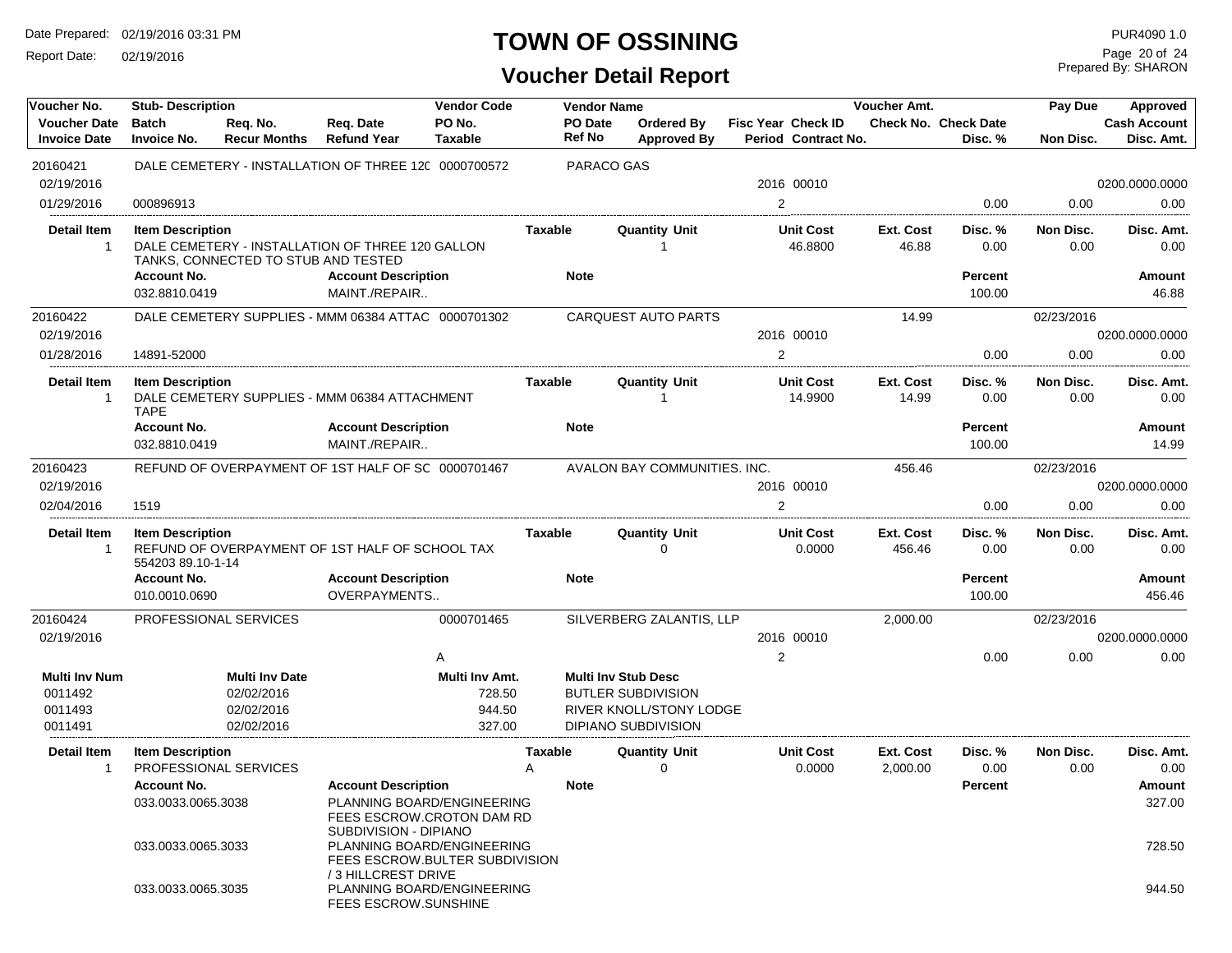Report Date: 02/19/2016

### **TOWN OF OSSINING**

Prepared By: SHARON Page 21 of 24

| Voucher No.                                | <b>Stub-Description</b>                  |                                 |                                                         | <b>Vendor Code</b>       |                     | <b>Vendor Name</b>         |                                                                                                                       |                                                  | Voucher Amt.          |                                        | Pay Due           | Approved                          |
|--------------------------------------------|------------------------------------------|---------------------------------|---------------------------------------------------------|--------------------------|---------------------|----------------------------|-----------------------------------------------------------------------------------------------------------------------|--------------------------------------------------|-----------------------|----------------------------------------|-------------------|-----------------------------------|
| <b>Voucher Date</b><br><b>Invoice Date</b> | <b>Batch</b><br><b>Invoice No.</b>       | Req. No.<br><b>Recur Months</b> | Req. Date<br><b>Refund Year</b>                         | PO No.<br><b>Taxable</b> |                     | PO Date<br>Ref No          | Ordered Bv<br><b>Approved By</b>                                                                                      | <b>Fisc Year Check ID</b><br>Period Contract No. |                       | <b>Check No. Check Date</b><br>Disc. % | Non Disc.         | <b>Cash Account</b><br>Disc. Amt. |
| 20160424                                   | <b>PROFESSIONAL SERVICES</b>             |                                 |                                                         | 0000701465               |                     |                            | SILVERBERG ZALANTIS, LLP                                                                                              |                                                  |                       |                                        |                   |                                   |
|                                            | <b>Account No.</b>                       |                                 | <b>Account Description</b><br><b>CHILDREN'S HOME</b>    |                          |                     | <b>Note</b>                |                                                                                                                       |                                                  |                       | <b>Percent</b>                         |                   | Amount                            |
| 20160425                                   |                                          |                                 | PARTS FOR PARKS AND DALE CEMETERY VEHIC 0000130045      |                          |                     |                            | MT. KISCO TRUCK & AUTO PA                                                                                             |                                                  | 1,559.12              |                                        | 02/23/2016        |                                   |
| 02/19/2016                                 |                                          |                                 |                                                         |                          |                     |                            |                                                                                                                       | 2016 00010                                       |                       |                                        |                   | 0200.0000.0000                    |
|                                            |                                          |                                 |                                                         |                          |                     |                            |                                                                                                                       | 2                                                |                       | 0.00                                   | 0.00              | 0.00                              |
| Multi Inv Num                              |                                          | <b>Multi Inv Date</b>           |                                                         | Multi Inv Amt.           |                     | <b>Multi Inv Stub Desc</b> |                                                                                                                       |                                                  |                       |                                        |                   |                                   |
| 320549                                     |                                          | 01/29/2016                      |                                                         | 207.82                   |                     |                            | PARKS #15 - 10XBY FOOT 3/16"X25', 1XAUTOMOTIVE MICRO V, 1XTENSIONERS,<br>1XPULLEY, 1X90 MM PULLEY STEEL, 2XAIR FILTER |                                                  |                       |                                        |                   |                                   |
| 321166                                     |                                          | 02/01/2016                      |                                                         | 862.56                   |                     |                            | PARKS #15 - 1XSPECTRA PREMIUM, 4XSNOW PLOW LAMP KIT                                                                   |                                                  |                       |                                        |                   |                                   |
| 321390                                     |                                          | 02/02/2016                      |                                                         | 16.68                    |                     |                            | PARKS #15 - BRAKE CABLE                                                                                               |                                                  |                       |                                        |                   |                                   |
| 321667                                     |                                          | 02/03/2016                      |                                                         | 51.16                    |                     |                            | PARKS #15 - 1XCABLE, 1XMOTORCRAFT                                                                                     |                                                  |                       |                                        |                   |                                   |
| 321784                                     |                                          | 02/03/2016                      |                                                         | 67.74                    |                     |                            | PARKS #15 - 2XTUBE OIL                                                                                                |                                                  |                       |                                        |                   |                                   |
| 321575<br>320553                           |                                          | 02/02/2016                      |                                                         | 199.02<br>154.14         |                     |                            | PARKS #15 - 1XMONROE BRAKES, 2XBRAKE ROTORS                                                                           |                                                  |                       |                                        |                   |                                   |
|                                            |                                          | 01/29/2016                      |                                                         |                          |                     |                            | DALE CEMETERY - FORD DUMP TRUCK - 1XLOADED CALIPERS, 1XBRAKE HOSE                                                     |                                                  |                       |                                        |                   |                                   |
| Detail Item<br>$\mathbf{1}$                | <b>Item Description</b>                  |                                 | PARTS FOR PARKS AND DALE CEMETERY VEHICLES              |                          | <b>Taxable</b>      |                            | <b>Quantity Unit</b>                                                                                                  | <b>Unit Cost</b><br>1,559.1200                   | Ext. Cost<br>1,559.12 | Disc. %<br>0.00                        | Non Disc.<br>0.00 | Disc. Amt.<br>0.00                |
|                                            | <b>Account No.</b>                       |                                 | <b>Account Description</b>                              |                          |                     | <b>Note</b>                |                                                                                                                       |                                                  |                       | <b>Percent</b>                         |                   | Amount                            |
|                                            | 032.8810.0419                            |                                 | MAINT./REPAIR                                           |                          |                     |                            |                                                                                                                       |                                                  |                       |                                        |                   | 154.14                            |
|                                            | 010.7110.0449                            |                                 | PARTS/LABOR                                             |                          |                     |                            |                                                                                                                       |                                                  |                       |                                        |                   | 1,404.98                          |
| 20160427                                   |                                          |                                 | NEW BAR AND CHAIN ADJUSTMENT FOR CHAIN 0000150022       |                          |                     |                            | <b>OSSINING LAWN MOWER</b>                                                                                            |                                                  | 69.49                 |                                        | 02/23/2016        |                                   |
| 02/19/2016                                 |                                          |                                 |                                                         |                          |                     |                            |                                                                                                                       | 2016 00010                                       |                       |                                        |                   | 0200.0000.0000                    |
| 01/12/2016                                 | 107059                                   |                                 |                                                         | M                        |                     |                            |                                                                                                                       | 2                                                |                       | 0.00                                   | 0.00              | 0.00                              |
| Detail Item<br>1                           | <b>Item Description</b><br>DALE CEMETERY |                                 | NEW BAR AND CHAIN ADJUSTMENT FOR CHAIN SAW AT           |                          | <b>Taxable</b><br>М |                            | <b>Quantity Unit</b><br>-1                                                                                            | <b>Unit Cost</b><br>69.4900                      | Ext. Cost<br>69.49    | Disc. %<br>0.00                        | Non Disc.<br>0.00 | Disc. Amt.<br>0.00                |
|                                            | <b>Account No.</b>                       |                                 | <b>Account Description</b>                              |                          |                     | <b>Note</b>                |                                                                                                                       |                                                  |                       | <b>Percent</b>                         |                   | Amount                            |
|                                            | 032.8810.0419                            |                                 | MAINT./REPAIR                                           |                          |                     |                            |                                                                                                                       |                                                  |                       | 100.00                                 |                   | 69.49                             |
| 20160428                                   | <b>CONSULTING SERVICES</b>               |                                 |                                                         | 0000701114               |                     |                            | CIARCIA ENGINEERING, PC                                                                                               |                                                  | 3,412.50              |                                        | 02/23/2016        |                                   |
| 02/19/2016                                 |                                          |                                 |                                                         |                          |                     |                            |                                                                                                                       | 2016 00010                                       |                       |                                        |                   | 0200.0000.0000                    |
|                                            |                                          |                                 |                                                         | М                        |                     |                            |                                                                                                                       | $\overline{2}$                                   |                       | 0.00                                   | 0.00              | 0.00                              |
| Multi Inv Num                              |                                          | <b>Multi Inv Date</b>           |                                                         | Multi Inv Amt.           |                     | <b>Multi Inv Stub Desc</b> |                                                                                                                       |                                                  |                       |                                        |                   |                                   |
| 696                                        |                                          | 02/01/2016                      |                                                         | 712.50                   |                     | <b>CODE REVISIONS</b>      |                                                                                                                       |                                                  |                       |                                        |                   |                                   |
| 702                                        |                                          | 02/01/2016                      |                                                         | 562.50                   |                     | <b>SUNSHINE HOME</b>       |                                                                                                                       |                                                  |                       |                                        |                   |                                   |
| 697                                        |                                          | 02/01/2016                      |                                                         | 1,050.00                 |                     | <b>ARTIS</b>               |                                                                                                                       |                                                  |                       |                                        |                   |                                   |
| 698                                        |                                          | 02/01/2016                      |                                                         | 450.00                   |                     |                            | <b>BUTLER SUBDIVISION</b>                                                                                             |                                                  |                       |                                        |                   |                                   |
| 699                                        |                                          | 02/01/2016                      |                                                         | 637.50                   |                     |                            | DIPIANO SUBDIVISION                                                                                                   |                                                  |                       |                                        |                   |                                   |
| Detail Item                                | <b>Item Description</b>                  |                                 |                                                         |                          | <b>Taxable</b>      |                            | <b>Quantity Unit</b>                                                                                                  | <b>Unit Cost</b>                                 | Ext. Cost             | Disc. %                                | Non Disc.         | Disc. Amt.                        |
| 1                                          | CONSULTING SERVICES                      |                                 |                                                         |                          | М                   |                            | 0                                                                                                                     | 0.0000                                           | 3,412.50              | 0.00                                   | 0.00              | 0.00                              |
|                                            | <b>Account No.</b>                       |                                 | <b>Account Description</b>                              |                          |                     | <b>Note</b>                |                                                                                                                       |                                                  |                       | <b>Percent</b>                         |                   | Amount                            |
|                                            | 033.0033.0065.3038                       |                                 | PLANNING BOARD/ENGINEERING<br>FEES ESCROW.CROTON DAM RD |                          |                     |                            |                                                                                                                       |                                                  |                       |                                        |                   | 637.50                            |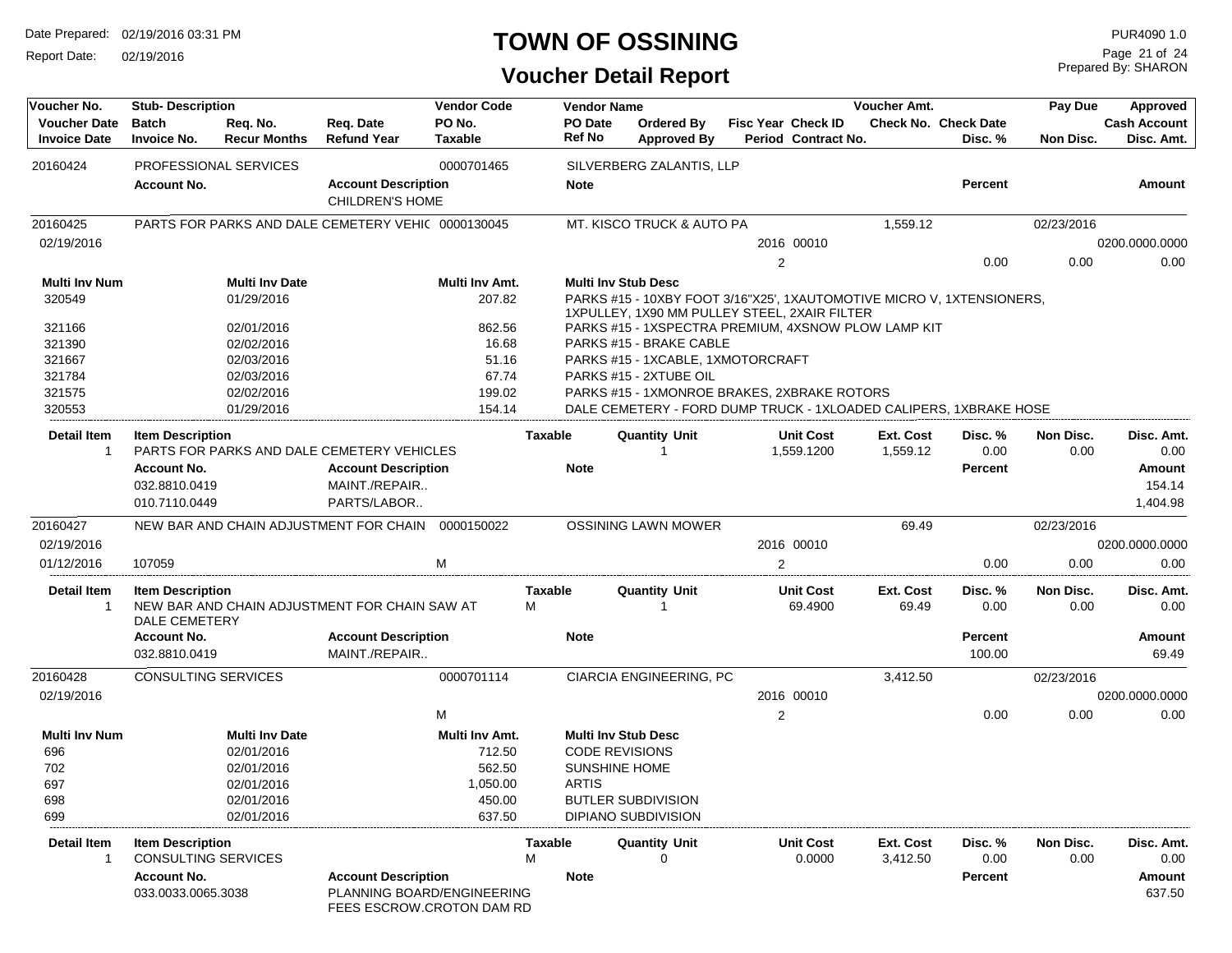Report Date: 02/19/2016

### **TOWN OF OSSINING**

Prepared By: SHARON Page 22 of 24

| Voucher No.                                | <b>Stub-Description</b>            |                                 |                                                               | <b>Vendor Code</b>       |                          | <b>Vendor Name</b>                      |                                                  | Voucher Amt.          |                                        | Pay Due           | Approved                          |
|--------------------------------------------|------------------------------------|---------------------------------|---------------------------------------------------------------|--------------------------|--------------------------|-----------------------------------------|--------------------------------------------------|-----------------------|----------------------------------------|-------------------|-----------------------------------|
| <b>Voucher Date</b><br><b>Invoice Date</b> | <b>Batch</b><br><b>Invoice No.</b> | Req. No.<br><b>Recur Months</b> | Req. Date<br><b>Refund Year</b>                               | PO No.<br><b>Taxable</b> | PO Date<br><b>Ref No</b> | <b>Ordered By</b><br><b>Approved By</b> | <b>Fisc Year Check ID</b><br>Period Contract No. |                       | <b>Check No. Check Date</b><br>Disc. % | Non Disc.         | <b>Cash Account</b><br>Disc. Amt. |
| 20160428                                   | CONSULTING SERVICES                |                                 |                                                               | 0000701114               |                          | CIARCIA ENGINEERING, PC                 |                                                  |                       |                                        |                   |                                   |
|                                            | <b>Account No.</b>                 |                                 | <b>Account Description</b>                                    |                          | <b>Note</b>              |                                         |                                                  |                       | <b>Percent</b>                         |                   | Amount                            |
|                                            |                                    |                                 | SUBDIVISION - DIPIANO                                         |                          |                          |                                         |                                                  |                       |                                        |                   |                                   |
|                                            | 020.8020.0413                      |                                 | CONSULTANT                                                    |                          |                          |                                         |                                                  |                       |                                        |                   | 712.50                            |
|                                            | 033.0033.0065.3035                 |                                 | PLANNING BOARD/ENGINEERING<br>FEES ESCROW.SUNSHINE            |                          |                          |                                         |                                                  |                       |                                        |                   | 562.50                            |
|                                            |                                    |                                 | <b>CHILDREN'S HOME</b>                                        |                          |                          |                                         |                                                  |                       |                                        |                   |                                   |
|                                            | 033.0033.0065.3032                 |                                 | PLANNING BOARD/ENGINEERING<br><b>FEES ESCROW.ARTIS SENIOR</b> |                          |                          |                                         |                                                  |                       |                                        |                   | 1,050.00                          |
|                                            |                                    |                                 | LIVING/553 NORTH STATE ROAD                                   |                          |                          |                                         |                                                  |                       |                                        |                   |                                   |
|                                            | 033.0033.0065.3033                 |                                 | PLANNING BOARD/ENGINEERING<br>FEES ESCROW.BULTER SUBDIVISION  |                          |                          |                                         |                                                  |                       |                                        |                   | 450.00                            |
|                                            |                                    |                                 | /3 HILLCREST DRIVE                                            |                          |                          |                                         |                                                  |                       |                                        |                   |                                   |
| 20160429                                   |                                    |                                 | CLARK UNIFORM ALLOWANCE - 2 PAIRS OF GLO 0000020030           |                          |                          | <b>BOB'S ARMY &amp; NAVY STORE</b>      |                                                  | 44.98                 |                                        | 02/23/2016        |                                   |
| 02/19/2016                                 |                                    |                                 |                                                               |                          |                          |                                         | 2016 00010                                       |                       |                                        |                   | 0200.0000.0000                    |
| 02/12/2016                                 | 8497                               |                                 |                                                               | M                        |                          |                                         | $\overline{2}$                                   |                       | 0.00                                   | 0.00              | 0.00                              |
| <b>Detail Item</b>                         | <b>Item Description</b>            |                                 |                                                               |                          | Taxable                  | <b>Quantity Unit</b>                    | <b>Unit Cost</b>                                 | Ext. Cost             | Disc. %                                | Non Disc.         | Disc. Amt.                        |
| -1                                         |                                    |                                 | CLARK UNIFORM ALLOWANCE - 2 PAIRS OF GLOVES                   |                          | м                        |                                         | 44.9800                                          | 44.98                 | 0.00                                   | 0.00              | 0.00                              |
|                                            | <b>Account No.</b>                 |                                 | <b>Account Description</b>                                    |                          | <b>Note</b>              |                                         |                                                  |                       | Percent                                |                   | Amount                            |
|                                            | 010.7110.0416                      |                                 | UNIFORMS                                                      |                          |                          |                                         |                                                  |                       | 100.00                                 |                   | 44.98                             |
| 20160431                                   |                                    |                                 | RENTAL OF 2 GRINDERS TO GRIND CONCRETE I 0000040155           |                          |                          | DECKER TOOL RENTAL CENTER               |                                                  | 1,177.40              |                                        | 02/23/2016        |                                   |
| 02/19/2016                                 |                                    |                                 |                                                               |                          |                          |                                         | 2016 00010                                       |                       |                                        |                   | 0200.0000.0000                    |
| 02/12/2016                                 | 492545                             |                                 |                                                               | M                        |                          |                                         | 2                                                |                       | 0.00                                   | 0.00              | 0.00                              |
| Detail Item                                | <b>Item Description</b>            |                                 |                                                               |                          | Taxable                  | <b>Quantity Unit</b>                    | <b>Unit Cost</b>                                 | Ext. Cost             | Disc. %                                | Non Disc.         | Disc. Amt.                        |
|                                            |                                    | SHINE HOUSE AND ALL BATHROOMS   | RENTAL OF 2 GRINDERS TO GRIND CONCRETE FLOOR AT               |                          | м                        |                                         | 1,177.4000                                       | 1,177.40              | 0.00                                   | 0.00              | 0.00                              |
|                                            | <b>Account No.</b>                 |                                 | <b>Account Description</b>                                    |                          | <b>Note</b>              |                                         |                                                  |                       | <b>Percent</b>                         |                   | <b>Amount</b>                     |
|                                            | 037.7110.2183                      |                                 | SHINEHOUSE RESTORATION                                        |                          |                          |                                         |                                                  |                       | 100.00                                 |                   | 1,177.40                          |
| 20160432                                   |                                    |                                 | PARKS TRUCK TOWED FROM DALE CEMETERY 0000120318               |                          |                          | LUPOSELLO'S INC.                        |                                                  | 140.00                |                                        | 02/23/2016        |                                   |
| 02/19/2016                                 |                                    |                                 |                                                               |                          |                          |                                         | 2016 00010                                       |                       |                                        |                   | 0200.0000.0000                    |
| 01/15/2016                                 | 1986                               |                                 |                                                               |                          |                          |                                         | 2                                                |                       | 0.00                                   | 0.00              | 0.00                              |
| <b>Detail Item</b>                         | <b>Item Description</b>            |                                 |                                                               |                          | Taxable                  | <b>Quantity Unit</b>                    | <b>Unit Cost</b>                                 | Ext. Cost             | Disc. %                                | Non Disc.         | Disc. Amt.                        |
| -1                                         | GARAGE                             |                                 | PARKS TRUCK TOWED FROM DALE CEMETERY TO HIGHWAY               |                          |                          | 1                                       | 140.0000                                         | 140.00                | 0.00                                   | 0.00              | 0.00                              |
|                                            | <b>Account No.</b>                 |                                 | <b>Account Description</b>                                    |                          | <b>Note</b>              |                                         |                                                  |                       | <b>Percent</b>                         |                   | Amount                            |
|                                            | 010.7110.0449                      |                                 | PARTS/LABOR                                                   |                          |                          |                                         |                                                  |                       | 100.00                                 |                   | 140.00                            |
| 20160434                                   |                                    | ANNUAL MAINTENANCE- ECODE360    |                                                               | 0000070015               |                          | GENERAL CODE PUBLISHERS C               |                                                  | 1,195.00              |                                        | 02/23/2016        |                                   |
| 02/19/2016                                 |                                    |                                 |                                                               |                          |                          |                                         | 2016 00010                                       |                       |                                        |                   | 0200.0000.0000                    |
| 01/01/2016                                 | C0020074                           |                                 |                                                               |                          |                          |                                         | $\overline{c}$                                   |                       | 0.00                                   | 0.00              | 0.00                              |
| <b>Detail Item</b><br>$\mathbf{1}$         | <b>Item Description</b>            | ANNUAL MAINTENANCE-ECODE360     |                                                               |                          | Taxable                  | <b>Quantity Unit</b><br>O               | <b>Unit Cost</b><br>0.0000                       | Ext. Cost<br>1,195.00 | Disc. %<br>0.00                        | Non Disc.<br>0.00 | Disc. Amt.<br>0.00                |
|                                            | <b>Account No.</b>                 |                                 | <b>Account Description</b>                                    |                          | <b>Note</b>              |                                         |                                                  |                       | Percent                                |                   | Amount                            |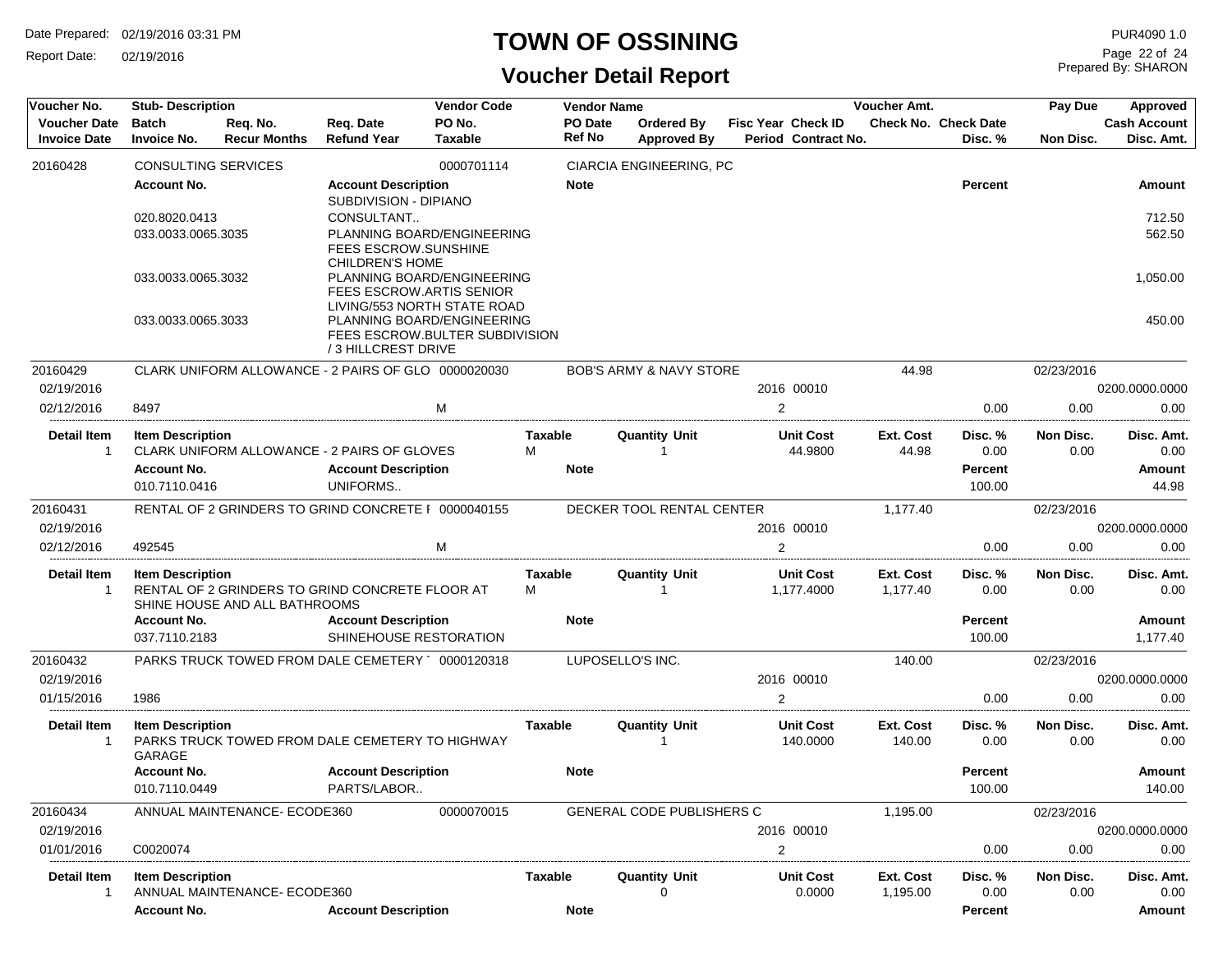Report Date: 02/19/2016

#### **TOWN OF OSSINING**

Prepared By: SHARON Page 23 of 24

| Voucher No.                                | <b>Stub-Description</b>                            |                                 |                                 | <b>Vendor Code</b>       | <b>Vendor Name</b>       |                                  |                                                         | <b>Voucher Amt.</b>              |                                        | Pay Due   | Approved                          |
|--------------------------------------------|----------------------------------------------------|---------------------------------|---------------------------------|--------------------------|--------------------------|----------------------------------|---------------------------------------------------------|----------------------------------|----------------------------------------|-----------|-----------------------------------|
| <b>Voucher Date</b><br><b>Invoice Date</b> | <b>Batch</b><br><b>Invoice No.</b>                 | Reg. No.<br><b>Recur Months</b> | Reg. Date<br><b>Refund Year</b> | PO No.<br><b>Taxable</b> | PO Date<br><b>Ref No</b> | Ordered By<br><b>Approved By</b> | <b>Fisc Year Check ID</b><br><b>Period Contract No.</b> |                                  | <b>Check No. Check Date</b><br>Disc. % | Non Disc. | <b>Cash Account</b><br>Disc. Amt. |
|                                            |                                                    |                                 |                                 |                          |                          |                                  |                                                         |                                  |                                        |           |                                   |
| 20160434                                   |                                                    |                                 |                                 | 0000070015               |                          | <b>GENERAL CODE PUBLISHERS C</b> |                                                         |                                  |                                        |           |                                   |
|                                            | ANNUAL MAINTENANCE- ECODE360<br><b>Account No.</b> |                                 | <b>Account Description</b>      |                          | <b>Note</b>              |                                  |                                                         |                                  | <b>Percent</b>                         |           | Amount                            |
|                                            | 010.1410.0419                                      |                                 | MAINT./REPAIR                   |                          |                          |                                  |                                                         |                                  | 100.00                                 |           | 1,195.00                          |
|                                            | 92<br><b>Total Vouchers reported:</b>              |                                 |                                 |                          |                          |                                  |                                                         | <b>Total GL Detail Reported</b>  |                                        |           | 262,464.98                        |
|                                            |                                                    |                                 |                                 |                          |                          |                                  |                                                         | <b>Total Amount All Vouchers</b> |                                        |           | 262.464.98                        |

| <b>Fund</b>       | <b>Cash Item</b>               |             |           |         |                      | -------- Direct Pay --------- |      |              |
|-------------------|--------------------------------|-------------|-----------|---------|----------------------|-------------------------------|------|--------------|
|                   |                                |             | Regular   | Prepaid | <b>Wire Transfer</b> | Outstanding                   | Paid | <b>Total</b> |
|                   | 010 - TOWN GENERAL             |             |           |         |                      |                               |      |              |
|                   | 0200.0000.0000                 | <b>TOWN</b> | 75,391.04 | 0.00    | 1,602.45             | 0.00                          | 0.00 | 76,993.49    |
| <b>Fund Total</b> |                                |             | 75,391.04 | 0.00    | 1,602.45             | 0.00                          | 0.00 | 76,993.49    |
|                   | 020 - TOWN OUTSIDE             |             |           |         |                      |                               |      |              |
|                   | 0200.0000.0000                 | <b>TOWN</b> | 24,722.57 | 0.00    | 0.00                 | 0.00                          | 0.00 | 24,722.57    |
|                   | <b>Fund Total</b>              |             | 24,722.57 | 0.00    | 0.00                 | 0.00                          | 0.00 | 24,722.57    |
|                   | 031 - HIGHWAY                  |             |           |         |                      |                               |      |              |
|                   | 0200.0000.0000                 | <b>TOWN</b> | 75,748.47 | 0.00    | 976.84               | 0.00                          | 0.00 | 76,725.31    |
|                   | <b>Fund Total</b>              |             | 75,748.47 | 0.00    | 976.84               | 0.00                          | 0.00 | 76,725.31    |
|                   | 032 - DALE CEMETERY TRUST FUND |             |           |         |                      |                               |      |              |
|                   | 0200.0000.0000                 | <b>TOWN</b> | 4,026.65  | 0.00    | 125.48               | 0.00                          | 0.00 | 4,152.13     |
|                   | <b>Fund Total</b>              |             | 4,026.65  | 0.00    | 125.48               | 0.00                          | 0.00 | 4,152.13     |
|                   | 033 - TRUST & AGENCY           |             |           |         |                      |                               |      |              |
|                   | 0200.0000.0000                 | <b>TOWN</b> | 4,700.00  | 0.00    | 0.00                 | 0.00                          | 0.00 | 4,700.00     |
|                   | <b>Fund Total</b>              |             | 4,700.00  | 0.00    | 0.00                 | 0.00                          | 0.00 | 4,700.00     |
|                   | 037 - CAPITAL FUND             |             |           |         |                      |                               |      |              |
|                   | 0200.0000.0000                 | <b>TOWN</b> | 27,474.01 | 0.00    | 0.00                 | 0.00                          | 0.00 | 27,474.01    |
|                   | <b>Fund Total</b>              |             | 27,474.01 | 0.00    | 0.00                 | 0.00                          | 0.00 | 27,474.01    |